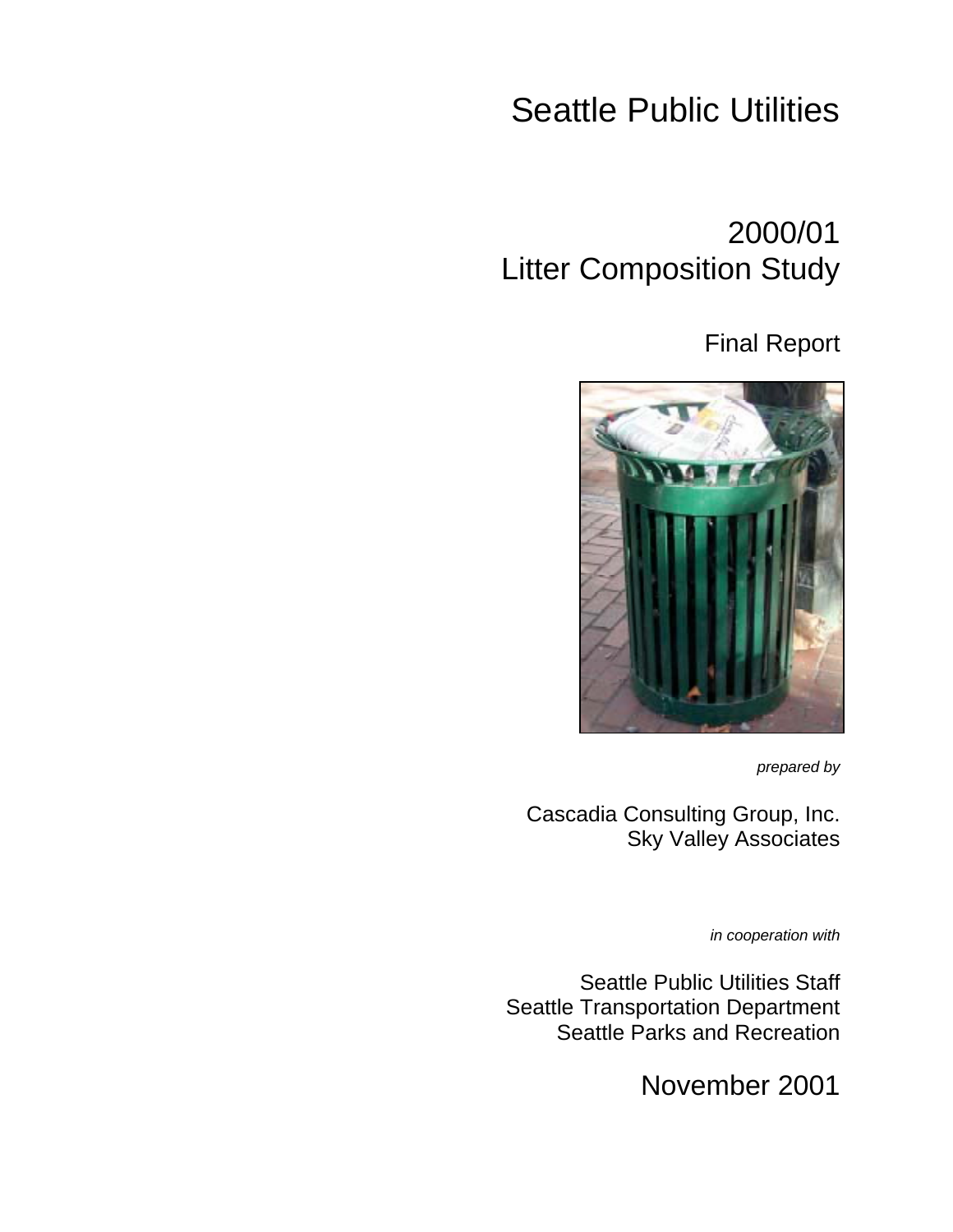## **Table of Contents**

| 1           | <b>OVERVIEW</b>                                            | 1                       |
|-------------|------------------------------------------------------------|-------------------------|
| $\mathbf 2$ | <b>SUMMARY OF METHODOLOGY</b>                              | $\mathbf 2$             |
|             | 2.1 Sampling Plan                                          | $\overline{\mathbf{2}}$ |
|             | 2.2 Collection and Sorting of Samples                      | 3                       |
| $\bf{3}$    | <b>SUMMARY OF SAMPLING RESULTS</b>                         | 3                       |
|             | 3.1 Overall Results, by Sector                             | 3                       |
|             | 3.1.1 Overall Generation Rates, by Sector                  | $\sqrt{4}$              |
|             | Overall Composition Results, by Sector<br>3.1.2            | 5                       |
|             | 3.2 Overall Composition Results                            | 7                       |
| 4           | <b>COMPOSITION BY SECTOR</b>                               | 7                       |
|             | 4.1 Nightlife                                              | 8                       |
|             | 4.2 Commercial Downtown                                    | 10                      |
|             | 4.3 Neighborhood Streetside                                | 12                      |
|             | 4.4 Regional Parks                                         | 14                      |
|             | 4.5 Neighborhood Parks                                     | 16                      |
| 5           | <b>SEASONAL GENERATION AND COMPOSITION BY SECTOR</b>       | 18                      |
|             | 5.1 Seasonal Generation by Sector                          | 18                      |
|             | Nightlife<br>5.1.1                                         | 18                      |
|             | 5.1.2 Commercial Downtown<br>5.1.3 Neighborhood Streetside | 18<br>18                |
|             | Regional Parks<br>5.1.4                                    | 19                      |
|             | Neighborhood Parks<br>5.1.5                                | 20                      |
|             | 5.2 Seasonal Composition by Sector                         | 20                      |
|             | 5.2.1 Nightlife                                            | 20<br>26                |
|             | 5.2.2 Commercial Downtown<br>5.2.3 Neighborhood Streetside | 32                      |
|             | 5.2.4 Regional Parks                                       | 38                      |
|             | Neighborhood Parks<br>5.2.5                                | 44                      |
|             | Appendix A: Sampling Methodology                           |                         |

- **Appendix B: Component Categories**
- **Appendix C: Calculations**
- **Appendix D: Field Forms**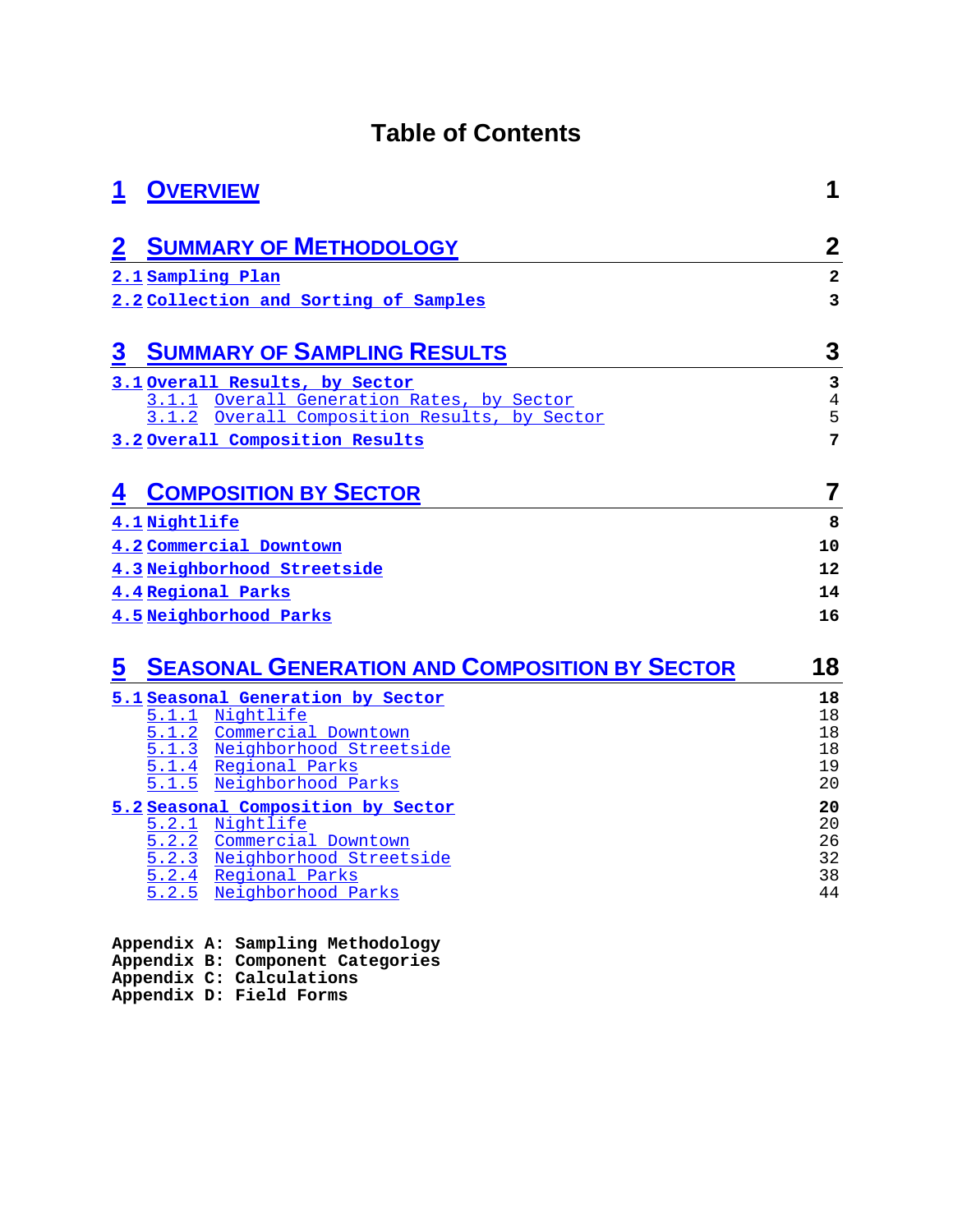## **Table of Tables**

| Table 1-1: Number of Samples per Season, by Sector 1               |  |
|--------------------------------------------------------------------|--|
| Table 3-1: Estimated Waste Generated, by Sector 4                  |  |
| Table 3-2: Estimated Composition by Weight, by Sector 6            |  |
| Table 5-1: Waste Generated Per Season - Nightlife 18               |  |
| Table 5-2: Waste Generated Per Season - Commercial Downtown 18     |  |
| Table 5-3: Waste Generated Per Season - Neighborhood Streetside 19 |  |
| Table 5-4: Waste Generated Per Season - Regional Parks 19          |  |
| Table 5-5: Waste Generated Per Season - Neighborhood Parks 20      |  |
| Table 5-6: Composition by Weight - Nightlife 22                    |  |
| Table 5-7: Composition by Weight - Nightlife 23                    |  |
| Table 5-8: Composition by Weight - Nightlife 24                    |  |
| Table 5-9: Composition by Weight - Nightlife 25                    |  |
| Table 5-10: Composition by Weight - Commercial Downtown 28         |  |
| Table 5-11: Composition by Weight - Commercial Downtown 29         |  |
| Table 5-12: Composition by Weight - Commercial Downtown 30         |  |
| Table 5-13: Composition by Weight - Commercial Downtown 31         |  |
|                                                                    |  |
| Table 5-15: Composition by Weight - Neighborhood Streetside 35     |  |
| Table 5-16: Composition by Weight - Neighborhood Streetside 36     |  |
| Table 5-17: Composition by Weight - Neighborhood Streetside 37     |  |
|                                                                    |  |
|                                                                    |  |
|                                                                    |  |
|                                                                    |  |
|                                                                    |  |
| Table 5-23: Composition by Weight - Neighborhood Parks 47          |  |
| Table 5-24: Composition by Weight - Neighborhood Parks 48          |  |
| Table 5-25: Composition by Weight - Neighborhood Parks 49          |  |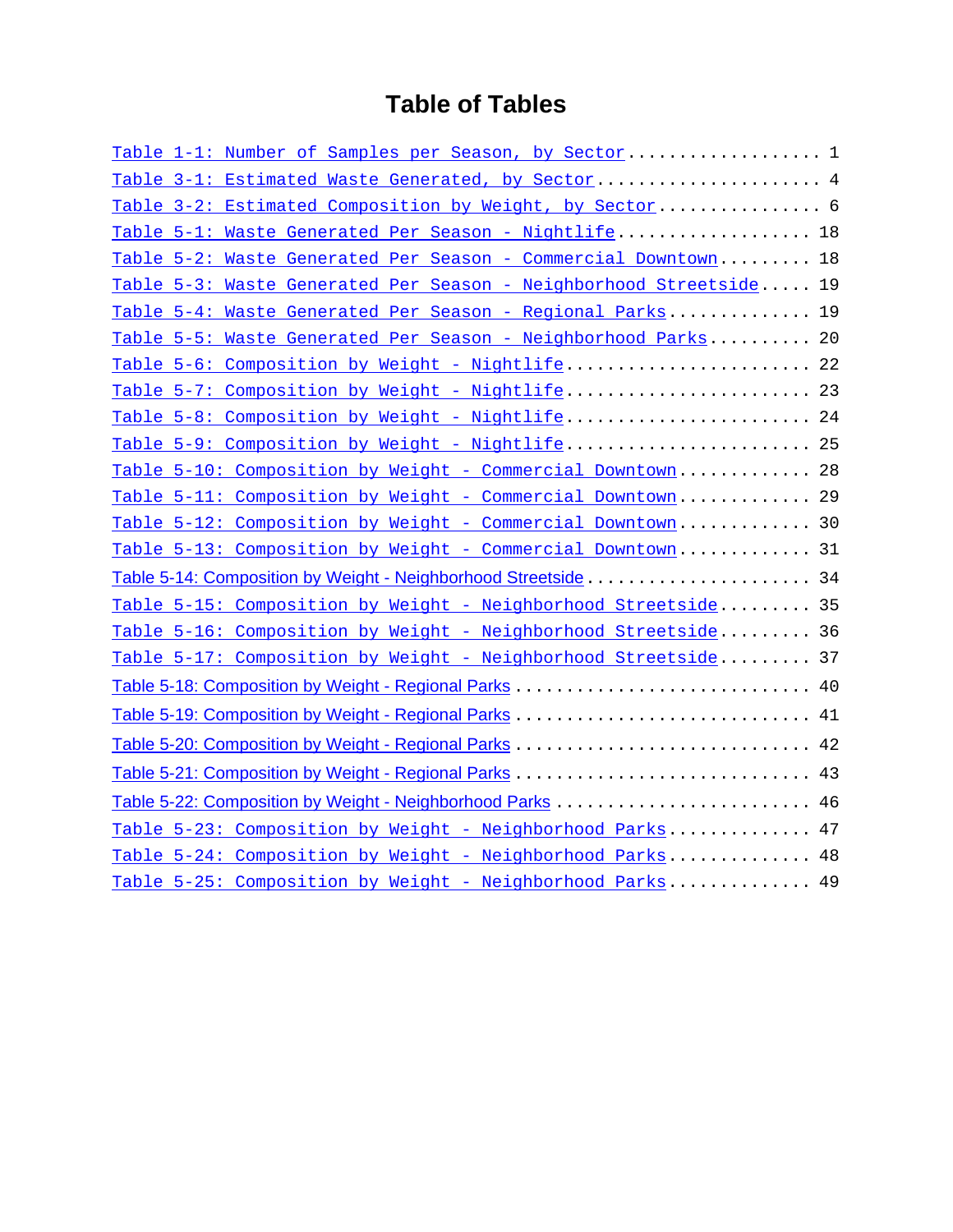# **Table of Figures**

|  |  | Figure 3-1: Overview of Generation Rate Estimates, by Sector 4                  |  |  |
|--|--|---------------------------------------------------------------------------------|--|--|
|  |  | Figure 3-2: Overview of Composition Estimates - Overall 7                       |  |  |
|  |  |                                                                                 |  |  |
|  |  | Figure 4-2: Composition by Weight - Commercial Downtown 11                      |  |  |
|  |  | Figure 4-3: Composition by Weight - Neighborhood Streetside 13                  |  |  |
|  |  | Figure 4-4: Composition by Weight - Regional Parks 15                           |  |  |
|  |  | Figure 4-5: Composition by Weight - Neighborhood Parks 17                       |  |  |
|  |  |                                                                                 |  |  |
|  |  | Figure 5-2: Overview of Commercial Downtown Composition Estimates, by Season 27 |  |  |
|  |  | Figure 5-3: Overview of Neighborhood Streetside Composition Estimates,          |  |  |
|  |  | Figure 5-4: Overview of Regional Parks Composition Estimates, by Season  39     |  |  |
|  |  | Figure 5-5: Overview of Neighborhood Parks Composition Estimates, by Season  45 |  |  |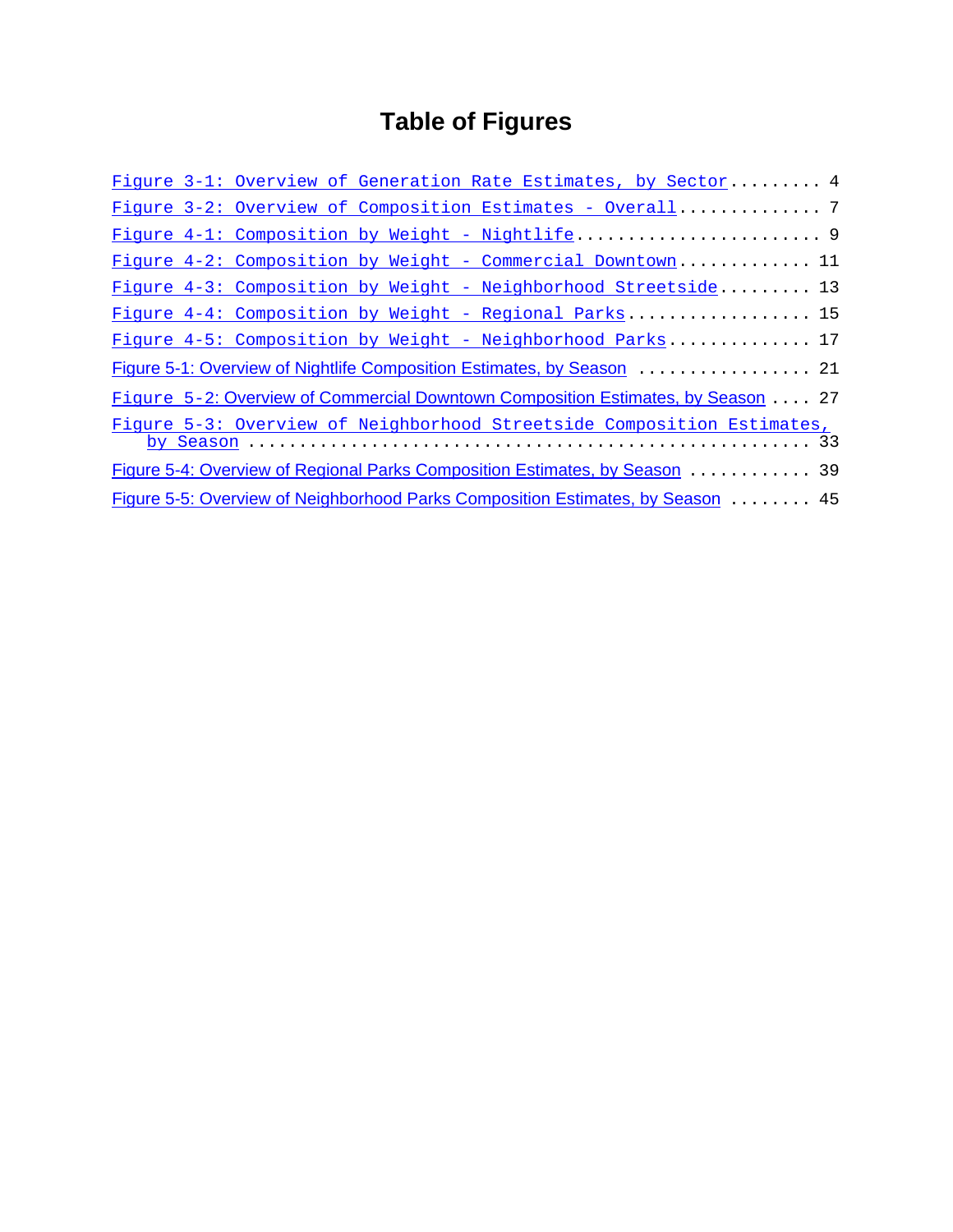### **1 OVERVIEW**

The City of Seattle services over 3,500 litter cans. The garbage deposited in the 900 cans located along city streets and sidewalks is collected by Seattle Transportation (SeaTran), while the Seattle Department of Parks and Recreation collects the garbage deposited in the remaining 2,400 cans located in city parks.

A portion of the garbage deposited in Seattle's litter cans is recyclable material, such as aluminum cans or plastic bottles. In an effort to capture the recyclable materials and reduce the amount of waste collected in litter cans, the City is considering a citywide program that would add additional cans for recyclable materials only.

Currently, "Recyclables Only" cans exist in some city parks. In addition, some "Recyclables Only" cans were placed along city streets as part of a pilot study to test the potential citywide recycling can program. The pilot study began in June 2000 and is still in progress.

#### **To help design and evaluate the citywide recycling can program, the City of Seattle conducted this study to determine the types and quantities of recyclable materials disposed within litter cans.**

The primary objectives of the litter can sampling included the following:

- Determining the quantity and types of recyclables deposited in litter cans throughout the city and in selected areas,
- Providing information to help design a citywide recycling can program, and
- Establishing baseline composition data in order to evaluate the effect of future recycling programs.

The number of samples taken throughout this project is listed in Table 1-1. Please see Section 2.1 for a description of each sampling "sector."

|                            | <b>Spring</b> | <b>Summer</b> | Autumn | Winter | Total |
|----------------------------|---------------|---------------|--------|--------|-------|
| "Nightlife"                | 29            | 33            | 31     | 29     | 122   |
| <b>Commercial Downtown</b> | 30            | 33            | 31     | 21     | 115   |
| Neighborhood Streetside    | 30            | 33            | 30     | 32     | 125   |
| <b>Regional Parks</b>      | 26            | 29            | 26     | 36     | 117   |
| Neighborhood Parks         | 22            | 35            | 24     | 29     | 110   |
| <b>Total</b>               | 137           | 163           | 142    | 147    | 589   |

|  |  |                             | Table 1-1: Number of Samples per Season, by Sector |  |
|--|--|-----------------------------|----------------------------------------------------|--|
|  |  | (Spring 2000 - Winter 2000) |                                                    |  |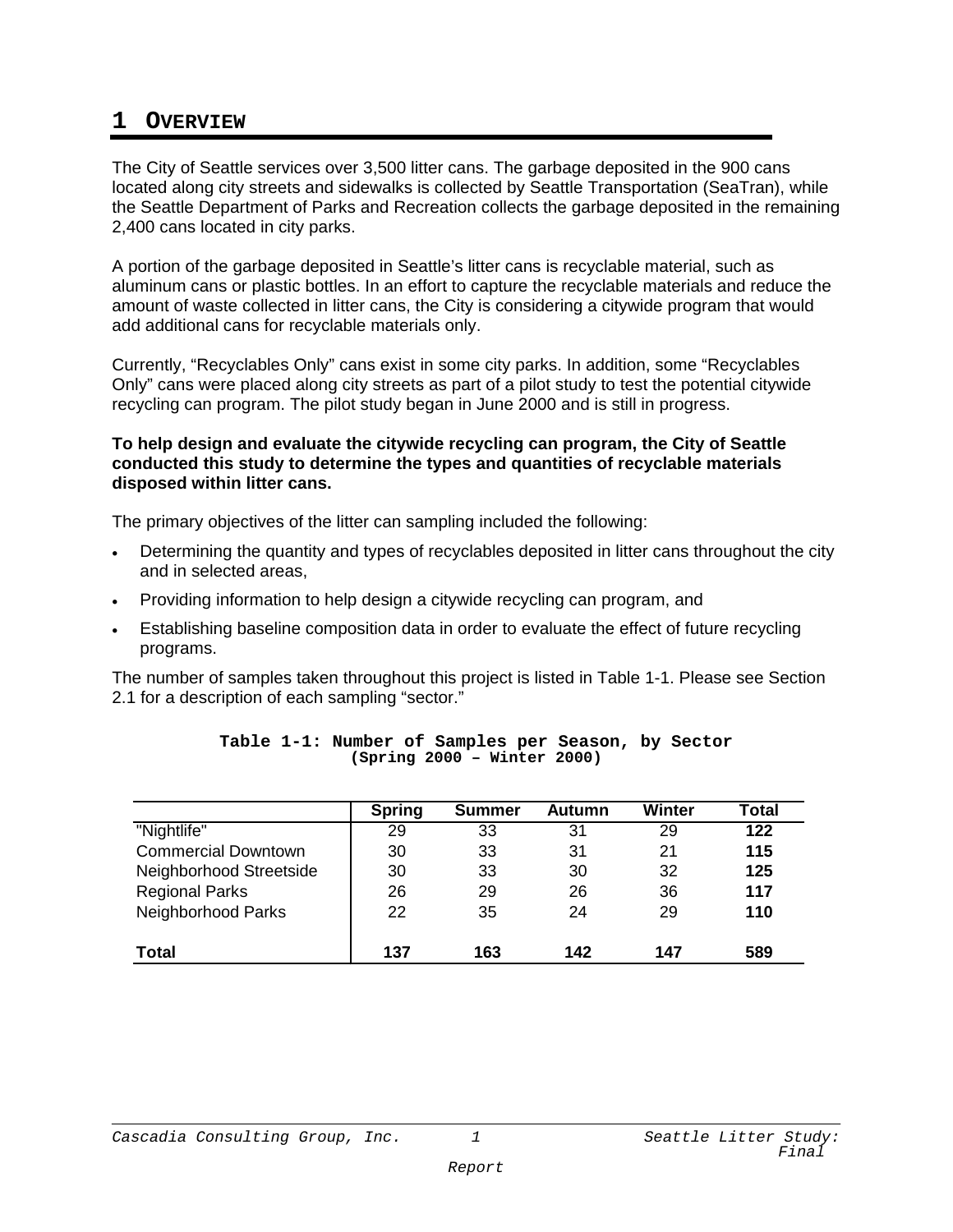This report provides composition estimates for wastes that were sampled from 589 randomly selected litter cans. These estimates are based on four sampling periods (one period per season) that occurred during the Year 2000. The sampling began in the spring of 2000 and continued through the following winter (overlapping the Streetside Recycling Feasibility study). Cascadia Consulting Group, Inc. served as the primary contractor for this research, Sky Valley Associates performed the fieldwork, and Tamre Cardoso, Ph.D. candidate at the University of Washington, provided the statistical analysis for this study.

This report is organized into five segments: Section 1 provides a brief overview of the project. The basic methodology is outlined in Section 2. Section 3 summarizes the project's overall findings, while the results are examined by sector in Section 4. Section 5 outlines generation and composition results by season, and detailed appendices follow the main body of the report.

## **2 SUMMARY OF METHODOLOGY**

The methodology that was developed for this study involved many steps. These steps are summarized below: Appendix A describes this methodology in more detail.

## **2.1 Sampling Plan**

Cascadia Consulting Group, Inc. developed a sampling plan with cooperation from the staff of Seattle Public Utilities, Seattle Transportation, and Seattle Department of Parks and Recreation. The sampling plan was designed to determine the quantity and composition of recyclables for the entire population of 3,500 litter cans maintained by the city. Because the quantity and types of recyclables were expected to differ depending on the user and the location of the can, all litter cans included in this study were assigned to five sectors. These sectors are outlined below:

- **"Nightlife"**  Areas with relatively high pedestrian traffic after dark. Nightlife cans are located along city streets and within city parks in areas such as Pioneer Square and on Broadway (Capitol Hill).
- **Commercial Downtown**  Shopping, retail, and business areas of downtown Seattle. Cans within these areas are primarily used during the daytime.
- **Neighborhood Streetside**  Outside the Seattle downtown area in neighborhood commercial districts. Neighborhoods such as Fremont and Montlake are examples of such districts.
- **Regional Parks**  Generally large parks with unique, special features or attractions. Examples include Discovery Park and Washington Park Arboretum.
- **Neighborhood Parks**  Parks that provide open space and recreation facilities and are designed to serve the neighborhood they are within. Denny Blaine Park and Ravenna Park are examples.

Once the sectors were defined, the next step was to obtain detailed data from SeaTran and the Parks Department regarding the "universe" of litter cans. For this study, the universe was a list of every litter can in the city. For each of its day and night collection routes, SeaTran provided a list of districts served and the location of every can collected. The can list provided by the Parks Department did not include specific can locations or the days that they are normally collected, because both can locations and collection schedules vary. After the inventories of cans were obtained from SeaTran and the Parks Department, the cans were assigned to one of the five sectors (as described above).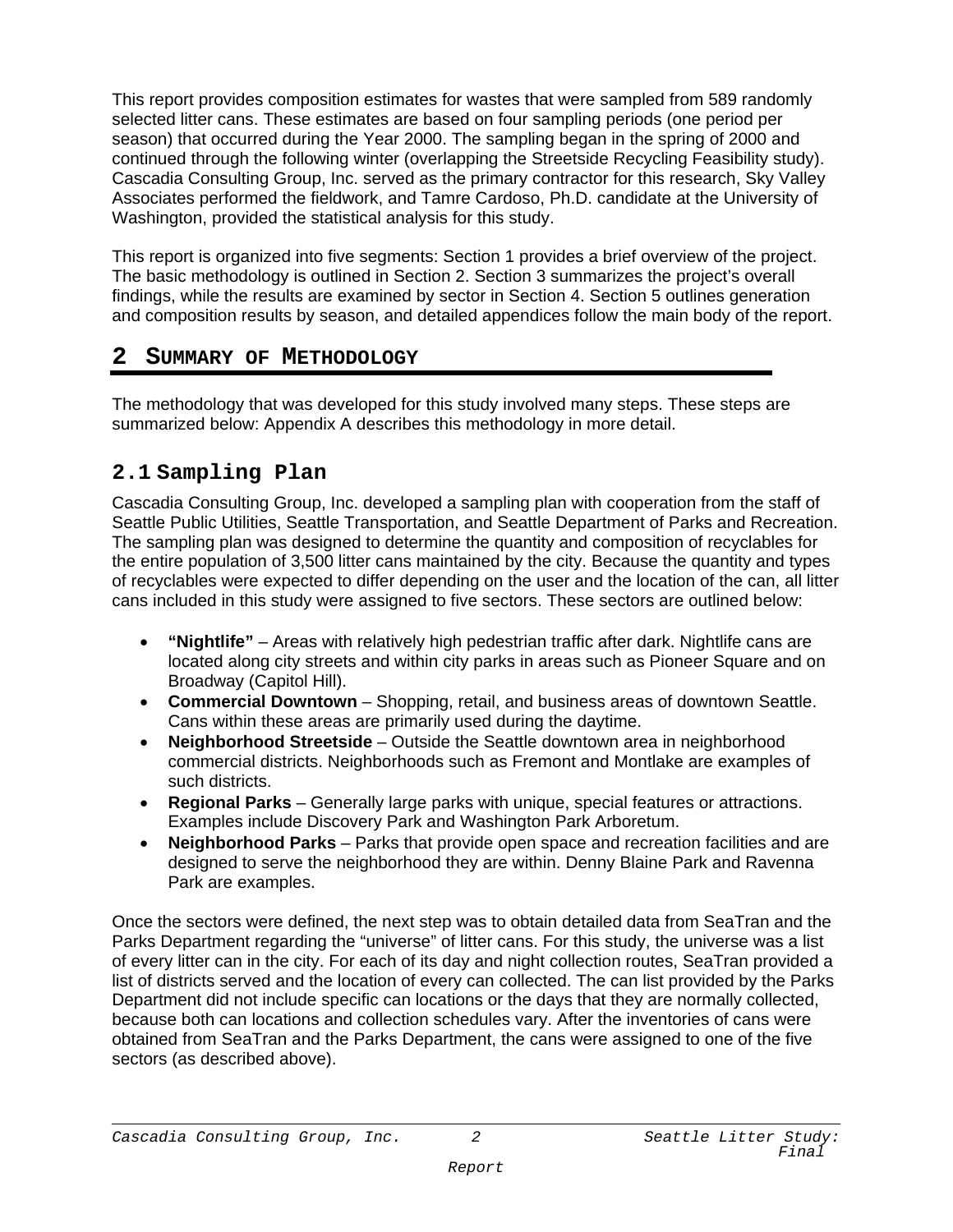Litter cans were sampled once each quarter of the Year 2000 in intervals of approximately three months. The sample litter cans were randomly selected from the aggregated can lists to fulfill the sampling quota for each of the four seasons. While the specific location of each streetside can was known, similar information was not available for cans within city parks. Therefore city parks cans were selected using a drive-by or walk-through method for each season. (Please see Appendix A for a detailed description of this method.)

## **2.2 Collection and Sorting of Samples**

To minimize the effect of this study on SeaTran and Park personnel, the litter cans were sampled on their normal collection days. Each can's specific collection date depended on when and how often the can was normally collected. Prior to each collection period, SeaTran and the Parks Department were notified about which cans were included in the study, their specific location, and the date that they were to be collected on. Following sample collection, SeaTran and Parks personnel delivered the litter to the South Disposal and Recycling Station (SRDS) to be sorted and weighed.

Each sample was sorted by hand into several component groups. (See Appendix B for the component categories.) The weights of all materials were recorded on tally sheets; examples of these sheets are shown in Appendix D.

## **3 SUMMARY OF SAMPLING RESULTS**

## **3.1 Overall Results, by Sector**

This study focused on the five sectors defined in Section 2.1: nightlife, commercial downtown, neighborhood streetside, regional parks, and neighborhood parks. The overall generation rates and composition estimates, by sector, are detailed in Sections 3.1.1 and 3.1.2.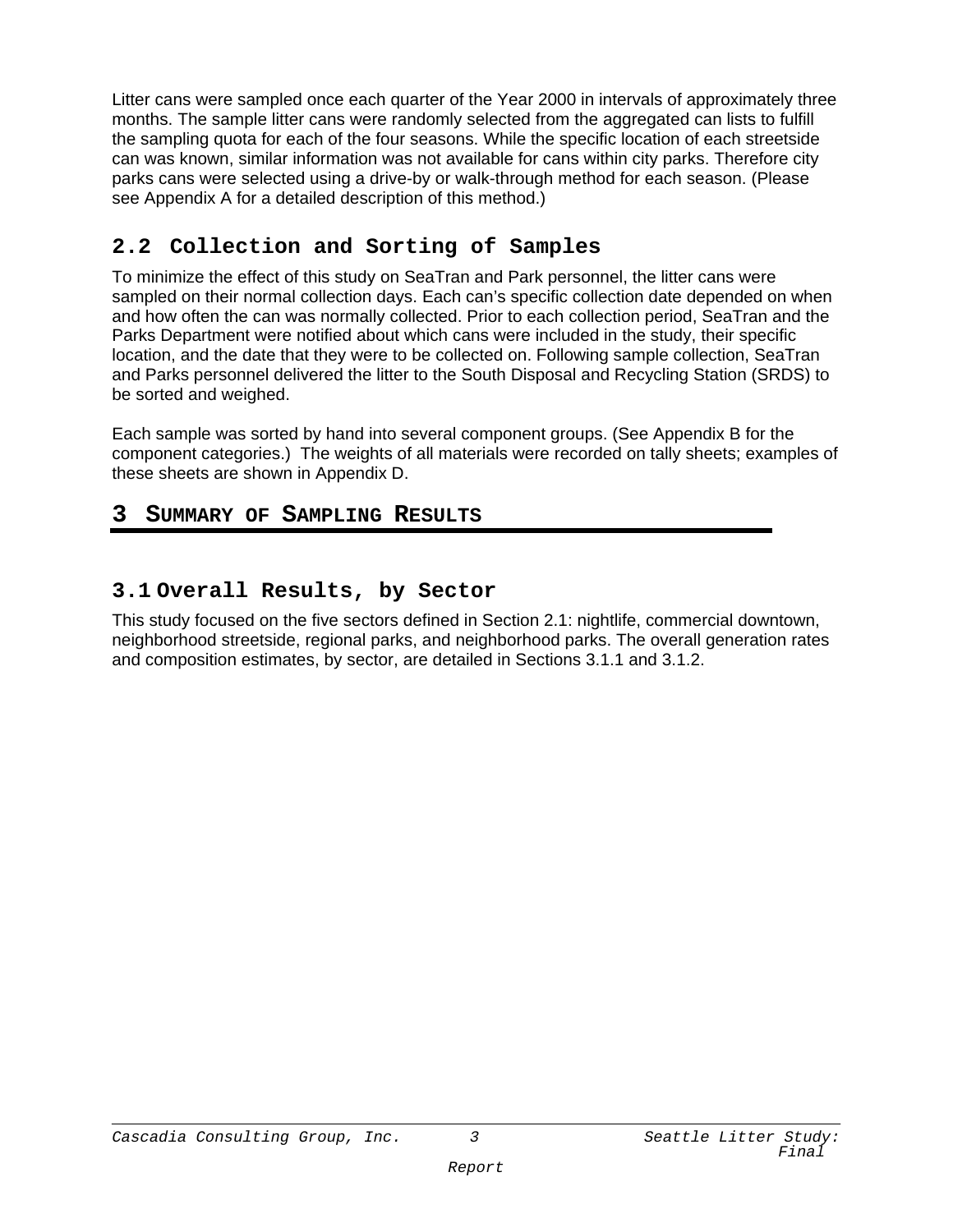#### **3.1.1Overall Generation Rates, by Sector**

Figure 3-1 illustrates the estimated percentage of litter generated by each of the five sectors during the year 2000. These percentages were determined by weight. As shown, regional parks and neighborhood parks generated the largest quantity of waste deposited in the City's litter cans. Regional parks contributed 32.2% and neighborhood parks 30.4% of the overall waste stream.



**Figure 3-1: Overview of Generation Rate Estimates, by Sector**

Table 3-1 presents a more detailed look at the waste generated in each of the five sampling categories. Again, regional parks and neighborhood parks generated the largest quantities of waste overall (953.6 and 901.7 tons per year respectively).

|  |  | Table 3-1: Estimated Waste Generated, by Sector |  |
|--|--|-------------------------------------------------|--|
|  |  | (January - December 2000)                       |  |

|                            | (Tons per Year) |       |         |  |
|----------------------------|-----------------|-------|---------|--|
|                            | <b>Mean</b>     | Low   | High    |  |
| <b>Overall</b>             |                 |       |         |  |
| Nightlife                  | 383.8           | 334.6 | 429.9   |  |
| <b>Commercial Downtown</b> | 428.0           | 381.4 | 494.1   |  |
| Neighborhood Streetside    | 294.7           | 258.9 | 343.7   |  |
| <b>Regional Parks</b>      | 953.6           | 784.8 | 1,168.6 |  |
| Neighborhood Parks         | 901.7           | 765.2 | 1,072.4 |  |

*Calculated at a 90% confidence interval*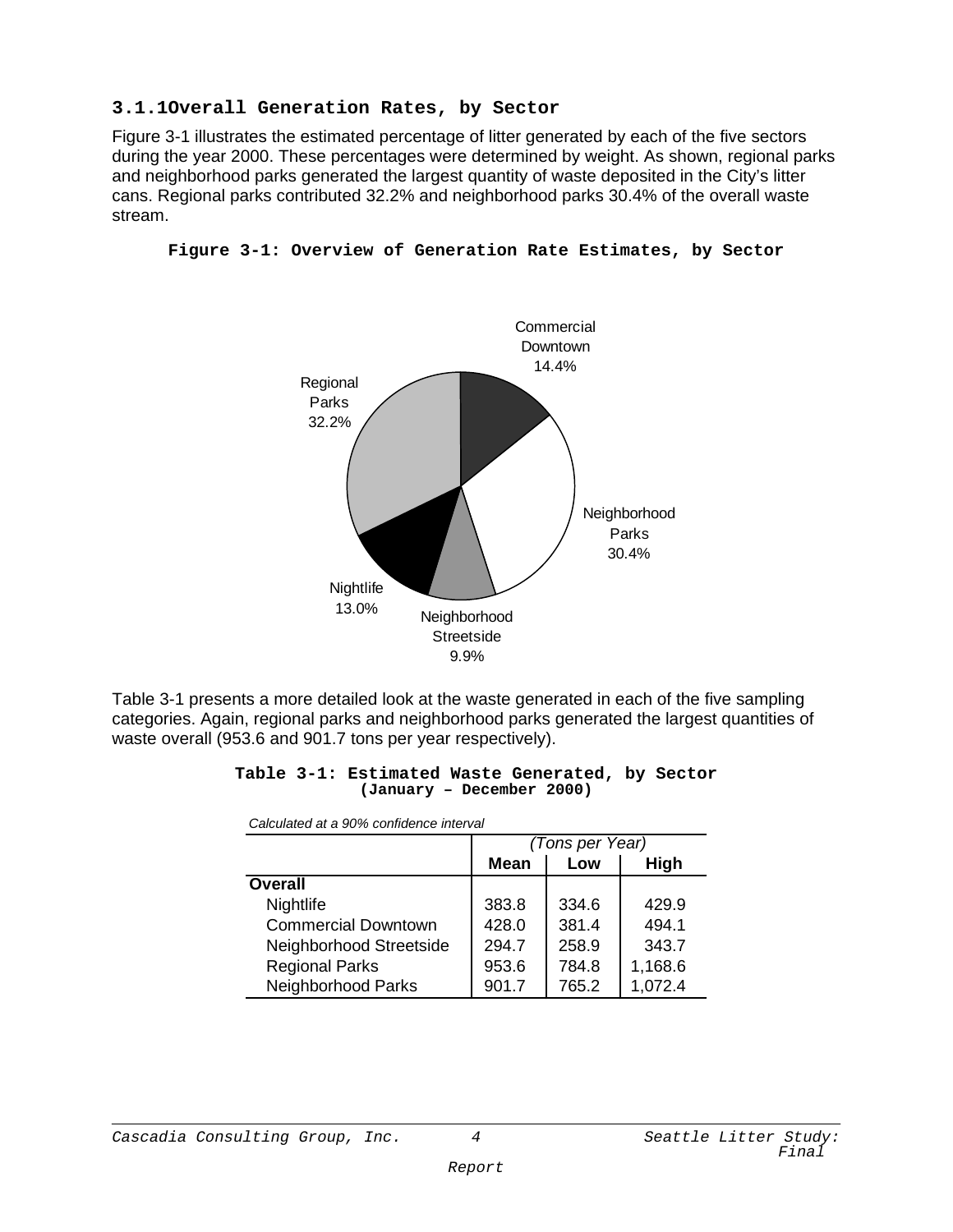#### **3.1.2Overall Composition Results, by Sector**

For this study, the waste sampled from litter cans was classified into one of five broad **material categories**: paper, plastic, metal, glass, and non-recyclables. Within these broad material categories, the waste was further divided into various subcategories, called **components**, such as phone books, aluminum cans, container glass, etc. A total of 19 components were identified for this study. Please see Appendix B for a list of these component definitions.

Table 3-2 lists the composition percentages, by weight, of each component in waste sampled from the five sectors. Non-recyclable material made up the largest percentage of waste in each of the five sectors - at least 50% of total waste deposited. The percentage of glass in each sector was relatively constant (ranging between 11.4% for neighborhood parks and 14.4% for regional parks by weight). Furthermore, there was less paper in both regional parks and neighborhood parks than in any of the other sectors. For example, neighborhood parks cans contained only 8.1% paper, while 28.9% of the waste deposited in downtown commercial cans was paper.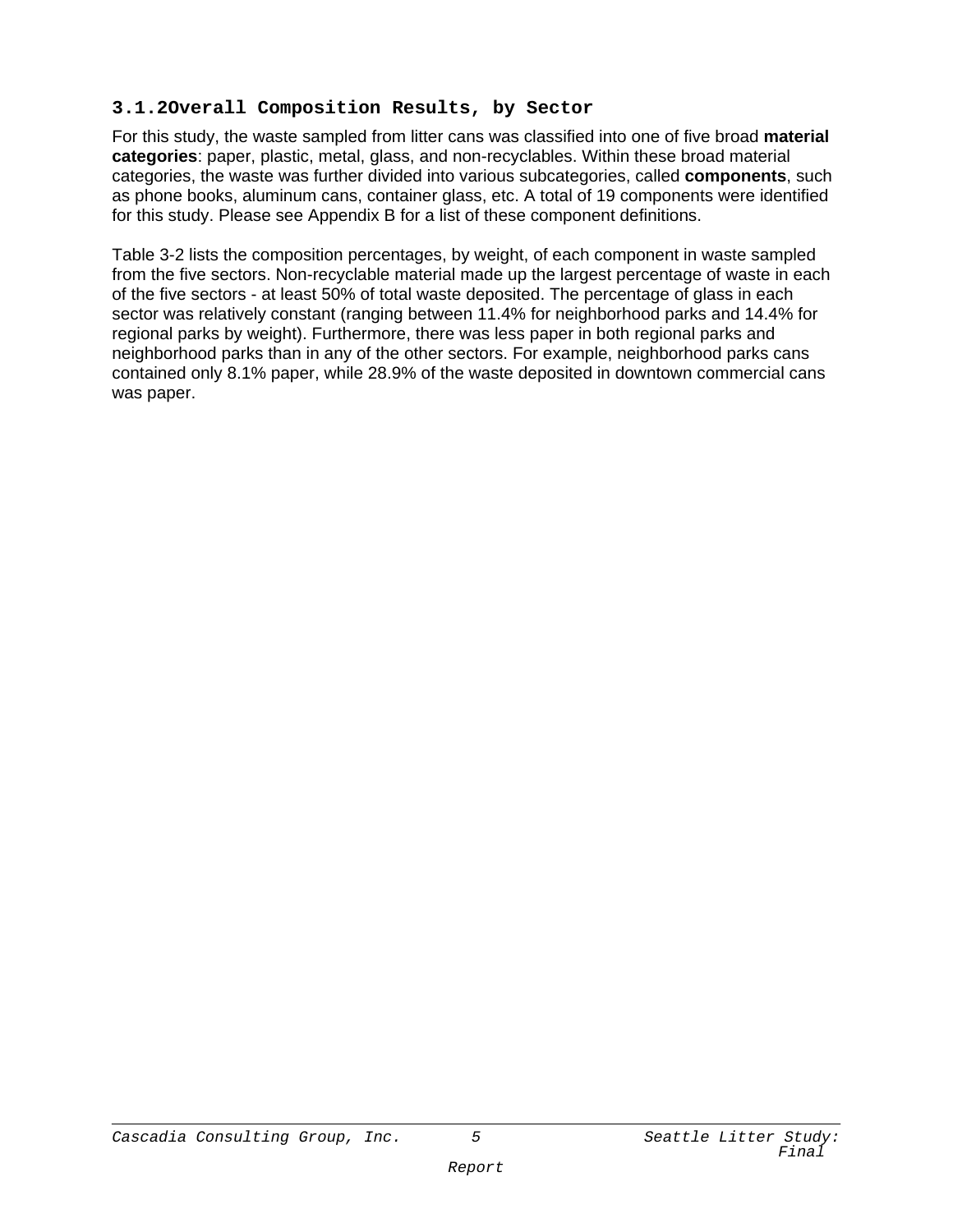#### **Table 3-2: Estimated Composition by Weight, by Sector (January – December 2000)**

|                           | Nightlife     |           | Commercial    |       | Neighborhood      |       | Regional      |       | Neighborhood  |       |
|---------------------------|---------------|-----------|---------------|-------|-------------------|-------|---------------|-------|---------------|-------|
|                           |               |           | Downtown      |       | <b>Streetside</b> |       | Parks         |       | Parks         |       |
|                           |               |           |               | Est.  |                   | Est.  |               | Est.  |               | Est.  |
|                           | <b>Pounds</b> | Est. Pct. | <b>Pounds</b> | Pct.  | <b>Pounds</b>     | Pct.  | <b>Pounds</b> | Pct.  | <b>Pounds</b> | Pct.  |
| Paper                     | 148,721       | 19.4%     | 247,304       | 28.9% | 117,842           | 20.0% | 226,283       | 11.9% | 146,881       | 8.1%  |
| Newsprint                 | 67,566        | 8.8%      | 137,225       | 16.0% | 68,914            | 11.7% | 95,678        | 5.0%  | 47,762        | 2.6%  |
| Corrugated/Kraft, Unwaxed | 23,188        | 3.0%      | 31,774        | 3.7%  | 18.452            | 3.1%  | 42,162        | 2.2%  | 39,422        | 2.2%  |
| <b>Phone Books</b>        |               | 0.0%      |               | 0.0%  | 99                | 0.0%  |               | 0.0%  |               | 0.0%  |
| <b>Mixed Low Grade</b>    | 57,966        | 7.6%      | 78,305        | 9.1%  | 30,377            | 5.2%  | 88,443        | 4.6%  | 59,697        | 3.3%  |
| <b>Plastic</b>            | 17,327        | 2.3%      | 23,756        | 2.8%  | 18,136            | 3.1%  | 56,485        | 3.0%  | 41,217        | 2.3%  |
| <b>PET Bottles</b>        | 15,364        | 2.0%      | 20,488        | 2.4%  | 11,478            | 1.9%  | 53,644        | 2.8%  | 30,616        | 1.7%  |
| <b>HDPE Bottles</b>       | 1,963         | 0.3%      | 3,268         | 0.4%  | 6,658             | 1.1%  | 2,841         | 0.1%  | 10,601        | 0.6%  |
| Metal                     | 42,063        | 5.5%      | 25,624        | 3.0%  | 16,859            | 2.9%  | 510,007       | 3.4%  | 35,449        | 2.0%  |
| Aluminum Cans             | 15,657        | 2.0%      | 23,346        | 2.7%  | 12,382            | 2.1%  | 22,970        | 1.2%  | 23,851        | 1.3%  |
| Tin Food Cans             | 5,279         | 0.7%      | 1,923         | 0.2%  | 3,671             | 0.6%  | 4,138         | 0.2%  | 9,470         | 0.5%  |
| <b>Other Ferrous</b>      | 21,127        | 2.8%      | 355           | 0.0%  | 806               | 0.1%  | 38,022        | 2.0%  | 2,128         | 0.1%  |
| Glass                     | 96,737        | 12.6%     | 116,619       | 13.6% | 82,053            | 13.9% | 275,372       | 14.4% | 205,150       | 11.4% |
| Clear Beverage            | 61.680        | 8.0%      | 74,536        | 8.7%  | 50.861            | 8.6%  | 128.927       | 6.8%  | 130,417       | 7.2%  |
| Green Beverage            | 18,592        | 2.4%      | 15,999        | 1.9%  | 14,182            | 2.4%  | 67,686        | 3.5%  | 30,814        | 1.7%  |
| <b>Brown Beverage</b>     | 15,764        | 2.1%      | 22,538        | 2.6%  | 12,039            | 2.0%  | 75,466        | 4.0%  | 38,400        | 2.1%  |
| <b>Container Glass</b>    |               | 0.0%      | 1,929         | 0.2%  | 4,906             | 0.8%  | 3,293         | 0.2%  | 4,671         | 0.3%  |
| <b>Mixed Cullet</b>       | 701           | 0.1%      | 1,618         | 0.2%  | 65                | 0.0%  |               | 0.0%  | 847           | 0.0%  |
| Non-Recyclables           | 462,713       | 60.3%     | 442,612       | 51.7% | 354,486           | 60.1% | 1,283,946     | 67.3% | 1,374,669     | 76.2% |
| Non-Conforming Paper      | 109,237       | 14.2%     | 102,611       | 12.0% | 63,996            | 10.9% | 139,335       | 7.3%  | 133,964       | 7.4%  |
| Non-Conforming Plastic    | 68,028        | 8.9%      | 60,944        | 7.1%  | 48,775            | 8.3%  | 126,859       | 6.7%  | 85,495        | 4.7%  |
| Non-Conforming Metal      | 1,690         | 0.2%      | 2,657         | 0.3%  | 2,301             | 0.4%  | 11,943        | 0.6%  | 17,124        | 0.9%  |
| Non-Conforming Glass      | 717           | 0.1%      | 276           | 0.0%  | 1.407             | 0.2%  |               | 0.0%  | 2,529         | 0.1%  |
| Garbage                   | 283,039       | 36.9%     | 276,124       | 32.3% | 238,007           | 40.4% | 1,005,809     | 52.7% | 1,135,556     | 63.0% |
| <b>Sample Count</b>       | 122           |           | 115           |       | 125               |       | 117           |       | 110           |       |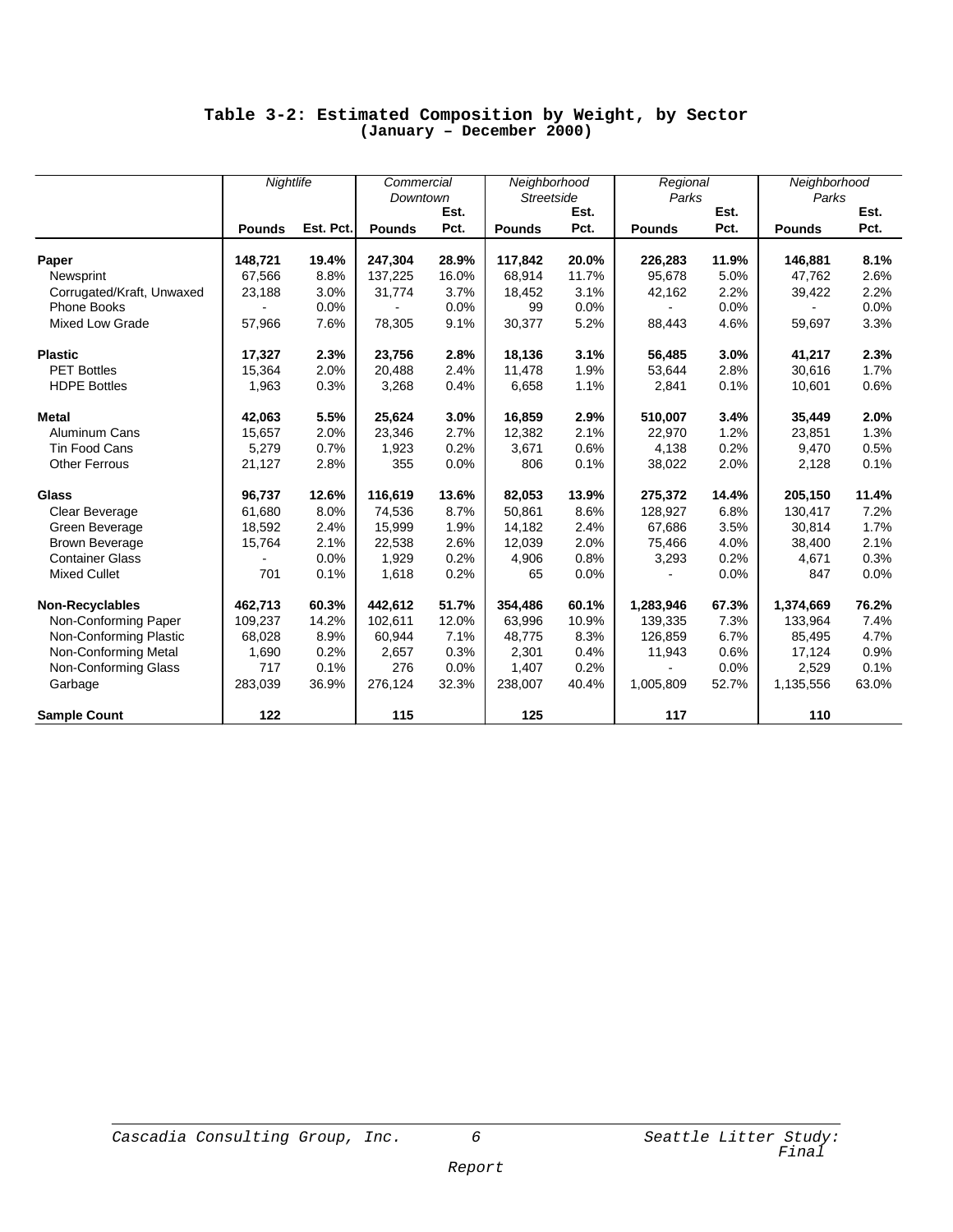## **3.2 Overall Composition Results**

A total of 589 cans were sampled during the year 2000. Overall composition results by broad material category are shown in Figure 3-2. Non-recyclables accounted for nearly 70% of the overall waste stream by weight. Glass and paper comprised the largest percentage of recyclable waste deposited in the City's litter cans (13.1% and 12.2% respectively).



**Figure 3-2: Overview of Composition Estimates - Overall**

## **4 COMPOSITION BY SECTOR**

The composition results for each of the five sectors are outlined in Sections 4.1 through 4.5. In each section, a pie graph illustrates the composition by the five broad material categories for that sector. A more comprehensive table that details the percentage of each of the 19 waste components follows the pie graph. The composition of waste deposited in litter cans was estimated for each broad material category and its components based on weight.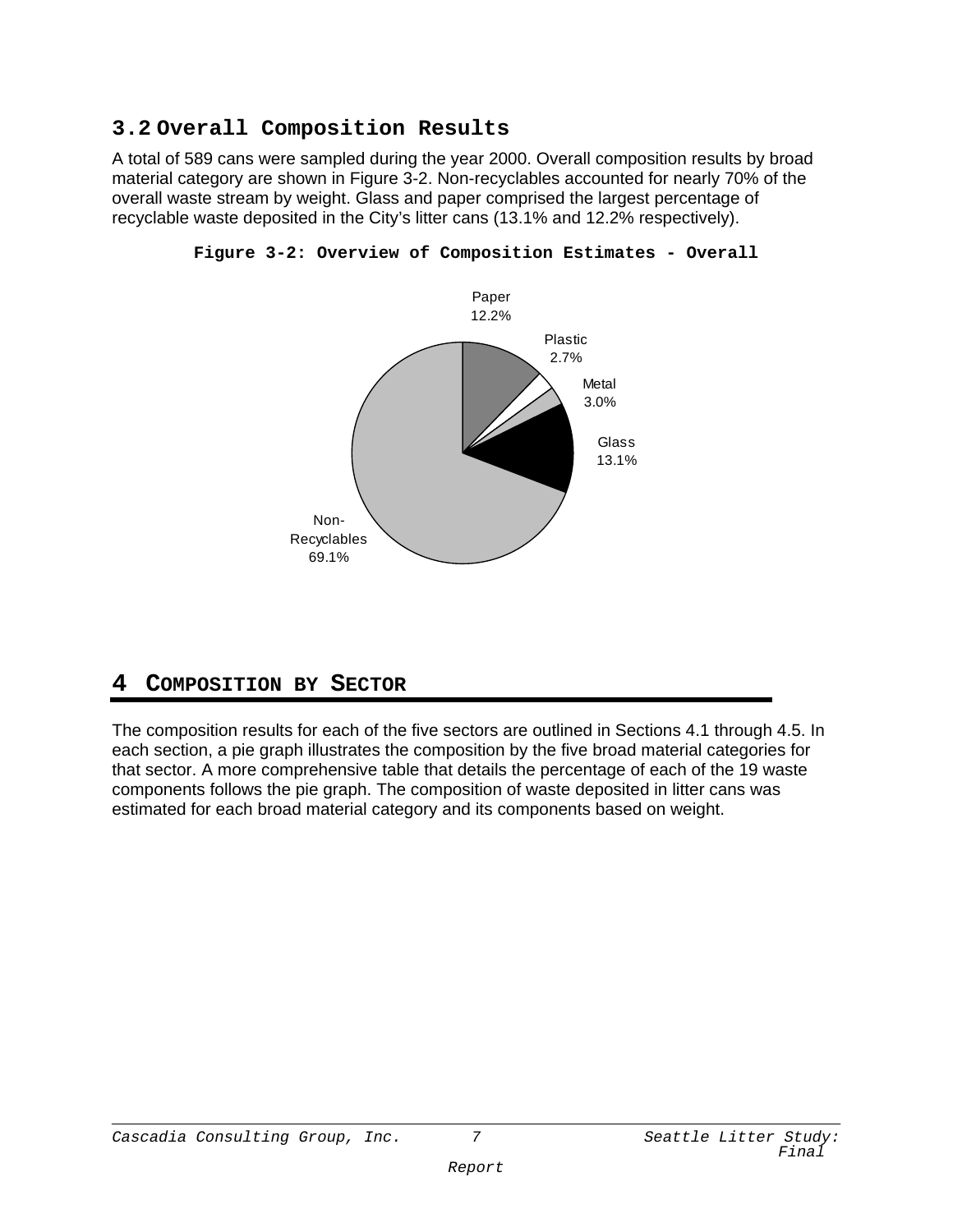## **4.1 Nightlife**

A total of 122 samples were taken from nightlife litter cans. Figure  $4-1$  depicts the composition of nightlife waste by broad material category. Non-recyclables comprised the largest portion of waste deposited in nightlife cans (60.3% by weight). Paper was the second largest material accounting for nearly 20% of the total nightlife tonnage.

On a more detailed level, lists the composition percentages, by weight, of each component in the nightlife sector. Garbage was the most prevalent component deposited in nightlife litter cans (approximately 36.9%). Non-conforming paper was the second largest component, accounting for 14.2%. Newsprint and non-conforming plastic each comprised approximately 9% of the nightlife tonnage.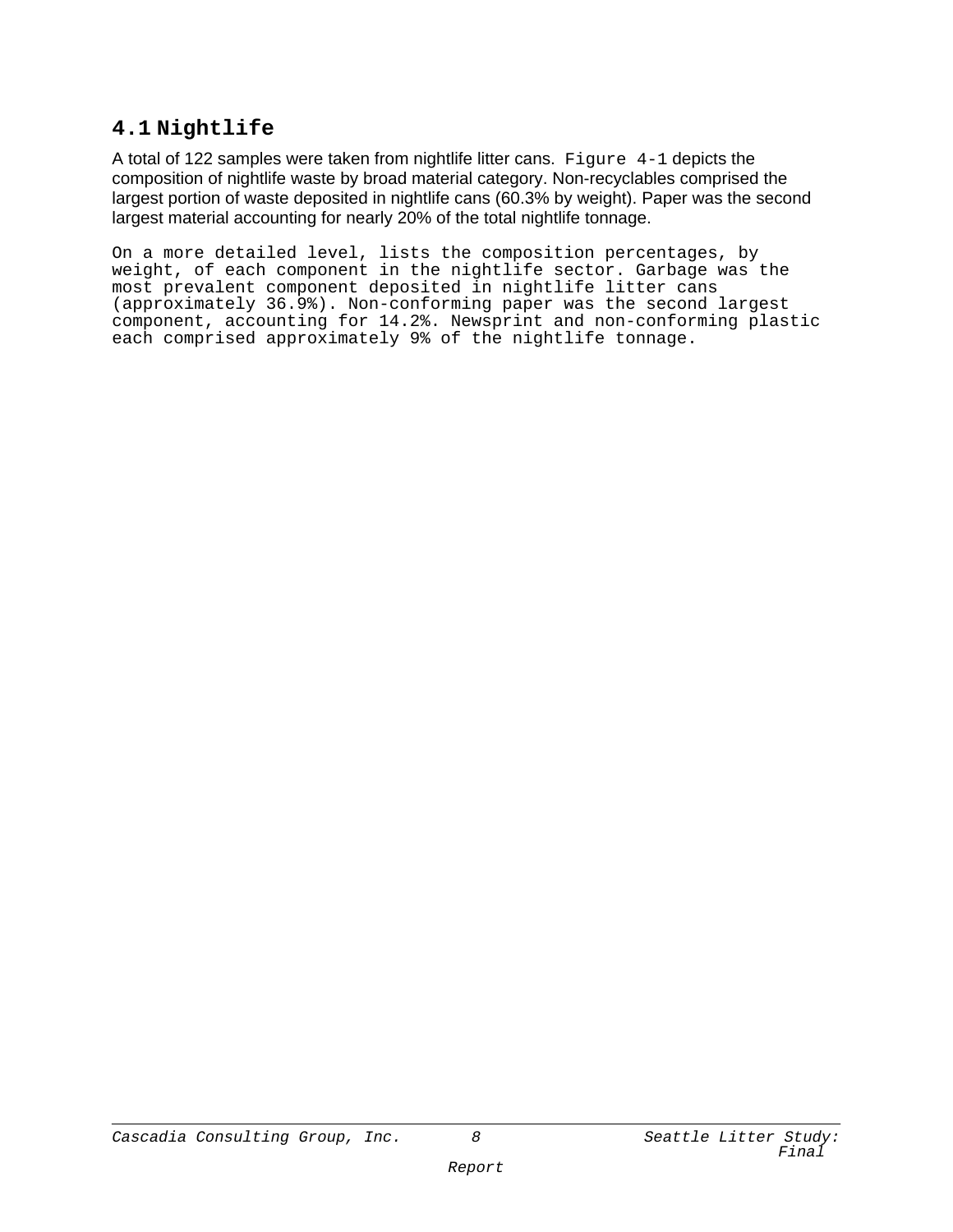

**Figure 4-1: Composition by Weight - Nightlife (January – December 2000)**

*Calculated at a 90% confidence interval*

|                           | <b>Mean</b> | Low   | <b>High</b> |
|---------------------------|-------------|-------|-------------|
| Paper                     | 19.4%       |       |             |
| Newsprint                 | 8.8%        | 6.8%  | 11.5%       |
| Corrugated/Kraft, Unwaxed | 3.0%        | 2.4%  | 3.7%        |
| <b>Phone Books</b>        | $0.0\%$     | 0.0%  | 0.0%        |
| <b>Mixed Low Grade</b>    | 7.6%        | 5.8%  | 10.0%       |
| <b>Plastic</b>            | 2.3%        |       |             |
| <b>PET Bottles</b>        | 2.0%        | 1.6%  | 2.4%        |
| <b>HDPE Bottles</b>       | 0.3%        | 0.2%  | 0.4%        |
| <b>Metal</b>              | 5.5%        |       |             |
| <b>Aluminum Cans</b>      | 2.0%        | 1.7%  | 2.5%        |
| <b>Tin Food Cans</b>      | 0.7%        | 0.3%  | 1.4%        |
| <b>Other Ferrous</b>      | 2.8%        | 0.2%  | 13.9%       |
| Glass                     | 12.6%       |       |             |
| Clear Beverage            | 8.0%        | 6.2%  | 9.9%        |
| Green Beverage            | 2.4%        | 1.3%  | 4.0%        |
| <b>Brown Beverage</b>     | 2.1%        | 1.3%  | 3.1%        |
| <b>Container Glass</b>    | 0.0%        | 0.0%  | $0.0\%$     |
| <b>Mixed Cullet</b>       | 0.1%        | 0.0%  | 0.3%        |
| <b>Non-Recyclables</b>    | 60.3%       |       |             |
| Non-Conforming Paper      | 14.2%       | 12.0% | 16.5%       |
| Non-Conforming Plastic    | 8.9%        | 7.8%  | 12.0%       |
| Non-Conforming Metal      | 0.2%        | 0.1%  | 0.4%        |
| Non-Conforming Glass      | 0.1%        | 0.0%  | 0.3%        |
| Garbage                   | 36.9%       | 31.7% | 42.0%       |
| <b>Sample Count</b>       | 122         |       |             |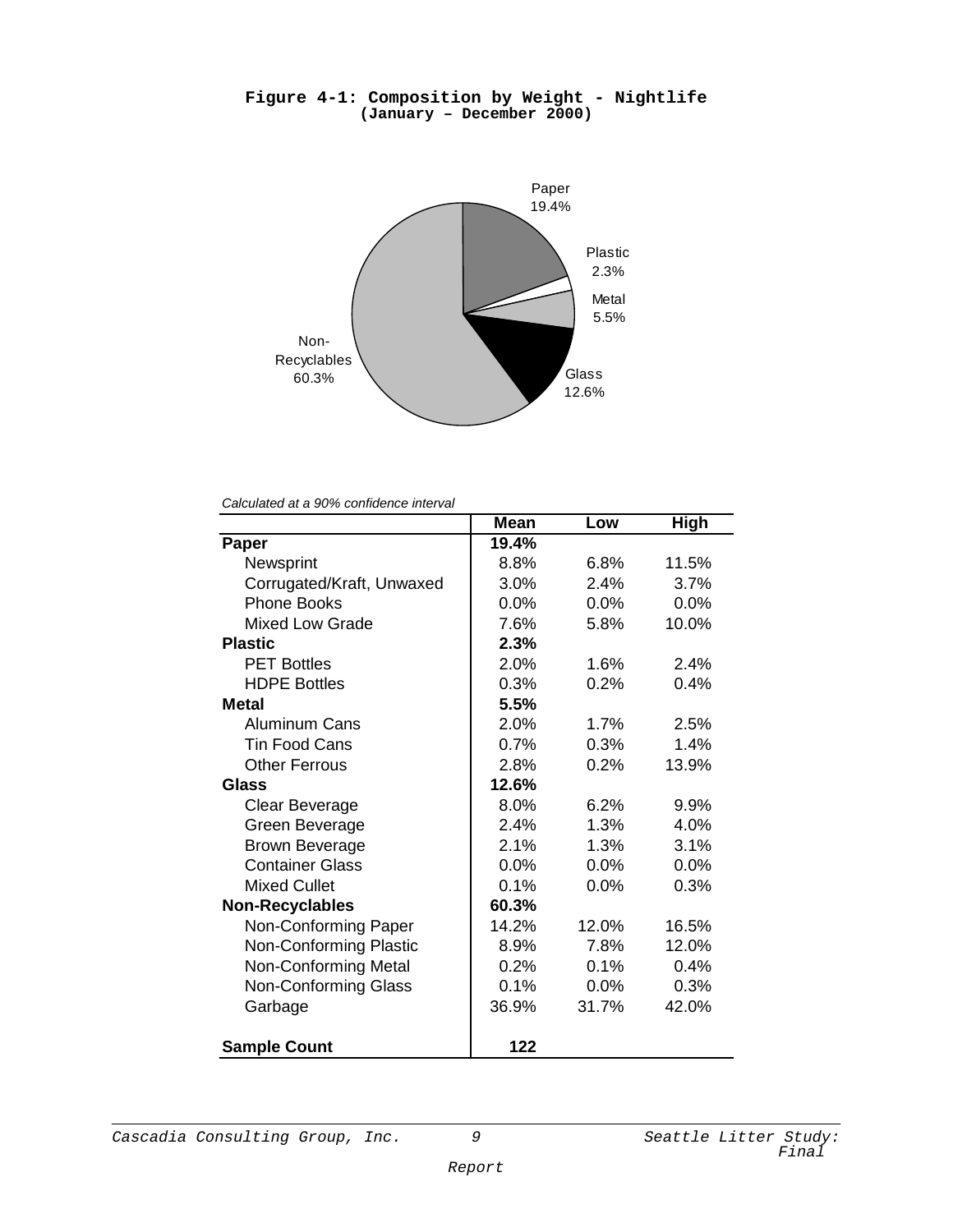## **4.2 Commercial Downtown**

There were 115 samples taken from commercial downtown litter cans. As shown in Figure 4-2, non-recyclables accounted for just over 50%, by weight, while paper comprised nearly one-third (28.9%, by weight) of the waste deposited in commercial downtown cans.

Figure 4-2 also describes the commercial downtown waste in more detail. As in the nightlife sector, garbage was the largest component comprising 32.3% of the commercial downtown tonnage. Newsprint made up approximately 16.0% of the total nightlife waste, and nonconforming paper accounted for approximately 12.0% by weight.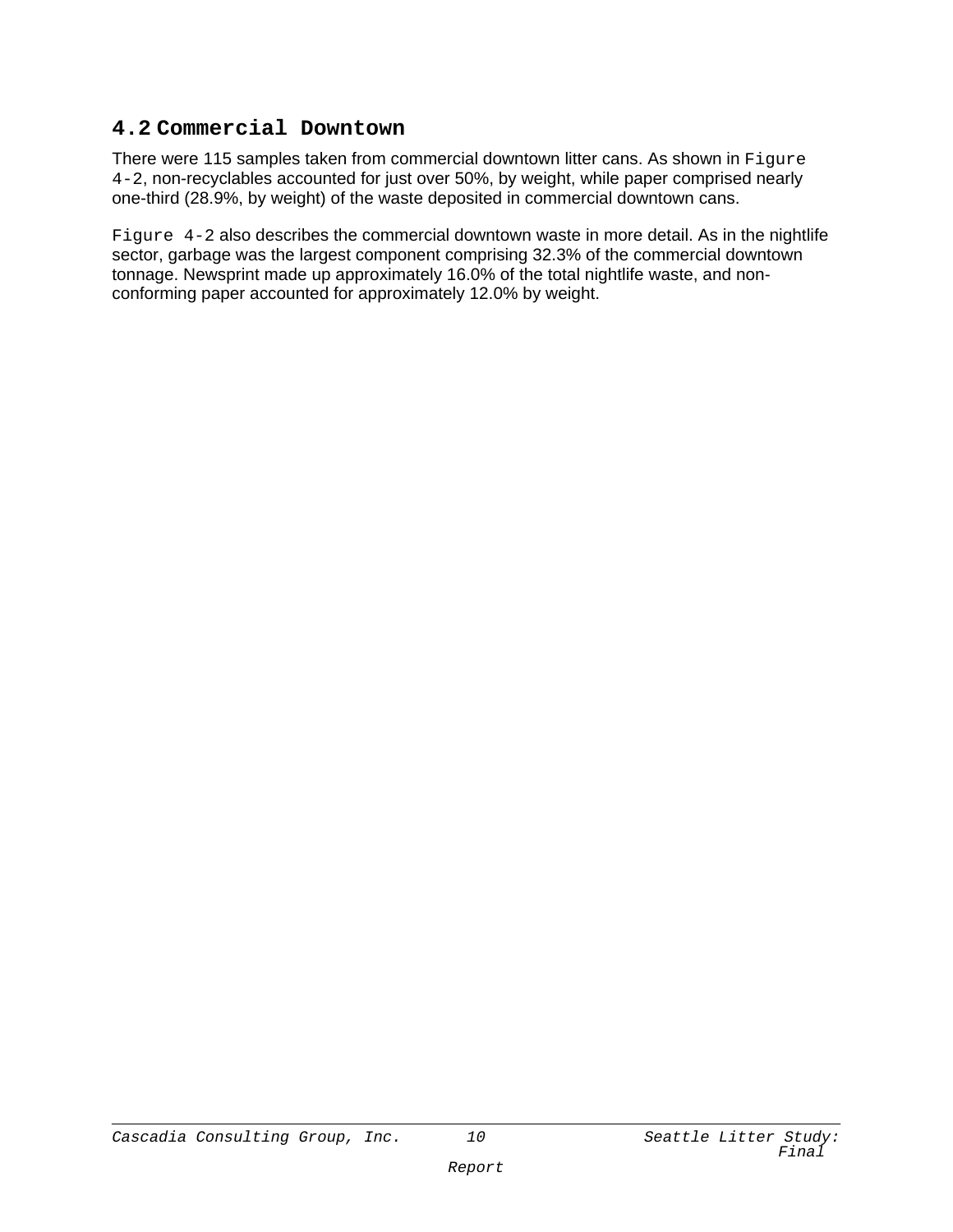#### **Figure 4-2: Composition by Weight - Commercial Downtown (January – December 2000)**



*Calculated at a 90% confidence interval*

|                             | <b>Mean</b> | Low     | High  |
|-----------------------------|-------------|---------|-------|
| Paper                       | 28.9%       |         |       |
| Newsprint                   | 16.0%       | 12.5%   | 21.5% |
| Corrugated/Kraft, Unwaxed   | 3.7%        | 3.1%    | 4.9%  |
| <b>Phone Books</b>          | 0.0%        | 0.0%    | 0.0%  |
| Mixed Low Grade             | 9.1%        | 7.4%    | 12.3% |
| <b>Plastic</b>              | 2.8%        |         |       |
| <b>PET Bottles</b>          | 2.4%        | 2.0%    | 2.9%  |
| <b>HDPE Bottles</b>         | 0.4%        | 0.3%    | 0.5%  |
| <b>Metal</b>                | 3.0%        |         |       |
| <b>Aluminum Cans</b>        | 2.7%        | 2.3%    | 3.5%  |
| <b>Tin Food Cans</b>        | 0.2%        | 0.1%    | 0.4%  |
| <b>Other Ferrous</b>        | 0.0%        | 0.0%    | 0.2%  |
| Glass                       | 13.6%       |         |       |
| Clear Beverage              | 8.7%        | 7.0%    | 12.1% |
| Green Beverage              | 1.9%        | 1.2%    | 2.8%  |
| <b>Brown Beverage</b>       | 2.6%        | 1.6%    | 3.7%  |
| <b>Container Glass</b>      | 0.2%        | 0.1%    | 0.6%  |
| <b>Mixed Cullet</b>         | $0.2\%$     | $0.0\%$ | 0.7%  |
| <b>Non-Recyclables</b>      | 51.7%       |         |       |
| Non-Conforming Paper        | 12.0%       | 10.8%   | 13.8% |
| Non-Conforming Plastic      | 7.1%        | 6.5%    | 8.0%  |
| <b>Non-Conforming Metal</b> | 0.3%        | 0.2%    | 0.5%  |
| <b>Non-Conforming Glass</b> | 0.0%        | 0.0%    | 0.1%  |
| Garbage                     | 32.3%       | 28.9%   | 37.6% |
| <b>Sample Count</b>         | 115         |         |       |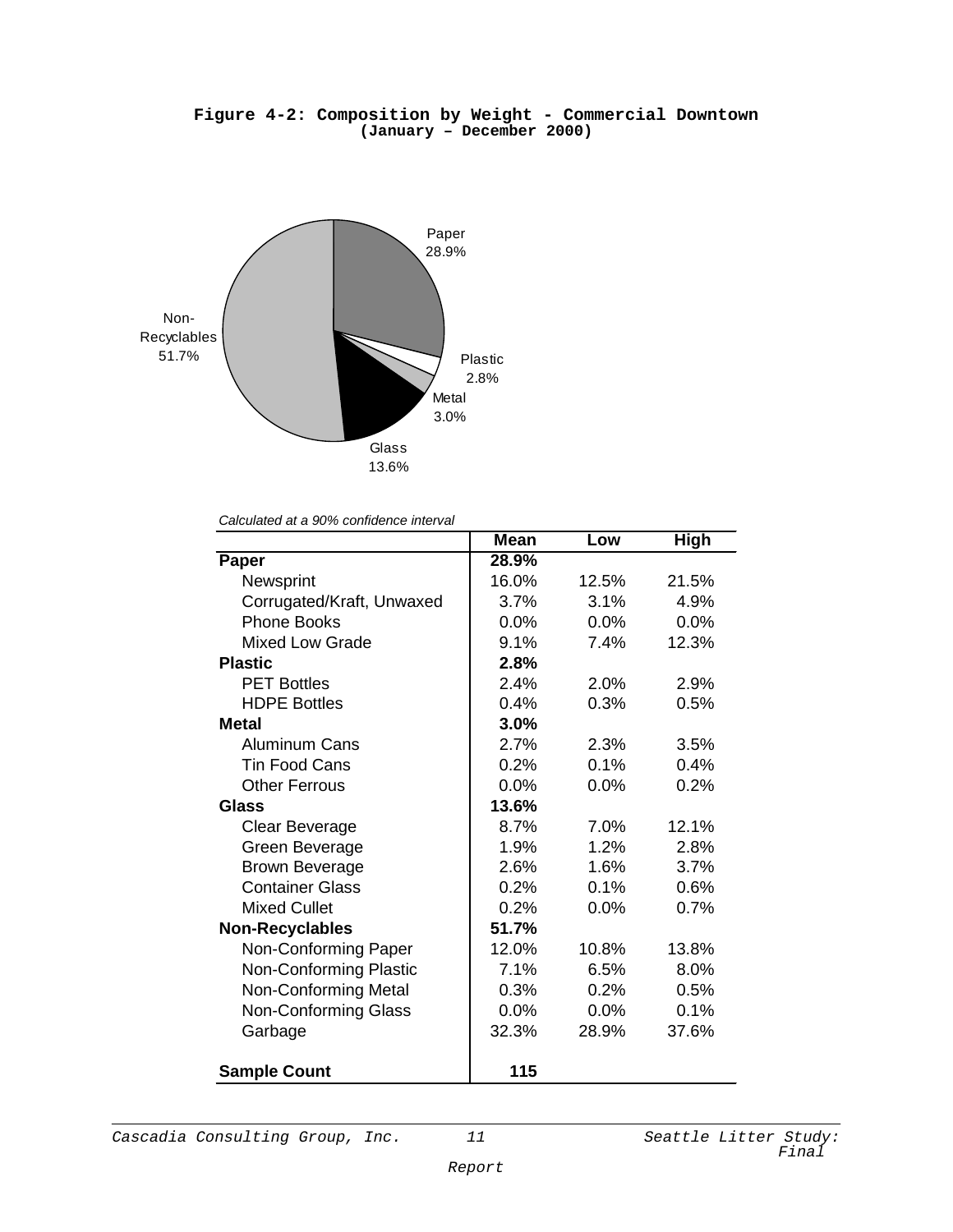## **4.3 Neighborhood Streetside**

A total of 125 neighborhood streetside cans were sampled throughout the year 2000. Approximately 60% of this tonnage, by weight, was non-recyclable (see Figure 4-3). In addition, 20% was paper, and 13.9% was glass.

The detailed composition data for waste deposited in neighborhood streetside cans are listed in Figure 4-3. The three largest components in these cans were identical to those in the commercial downtown cans. Garbage accounted for 40.4%, newsprint made up 11.7%, and finally, non-conforming paper comprised 10.9% of the total neighborhood streetside tonnage by weight.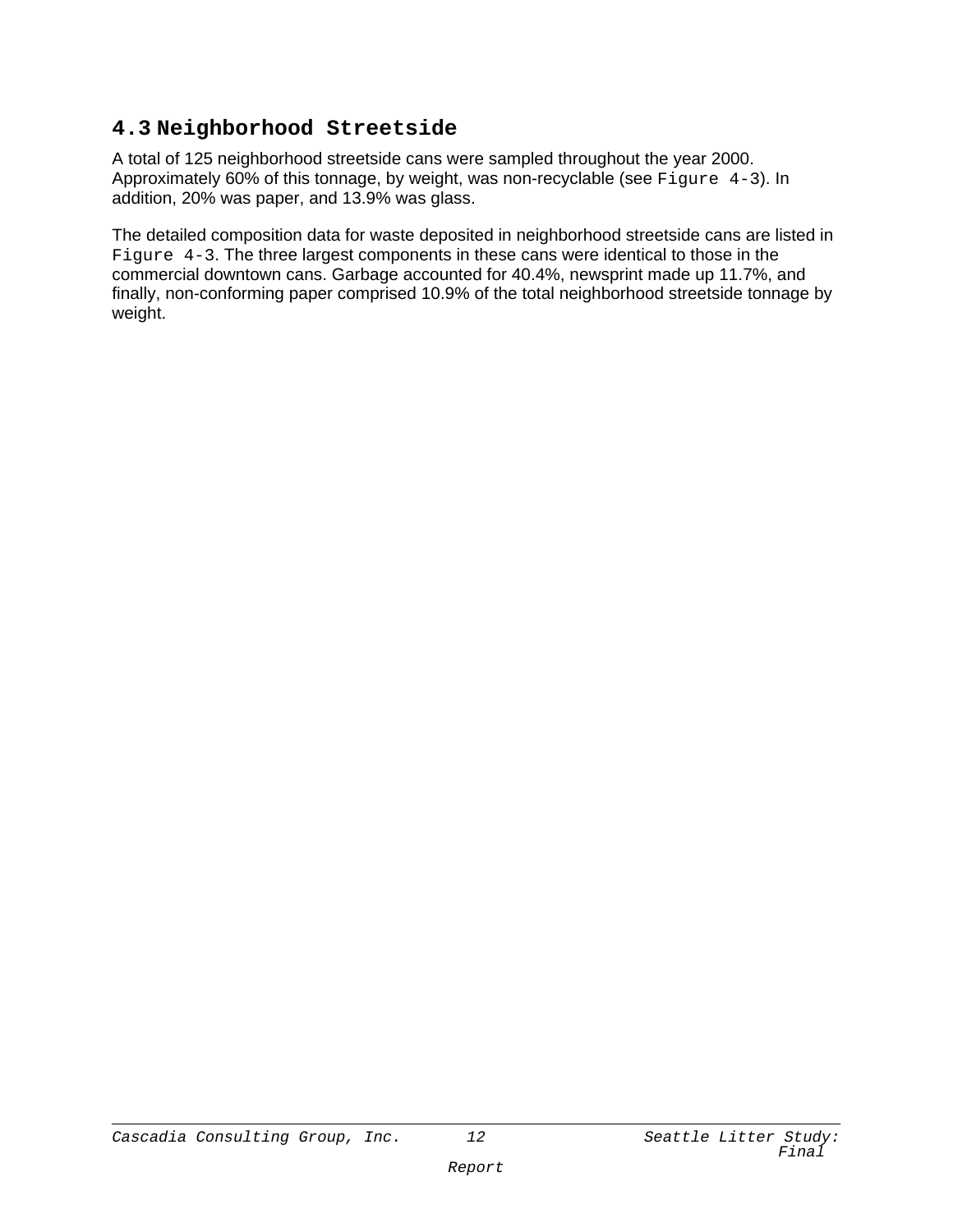#### **Figure 4-3: Composition by Weight - Neighborhood Streetside (January – December 2000)**



*Calculated at a 90% confidence interval*

|                             | <b>Mean</b> | Low     | <b>High</b> |
|-----------------------------|-------------|---------|-------------|
| Paper                       | 20.0%       |         |             |
| Newsprint                   | 11.7%       | 9.2%    | 14.1%       |
| Corrugated/Kraft, Unwaxed   | 3.1%        | 2.5%    | 4.5%        |
| <b>Phone Books</b>          | 0.0%        | 0.0%    | 0.1%        |
| <b>Mixed Low Grade</b>      | 5.2%        | 4.2%    | 6.2%        |
| <b>Plastic</b>              | 3.1%        |         |             |
| <b>PET Bottles</b>          | 1.9%        | 1.6%    | 2.3%        |
| <b>HDPE Bottles</b>         | 1.1%        | 0.5%    | 3.4%        |
| <b>Metal</b>                | 2.9%        |         |             |
| <b>Aluminum Cans</b>        | 2.1%        | 1.4%    | 4.4%        |
| <b>Tin Food Cans</b>        | $0.6\%$     | 0.4%    | 1.1%        |
| <b>Other Ferrous</b>        | 0.1%        | 0.1%    | 0.3%        |
| Glass                       | 13.9%       |         |             |
| Clear Beverage              | 8.6%        | 7.1%    | 11.0%       |
| Green Beverage              | 2.4%        | 1.5%    | 4.0%        |
| <b>Brown Beverage</b>       | 2.0%        | 1.3%    | 3.3%        |
| <b>Container Glass</b>      | 0.8%        | 0.4%    | 2.1%        |
| <b>Mixed Cullet</b>         | $0.0\%$     | $0.0\%$ | $0.0\%$     |
| <b>Non-Recyclables</b>      | 60.1%       |         |             |
| Non-Conforming Paper        | 10.9%       | 9.2%    | 12.6%       |
| Non-Conforming Plastic      | 8.3%        | 7.3%    | 10.6%       |
| <b>Non-Conforming Metal</b> | 0.4%        | 0.2%    | 0.8%        |
| <b>Non-Conforming Glass</b> | 0.2%        | $0.0\%$ | 0.9%        |
| Garbage                     | 40.4%       | 35.6%   | 46.1%       |
| <b>Sample Count</b>         | 125         |         |             |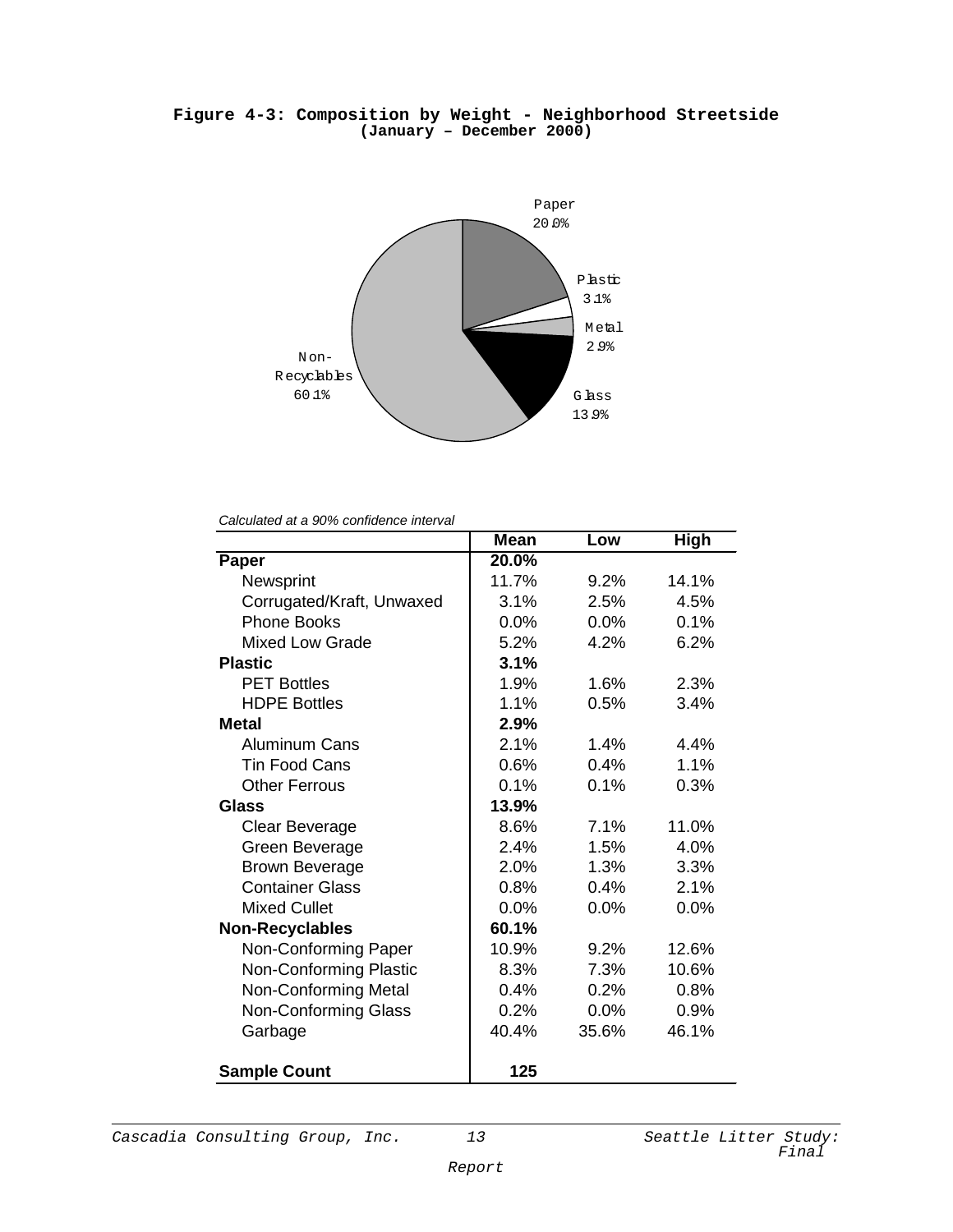## **4.4 Regional Parks**

During the year 2000, 117 regional parks cans were sampled. Figure  $4-4$  illustrates the composition of regional parks waste by broad material category. The non-recyclable material category accounted for nearly 70% of the total disposed waste in regional parks cans by weight. In addition, glass was found to make up approximately 14.4% of the total regional parks waste.

As with all previously mentioned sampling categories, garbage accounted for the largest percentage of regional parks waste (52.7% by weight). Non-conforming paper was the second largest component comprising 7.3% of the total regional parks tonnage. Clear glass beverage containers followed at 6.8% by weight. See Figure 4-4 for this level of detail.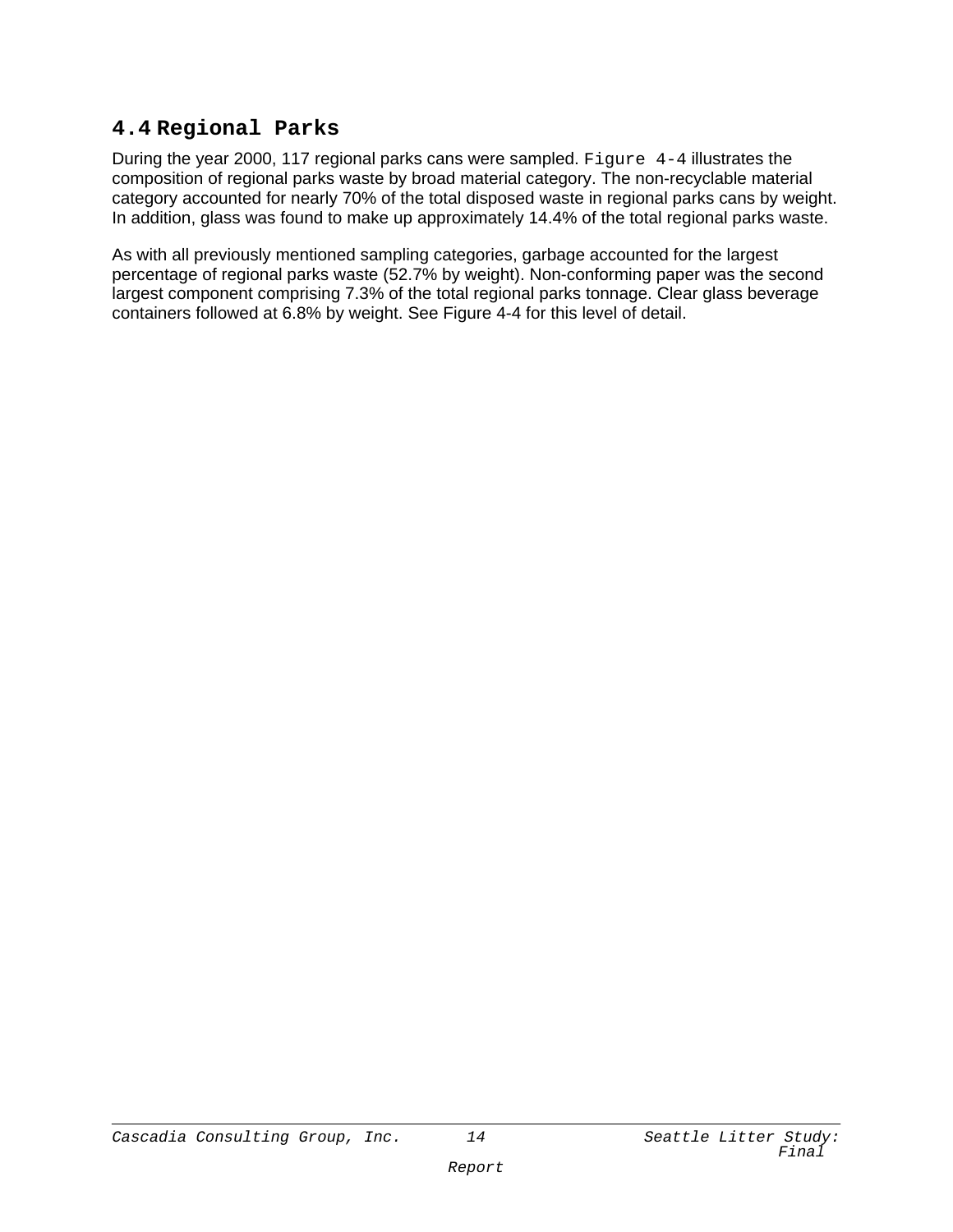

#### **Figure 4-4: Composition by Weight - Regional Parks (January – December 2000)**

*Calculated at a 90% confidence interval*

|                             | <b>Mean</b> | Low     | <b>High</b> |
|-----------------------------|-------------|---------|-------------|
| Paper                       | 11.9%       |         |             |
| Newsprint                   | 5.0%        | 3.3%    | 7.4%        |
| Corrugated/Kraft, Unwaxed   | 2.2%        | 1.6%    | 2.9%        |
| <b>Phone Books</b>          | $0.0\%$     | 0.0%    | 0.0%        |
| <b>Mixed Low Grade</b>      | 4.6%        | 3.3%    | 7.0%        |
| <b>Plastic</b>              | 3.0%        |         |             |
| <b>PET Bottles</b>          | 2.8%        | 2.3%    | 4.2%        |
| <b>HDPE Bottles</b>         | 0.1%        | 0.1%    | 0.2%        |
| <b>Metal</b>                | 3.4%        |         |             |
| <b>Aluminum Cans</b>        | 1.2%        | 1.0%    | 1.5%        |
| <b>Tin Food Cans</b>        | 0.2%        | 0.1%    | 0.4%        |
| <b>Other Ferrous</b>        | 2.0%        | 0.1%    | 8.0%        |
| Glass                       | 14.4%       |         |             |
| <b>Clear Beverage</b>       | 6.8%        | 5.2%    | 8.5%        |
| Green Beverage              | 3.5%        | 2.2%    | 5.9%        |
| <b>Brown Beverage</b>       | 4.0%        | 1.9%    | 8.4%        |
| <b>Container Glass</b>      | 0.2%        | 0.1%    | 0.5%        |
| <b>Mixed Cullet</b>         | 0.0%        | 0.0%    | 0.0%        |
| <b>Non-Recyclables</b>      | 67.3%       |         |             |
| Non-Conforming Paper        | 7.3%        | 6.1%    | 8.8%        |
| Non-Conforming Plastic      | 6.7%        | 5.5%    | 8.9%        |
| Non-Conforming Metal        | 0.6%        | 0.3%    | 1.3%        |
| <b>Non-Conforming Glass</b> | 0.0%        | $0.0\%$ | $0.0\%$     |
| Garbage                     | 52.7%       | 48.4%   | 57.7%       |
| <b>Sample Count</b>         | 117         |         |             |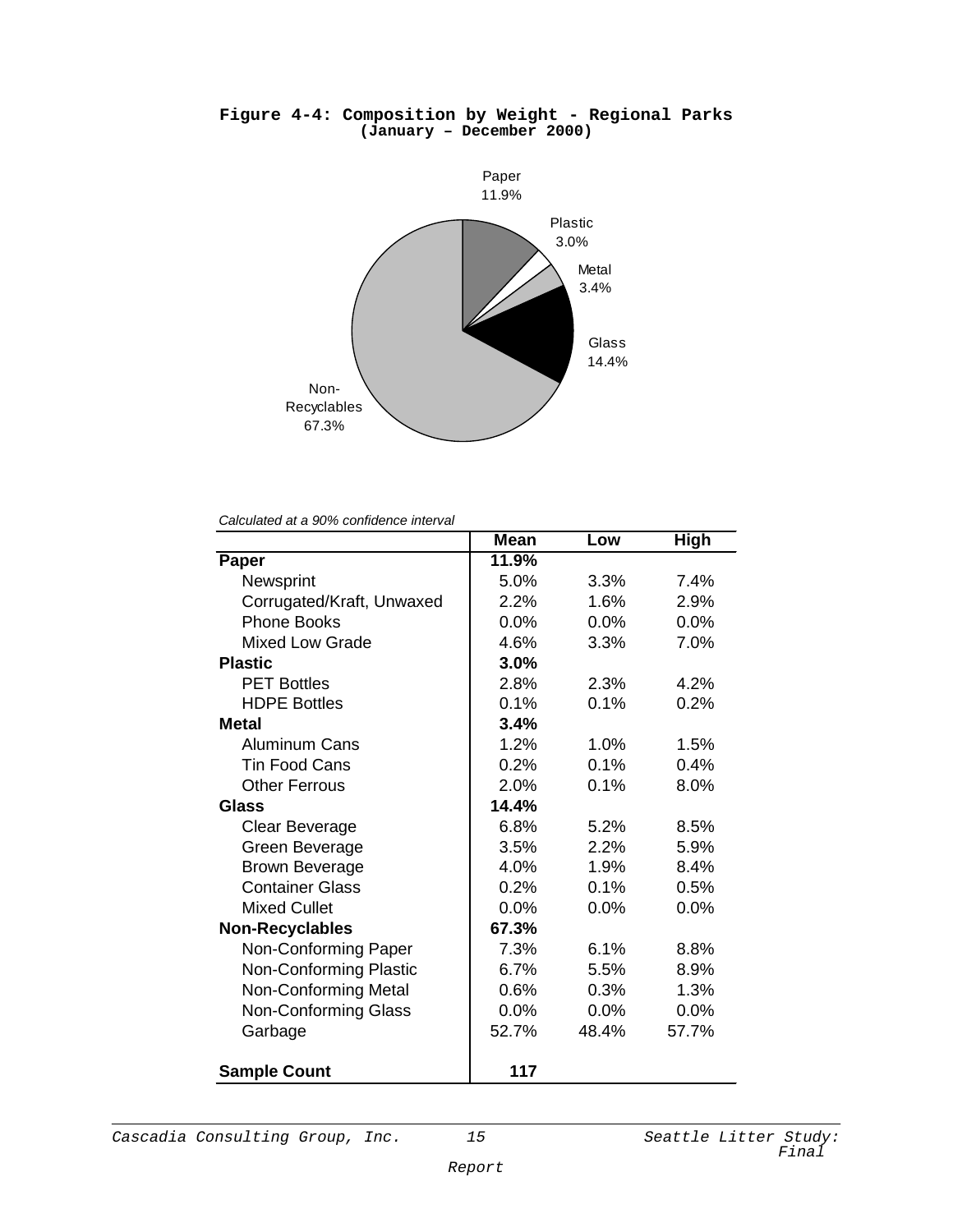## **4.5 Neighborhood Parks**

There were a total of 110 neighborhood parks cans sampled during this study. Approximately 76% of the waste deposited in these litter cans was non-recyclable (see Figure 4-5). Glass was the next largest material accounting for about 11% of the total neighborhood parks tonnage.

Figure 4-5 also lists the detailed composition results for waste disposed in neighborhood parks cans. Congruent with the other four sampling categories, garbage was by far the largest component of the neighborhood parks cans (63.0% by weight). Non-conforming paper and clear glass beverage containers were the next largest components at 7.4% and 7.2% respectively.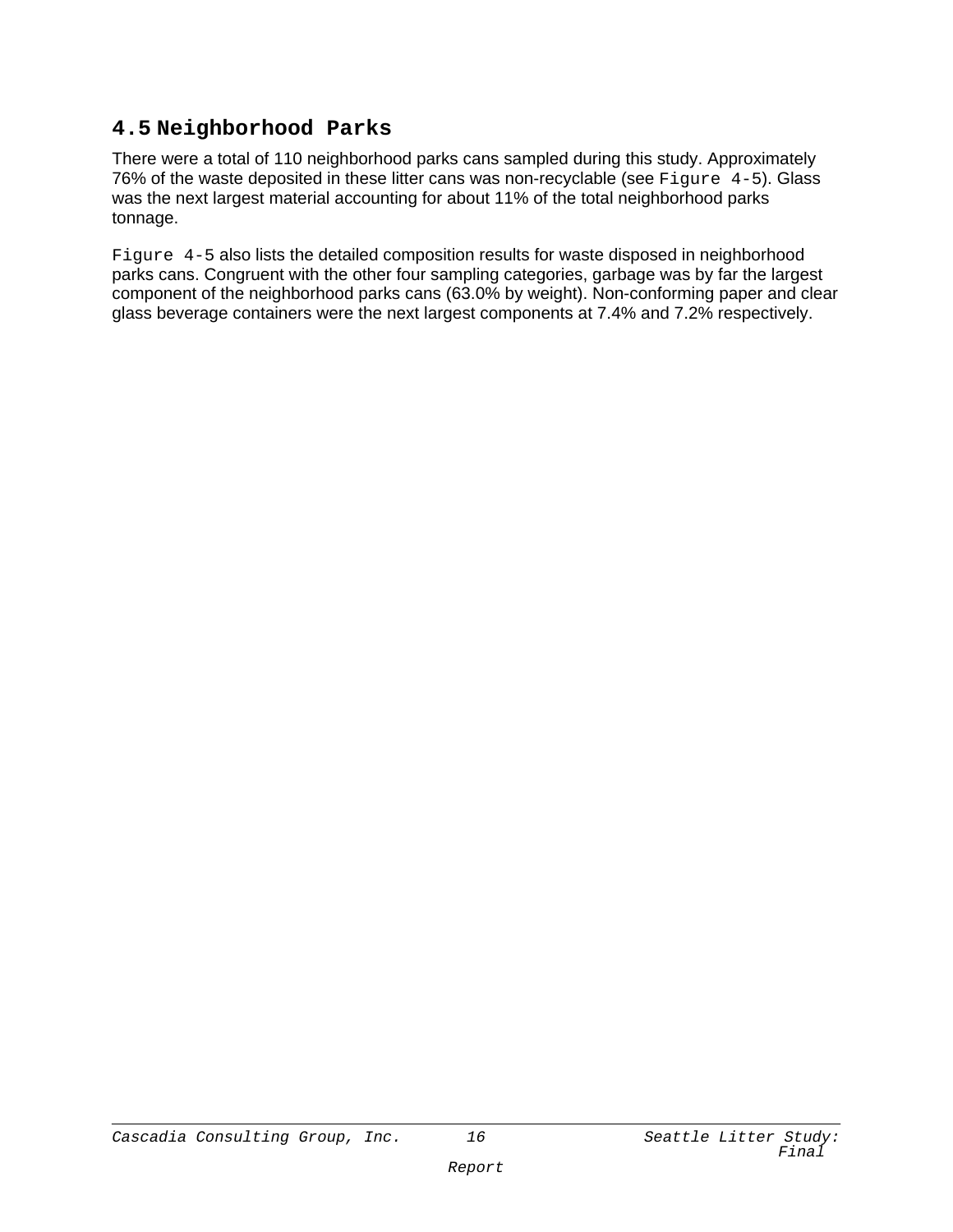

#### **Figure 4-5: Composition by Weight - Neighborhood Parks (January – December 2000)**

*Calculated at a 90% confidence interval*

|                             | <b>Mean</b> | Low   | <b>High</b> |
|-----------------------------|-------------|-------|-------------|
| Paper                       | 8.1%        |       |             |
| Newsprint                   | 2.6%        | 1.6%  | 4.5%        |
| Corrugated/Kraft, Unwaxed   | 2.2%        | 1.7%  | 2.8%        |
| <b>Phone Books</b>          | $0.0\%$     | 0.0%  | 0.0%        |
| <b>Mixed Low Grade</b>      | 3.3%        | 2.5%  | 4.7%        |
| <b>Plastic</b>              | 2.3%        |       |             |
| <b>PET Bottles</b>          | 1.7%        | 1.3%  | 2.2%        |
| <b>HDPE Bottles</b>         | 0.6%        | 0.3%  | 1.2%        |
| <b>Metal</b>                | 2.0%        |       |             |
| <b>Aluminum Cans</b>        | 1.3%        | 1.0%  | 1.7%        |
| <b>Tin Food Cans</b>        | 0.5%        | 0.3%  | 0.9%        |
| <b>Other Ferrous</b>        | 0.1%        | 0.1%  | 0.2%        |
| Glass                       | 11.4%       |       |             |
| <b>Clear Beverage</b>       | 7.2%        | 4.9%  | 10.2%       |
| Green Beverage              | 1.7%        | 1.1%  | 2.7%        |
| <b>Brown Beverage</b>       | 2.1%        | 1.3%  | 3.6%        |
| <b>Container Glass</b>      | 0.3%        | 0.0%  | 1.0%        |
| <b>Mixed Cullet</b>         | 0.0%        | 0.0%  | 0.2%        |
| <b>Non-Recyclables</b>      | 76.2%       |       |             |
| Non-Conforming Paper        | 7.4%        | 5.6%  | 9.7%        |
| Non-Conforming Plastic      | 4.7%        | 3.9%  | 5.6%        |
| Non-Conforming Metal        | 0.9%        | 0.5%  | 1.9%        |
| <b>Non-Conforming Glass</b> | 0.1%        | 0.0%  | 0.3%        |
| Garbage                     | 63.0%       | 56.6% | 69.2%       |
| <b>Sample Count</b>         | 110         |       |             |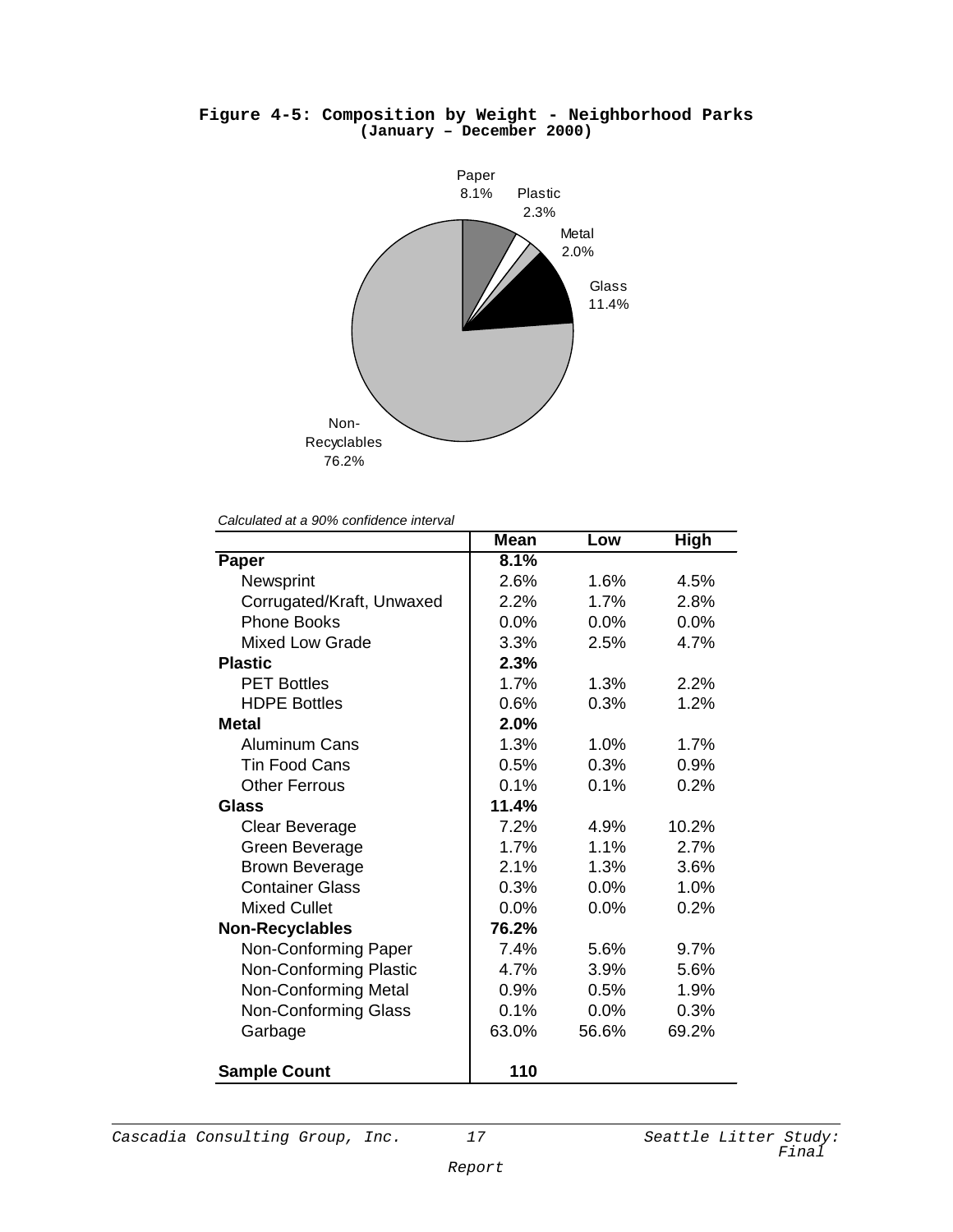## **5 SEASONAL GENERATION AND COMPOSITION BY SECTOR**

### **5.1 Seasonal Generation by Sector**

The generation results for each of the five sampling categories are outlined in the following five sections. Each section contains a table that lists the respective sector's generation rate for each season of the year 2000. Rates are given both in units of mean pounds per day for the average litter can, and in tons per year for the entire sector.

#### **5.1.1Nightlife**

Table 5-1 shows the amount of nightlife waste generated per can per day as well as per year. The greatest amount of nightlife waste accumulated during the spring (110.3 tons per year). Winter accumulation was nearly identical at 105.3 tons per year. The summer and autumn seasons showed a decrease in waste accumulating in nightlife litter cans (86.8 and 81.3 tons per year respectively).

#### **Table 5-1: Waste Generated Per Season - Nightlife (January – December 2000)**

*Calculated at a 90% confidence interval*

|                  | (Pounds per Can per Day) |     |      | (Tons per Year) |      |       |  |
|------------------|--------------------------|-----|------|-----------------|------|-------|--|
|                  | <b>Mean</b>              | Low | High | <b>Mean</b>     | Low  | High  |  |
| <b>Nightlife</b> |                          |     |      |                 |      |       |  |
| Spring           | 8.3                      | 6.4 | 10.8 | 110.3           | 85.2 | 1424  |  |
| Summer           | 6.5                      | 5.4 | 7.8  | 86.8            | 72.5 | 103.4 |  |
| Autumn           | 6.4                      | 5.2 | 8.3  | 81.3            | 63.1 | 99.9  |  |
| Winter           | 8.3                      | 6.6 | 11.0 | 105.3           | 83.3 | 137.3 |  |

#### **5.1.2Commercial Downtown**

As shown in Table 5-2, the quantity of waste generated in commercial downtown cans was highest in the spring and summer: 126.4 and 113.3 tons per year respectively. Winter accumulation was lower at 103.0 tons per year, and autumn accumulation was the lowest, at 85.2 tons per year.

|  |                           |  | Table 5-2: Waste Generated Per Season - Commercial Downtown |  |
|--|---------------------------|--|-------------------------------------------------------------|--|
|  | (January - December 2000) |  |                                                             |  |

*Calculated at a 90% confidence interval*

|                            |      | (Pounds per Can per Day) |      | (Tons per Year) |      |       |  |
|----------------------------|------|--------------------------|------|-----------------|------|-------|--|
|                            | Mean | <b>High</b><br>Low       |      | <b>Mean</b>     | Low  | High  |  |
| <b>Commercial Downtown</b> |      |                          |      |                 |      |       |  |
| Spring                     | 8.2  | 6.0                      | 11.4 | 126.4           | 95.6 | 179.9 |  |
| Summer                     | 7.4  | 6.0                      | 9.3  | 113.3           | 92.4 | 141.5 |  |
| Autumn                     | 6.2  | 5.0                      | 8.0  | 85.2            | 67.7 | 109.0 |  |
| Winter                     | 7.6  | 5.8                      | 9.7  | 103.0           | 79.0 | 130.8 |  |

#### **5.1.3Neighborhood Streetside**

The neighborhood streetside generation rates were much lower than the previously mentioned sectors. Table 5-3 outlines the seasonal generation rates for waste deposited in neighborhood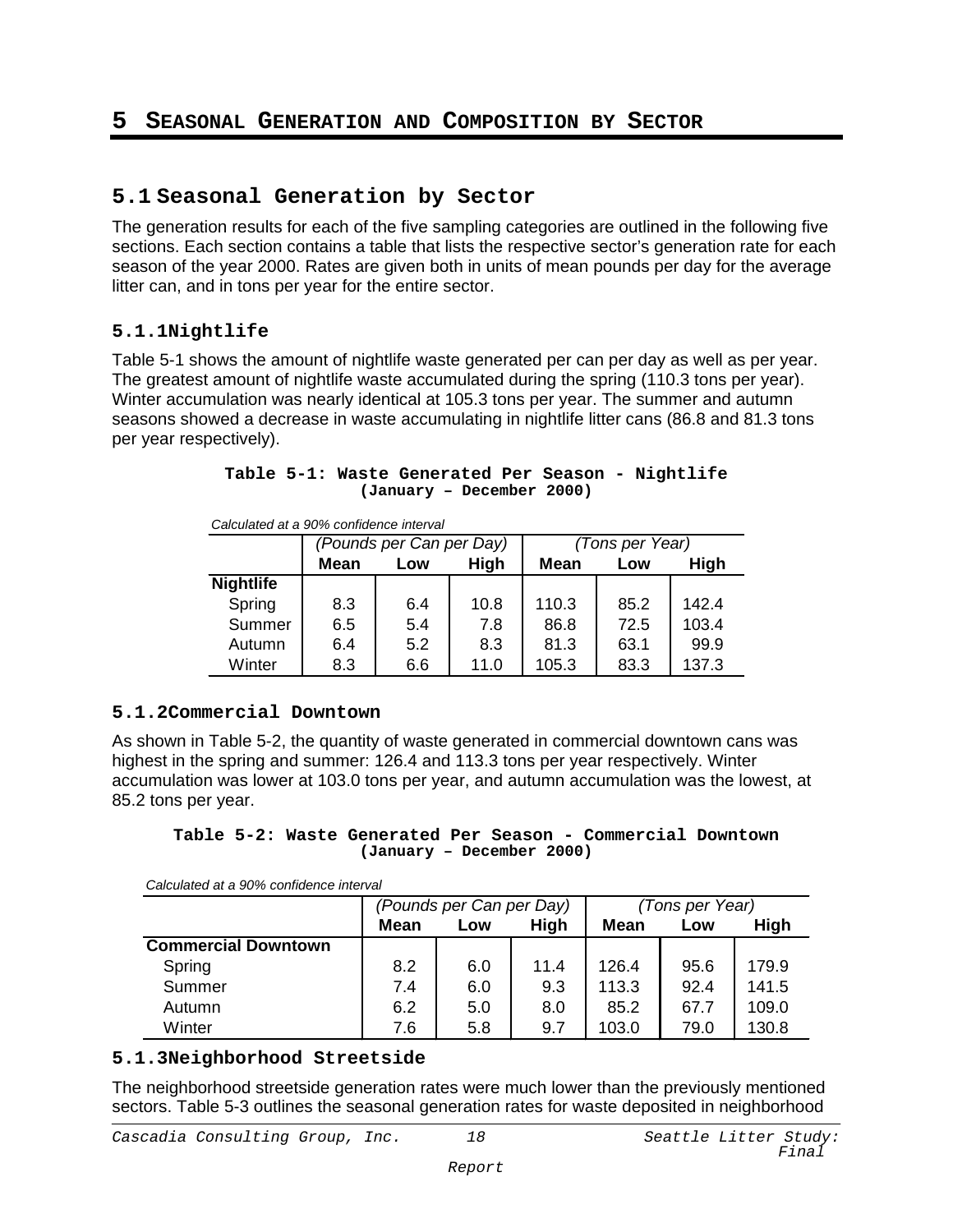streetside litter cans. The spring (90.4 tons per year), summer (87.6 tons per year) and autumn (70.5 tons per year) seasons each had almost double the amount of waste than was accumulated in the winter (46.2 tons per year).

#### **Table 5-3: Waste Generated Per Season - Neighborhood Streetside (January – December 2000)**

| Calculated at a 90% confidence interval |  |  |
|-----------------------------------------|--|--|
|                                         |  |  |

|                                |      | (Pounds per Can per Day) |      | (Tons per Year) |      |       |
|--------------------------------|------|--------------------------|------|-----------------|------|-------|
|                                | Mean | Low                      | High | <b>Mean</b>     | Low  | High  |
| <b>Neighborhood Streetside</b> |      |                          |      |                 |      |       |
| Spring                         | 3.8  | 2.7                      | 5.0  | 90.4            | 66.7 | 124.8 |
| Summer                         | 3.7  | 2.8                      | 4.9  | 87.6            | 69.5 | 118.1 |
| Autumn                         | 3.0  | 2.3                      | 3.8  | 70.5            | 55.6 | 91.7  |
| Winter                         | 1.9  | 1.4                      | 2.6  | 46.2            | 32.6 | 60.1  |

#### **5.1.4Regional Parks**

As Table 5-4 illustrates, the amount of waste generated in regional parks fluctuated across seasons. The largest quantity was deposited during the summer at a rate of nearly 435 tons per year. The next largest accumulation happened in the winter, with 236 tons per year.

|  | Table 5-4: Waste Generated Per Season - Regional Parks |  |  |  |
|--|--------------------------------------------------------|--|--|--|
|  | (January - December 2000)                              |  |  |  |

|                       |             | (Pounds per Can per Day) |      | (Tons per Year) |       |       |
|-----------------------|-------------|--------------------------|------|-----------------|-------|-------|
|                       | <b>Mean</b> | Low                      | High | <b>Mean</b>     | Low   | High  |
| <b>Regional Parks</b> |             |                          |      |                 |       |       |
| Spring                | 2.9         | 2.2                      | 3.8  | 163.4           | 127.0 | 217.0 |
| Summer                | 7.7         | 5.4                      | 11.8 | 434.5           | 299.3 | 654.7 |
| Autumn                | 2.6         | 2.0                      | 3.3  | 119.8           | 91.9  | 151.0 |
| Winter                | 5.2         | 4.0                      | 7.1  | 236.0           | 176.2 | 317.4 |

*Calculated at a 90% confidence interval*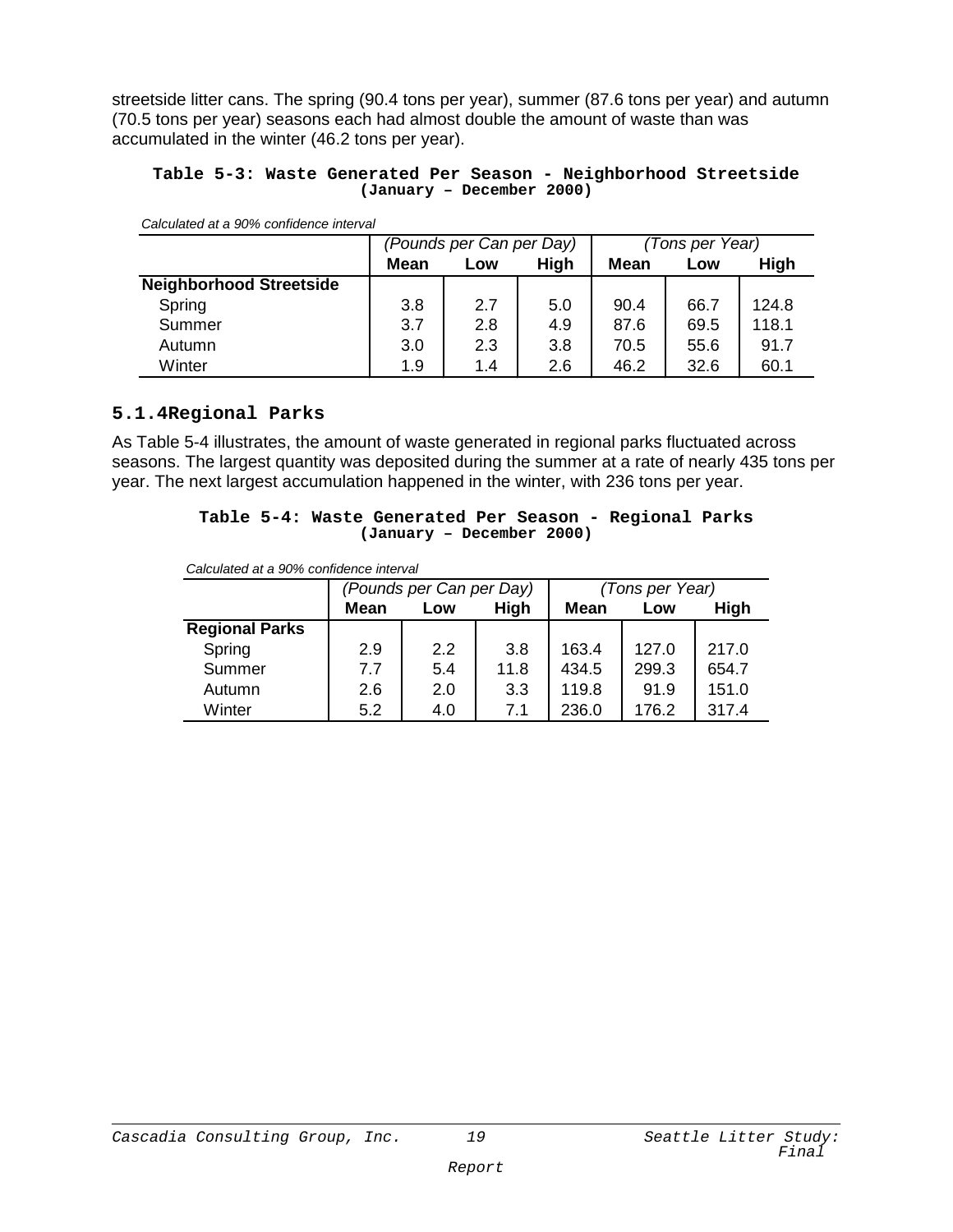#### **5.1.5Neighborhood Parks**

The generation rates for neighborhood parks can be viewed in Table 5-5. Summer was the season of the greatest waste generation in this sector (approximately 385 tons per year). The smallest waste generation rate occurred during the spring (152.2 tons per year).

#### **Table 5-5: Waste Generated Per Season - Neighborhood Parks (January – December 2000)**

|                           |             | (Pounds per Can per Day) |      | (Tons per Year) |       |       |
|---------------------------|-------------|--------------------------|------|-----------------|-------|-------|
|                           | <b>Mean</b> | Low                      | High | Mean            | Low   | High  |
| <b>Neighborhood Parks</b> |             |                          |      |                 |       |       |
| Spring                    | 2.1         | 1.5                      | 2.9  | 152.2           | 107.2 | 209.5 |
| Summer                    | 5.4         | 3.9                      | 7.5  | 385.3           | 276.4 | 538.0 |
| Autumn                    | 2.6         | 2.0                      | 3.1  | 169.5           | 131.0 | 208.9 |
| Winter                    | 2.9         | 2.4                      | 3.7  | 194.6           | 154.5 | 243.5 |

*Calculated at a 90% confidence interval*

### **5.2 Seasonal Composition by Sector**

Four sampling events, one per season, occurred during the course of this yearlong litter study. The composition results for each of the five sectors are described in Section 5.2.1 through 5.2.5. There are four pie graphs and four accompanying tables in each section. The graphs illustrate the percentage of each of the five broad material categories for each season, and the tables list the percentages of each of the 19 components per season. The relative percent for each component was calculated using the weight of the material, not its volume.

#### **5.2.1Nightlife**

In total, 122 samples were obtained from Nightlife litter cans. Regardless of the season, nonrecyclables accounted for a substantial portion of the waste deposited in nightlife litter cans (55.0% in the spring, 59.8% in the summer, 68.1% in the autumn, and 63.3% in the winter by weight). On the other hand, the percentage of metal wasn't constant throughout the year. It was relatively high in the spring compared to the three other seasons (9.4% in the spring compared with about 3% - 4% for all other seasons). Figure 5-1 provides an overview of the composition estimates, by major waste category, for waste deposited in nightlife cans.

As can be observed in Table 5-6 through Table 5-9, the detailed nightlife composition estimates varied some across the seasons. Although garbage contributed a relatively large percentage of waste to the nightlife litter cans, the percent was about 10-15% lower in the spring and summer than in the autumn and winter. Newsprint went from approximately 5.7% in the autumn to 11.5% in the winter. Furthermore, other ferrous metals accounted for 7.4% in the spring but less than 1% in all of the other seasons.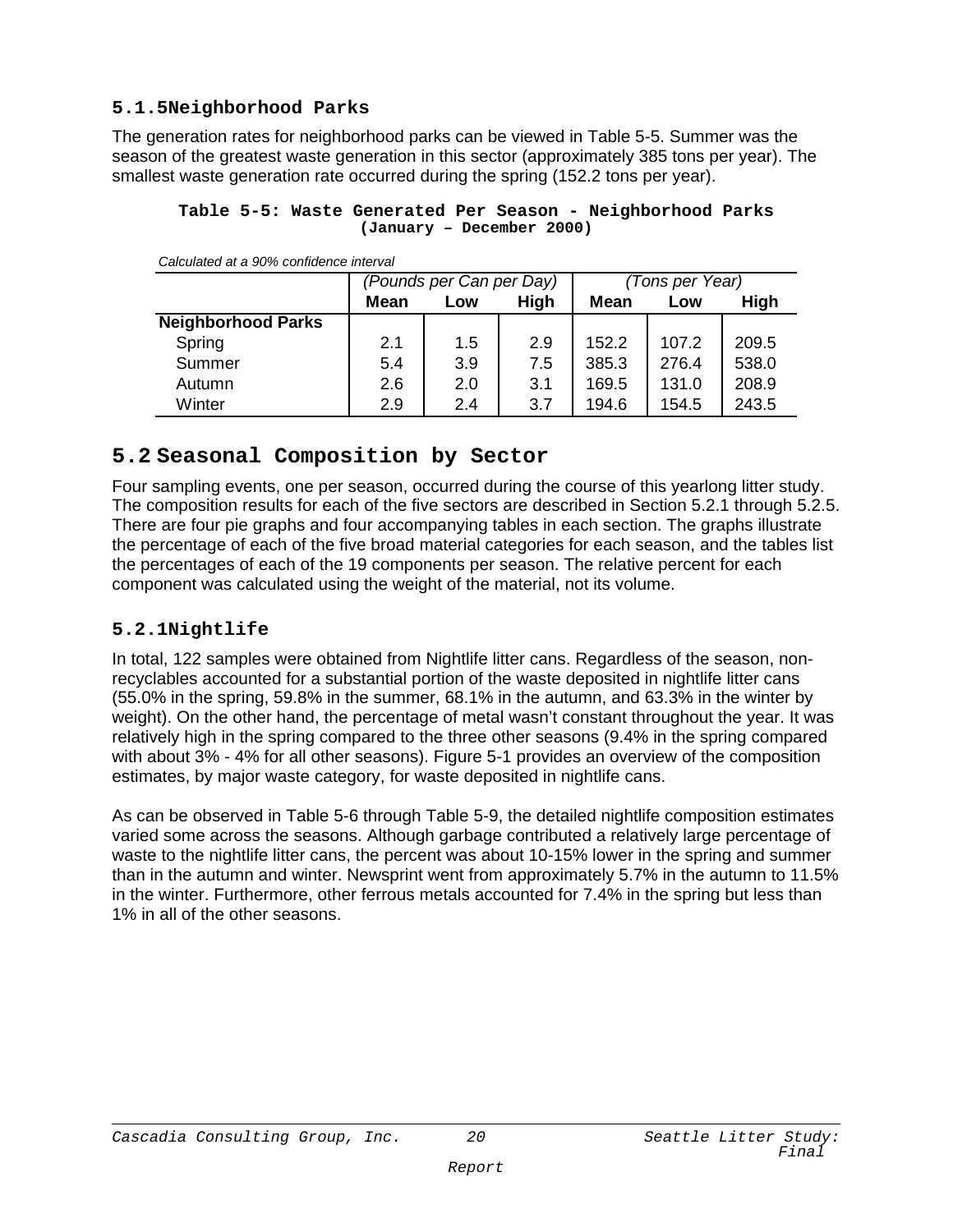

#### **Figure 5-1: Overview of Nightlife Composition Estimates, by Season**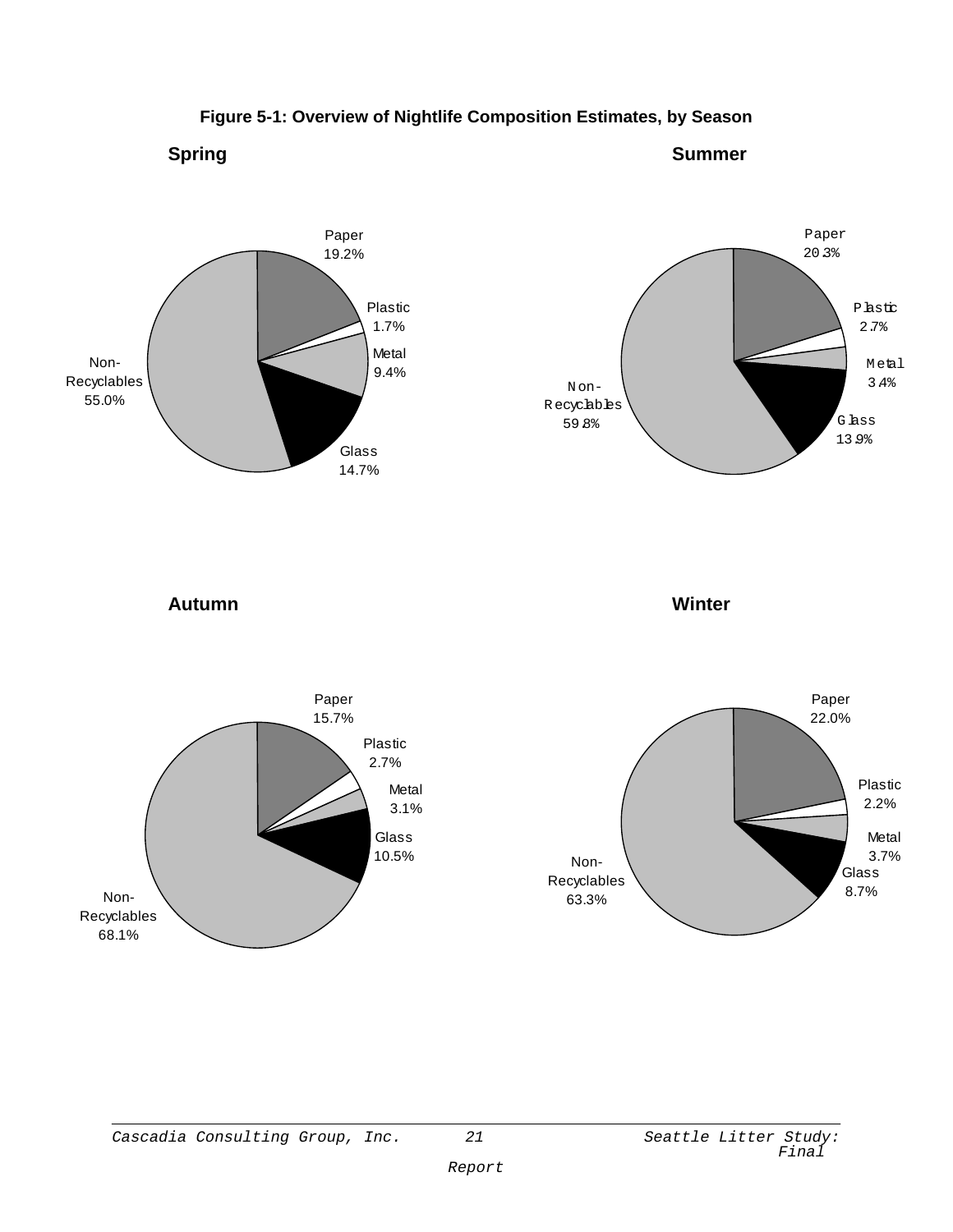#### **Table 5-6: Composition by Weight - Nightlife (Spring 2000)**

|                               | <b>Mean</b> | Low     | <b>High</b> |
|-------------------------------|-------------|---------|-------------|
| Paper                         | 19.2%       |         |             |
| Newsprint                     | 10.2%       | 5.9%    | 17.2%       |
| Corrugated/Kraft, Unwaxed     | 3.4%        | 2.1%    | 5.1%        |
| <b>Phone Books</b>            | 0.0%        | 0.0%    | 0.0%        |
| <b>Mixed Low Grade</b>        | 5.6%        | 3.5%    | 9.2%        |
| <b>Plastic</b>                | 1.7%        |         |             |
| <b>PET Bottles</b>            | 1.3%        | 0.9%    | 1.8%        |
| <b>HDPE Bottles</b>           | 0.4%        | 0.1%    | 0.8%        |
| Metal                         | 9.4%        |         |             |
| <b>Aluminum Cans</b>          | 1.8%        | 1.2%    | 2.7%        |
| <b>Tin Food Cans</b>          | 0.2%        | 0.0%    | 0.8%        |
| <b>Other Ferrous</b>          | 7.4%        | 0.0%    | 22.9%       |
| Glass                         | 14.7%       |         |             |
| <b>Clear Beverage</b>         | 9.1%        | 5.2%    | 12.6%       |
| Green Beverage                | 3.3%        | 0.5%    | 7.7%        |
| <b>Brown Beverage</b>         | 2.3%        | 1.0%    | 4.5%        |
| <b>Container Glass</b>        | 0.0%        | 0.0%    | 0.0%        |
| <b>Mixed Cullet</b>           | 0.0%        | $0.0\%$ | 0.0%        |
| <b>Non-Recyclables</b>        | 55.0%       |         |             |
| Non-Conforming Paper          | 13.9%       | 8.2%    | 18.0%       |
| <b>Non-Conforming Plastic</b> | 12.2%       | 10.1%   | 16.5%       |
| <b>Non-Conforming Metal</b>   | 0.2%        | 0.0%    | 0.5%        |
| <b>Non-Conforming Glass</b>   | 0.2%        | 0.0%    | 0.8%        |
| Garbage                       | 28.5%       | 22.2%   | 41.2%       |
| <b>Sample Count</b>           | 29          |         |             |

*Calculated at a 90% confidence interval*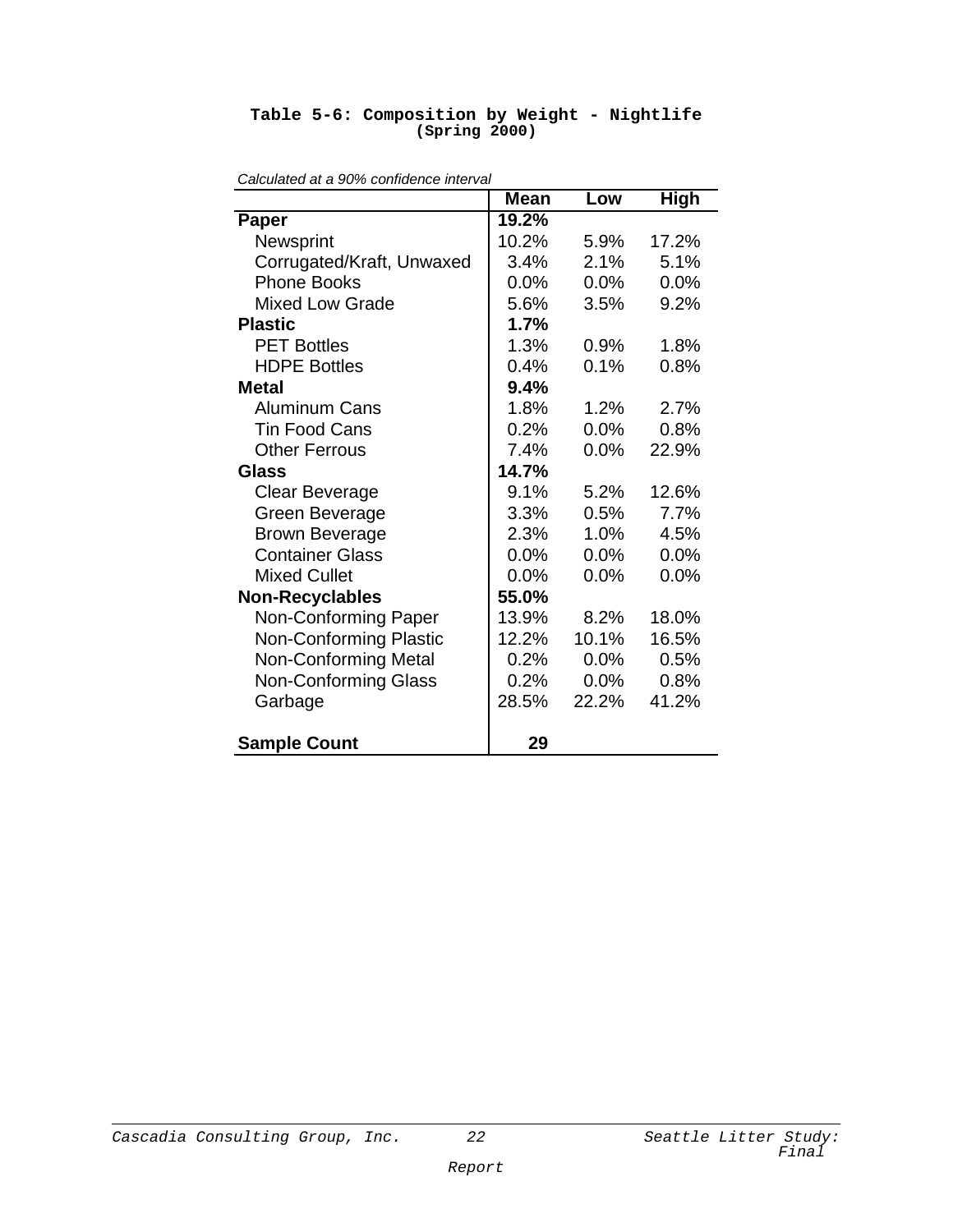| <b>Mean</b><br><b>High</b><br>Low<br>20.3%<br>Paper<br>Newsprint<br>7.4%<br>5.2%<br>10.4%<br>Corrugated/Kraft, Unwaxed<br>3.0%<br>2.1%<br>4.3%<br><b>Phone Books</b><br>0.0%<br>0.0%<br>0.0%<br><b>Mixed Low Grade</b><br>14.6%<br>9.9%<br>7.0%<br><b>Plastic</b><br>2.7%<br><b>PET Bottles</b><br>2.5%<br>2.0%<br>3.2%<br><b>HDPE Bottles</b><br>0.2%<br>0.1%<br>0.3%<br>3.4%<br>Metal<br><b>Aluminum Cans</b><br>2.4%<br>3.7%<br>$1.6\%$<br>0.2%<br><b>Tin Food Cans</b><br>0.8%<br>2.3%<br>0.1%<br>0.0%<br><b>Other Ferrous</b><br>0.4%<br>13.9%<br><b>Glass</b><br>9.7%<br>$7.1\%$<br>13.7%<br>Clear Beverage<br>Green Beverage<br>1.5%<br>0.6%<br>3.0%<br><b>Brown Beverage</b><br>2.7%<br>5.3%<br>1.5%<br><b>Container Glass</b><br>0.0%<br>0.0%<br>0.0%<br><b>Mixed Cullet</b><br>0.0%<br>0.0%<br>0.0%<br>59.8%<br><b>Non-Recyclables</b><br>Non-Conforming Paper<br>17.9%<br>14.9%<br>21.6%<br><b>Non-Conforming Plastic</b><br>6.7%<br>9.1%<br>7.8%<br><b>Non-Conforming Metal</b><br>0.1%<br>0.3%<br>0.1%<br><b>Non-Conforming Glass</b><br>0.2%<br>0.0%<br>0.0%<br>33.8%<br>26.9%<br>40.4%<br>Garbage | Calculated at a 90% confidence interval |    |  |  |  |  |  |
|------------------------------------------------------------------------------------------------------------------------------------------------------------------------------------------------------------------------------------------------------------------------------------------------------------------------------------------------------------------------------------------------------------------------------------------------------------------------------------------------------------------------------------------------------------------------------------------------------------------------------------------------------------------------------------------------------------------------------------------------------------------------------------------------------------------------------------------------------------------------------------------------------------------------------------------------------------------------------------------------------------------------------------------------------------------------------------------------------------------|-----------------------------------------|----|--|--|--|--|--|
|                                                                                                                                                                                                                                                                                                                                                                                                                                                                                                                                                                                                                                                                                                                                                                                                                                                                                                                                                                                                                                                                                                                  |                                         |    |  |  |  |  |  |
|                                                                                                                                                                                                                                                                                                                                                                                                                                                                                                                                                                                                                                                                                                                                                                                                                                                                                                                                                                                                                                                                                                                  |                                         |    |  |  |  |  |  |
|                                                                                                                                                                                                                                                                                                                                                                                                                                                                                                                                                                                                                                                                                                                                                                                                                                                                                                                                                                                                                                                                                                                  |                                         |    |  |  |  |  |  |
|                                                                                                                                                                                                                                                                                                                                                                                                                                                                                                                                                                                                                                                                                                                                                                                                                                                                                                                                                                                                                                                                                                                  |                                         |    |  |  |  |  |  |
|                                                                                                                                                                                                                                                                                                                                                                                                                                                                                                                                                                                                                                                                                                                                                                                                                                                                                                                                                                                                                                                                                                                  |                                         |    |  |  |  |  |  |
|                                                                                                                                                                                                                                                                                                                                                                                                                                                                                                                                                                                                                                                                                                                                                                                                                                                                                                                                                                                                                                                                                                                  |                                         |    |  |  |  |  |  |
|                                                                                                                                                                                                                                                                                                                                                                                                                                                                                                                                                                                                                                                                                                                                                                                                                                                                                                                                                                                                                                                                                                                  |                                         |    |  |  |  |  |  |
|                                                                                                                                                                                                                                                                                                                                                                                                                                                                                                                                                                                                                                                                                                                                                                                                                                                                                                                                                                                                                                                                                                                  |                                         |    |  |  |  |  |  |
|                                                                                                                                                                                                                                                                                                                                                                                                                                                                                                                                                                                                                                                                                                                                                                                                                                                                                                                                                                                                                                                                                                                  |                                         |    |  |  |  |  |  |
|                                                                                                                                                                                                                                                                                                                                                                                                                                                                                                                                                                                                                                                                                                                                                                                                                                                                                                                                                                                                                                                                                                                  |                                         |    |  |  |  |  |  |
|                                                                                                                                                                                                                                                                                                                                                                                                                                                                                                                                                                                                                                                                                                                                                                                                                                                                                                                                                                                                                                                                                                                  |                                         |    |  |  |  |  |  |
|                                                                                                                                                                                                                                                                                                                                                                                                                                                                                                                                                                                                                                                                                                                                                                                                                                                                                                                                                                                                                                                                                                                  |                                         |    |  |  |  |  |  |
|                                                                                                                                                                                                                                                                                                                                                                                                                                                                                                                                                                                                                                                                                                                                                                                                                                                                                                                                                                                                                                                                                                                  |                                         |    |  |  |  |  |  |
|                                                                                                                                                                                                                                                                                                                                                                                                                                                                                                                                                                                                                                                                                                                                                                                                                                                                                                                                                                                                                                                                                                                  |                                         |    |  |  |  |  |  |
|                                                                                                                                                                                                                                                                                                                                                                                                                                                                                                                                                                                                                                                                                                                                                                                                                                                                                                                                                                                                                                                                                                                  |                                         |    |  |  |  |  |  |
|                                                                                                                                                                                                                                                                                                                                                                                                                                                                                                                                                                                                                                                                                                                                                                                                                                                                                                                                                                                                                                                                                                                  |                                         |    |  |  |  |  |  |
|                                                                                                                                                                                                                                                                                                                                                                                                                                                                                                                                                                                                                                                                                                                                                                                                                                                                                                                                                                                                                                                                                                                  |                                         |    |  |  |  |  |  |
|                                                                                                                                                                                                                                                                                                                                                                                                                                                                                                                                                                                                                                                                                                                                                                                                                                                                                                                                                                                                                                                                                                                  |                                         |    |  |  |  |  |  |
|                                                                                                                                                                                                                                                                                                                                                                                                                                                                                                                                                                                                                                                                                                                                                                                                                                                                                                                                                                                                                                                                                                                  |                                         |    |  |  |  |  |  |
|                                                                                                                                                                                                                                                                                                                                                                                                                                                                                                                                                                                                                                                                                                                                                                                                                                                                                                                                                                                                                                                                                                                  |                                         |    |  |  |  |  |  |
|                                                                                                                                                                                                                                                                                                                                                                                                                                                                                                                                                                                                                                                                                                                                                                                                                                                                                                                                                                                                                                                                                                                  |                                         |    |  |  |  |  |  |
|                                                                                                                                                                                                                                                                                                                                                                                                                                                                                                                                                                                                                                                                                                                                                                                                                                                                                                                                                                                                                                                                                                                  |                                         |    |  |  |  |  |  |
|                                                                                                                                                                                                                                                                                                                                                                                                                                                                                                                                                                                                                                                                                                                                                                                                                                                                                                                                                                                                                                                                                                                  |                                         |    |  |  |  |  |  |
|                                                                                                                                                                                                                                                                                                                                                                                                                                                                                                                                                                                                                                                                                                                                                                                                                                                                                                                                                                                                                                                                                                                  |                                         |    |  |  |  |  |  |
|                                                                                                                                                                                                                                                                                                                                                                                                                                                                                                                                                                                                                                                                                                                                                                                                                                                                                                                                                                                                                                                                                                                  |                                         |    |  |  |  |  |  |
|                                                                                                                                                                                                                                                                                                                                                                                                                                                                                                                                                                                                                                                                                                                                                                                                                                                                                                                                                                                                                                                                                                                  |                                         |    |  |  |  |  |  |
|                                                                                                                                                                                                                                                                                                                                                                                                                                                                                                                                                                                                                                                                                                                                                                                                                                                                                                                                                                                                                                                                                                                  | <b>Sample Count</b>                     | 33 |  |  |  |  |  |

**Table 5-7: Composition by Weight - Nightlife (Summer 2000)**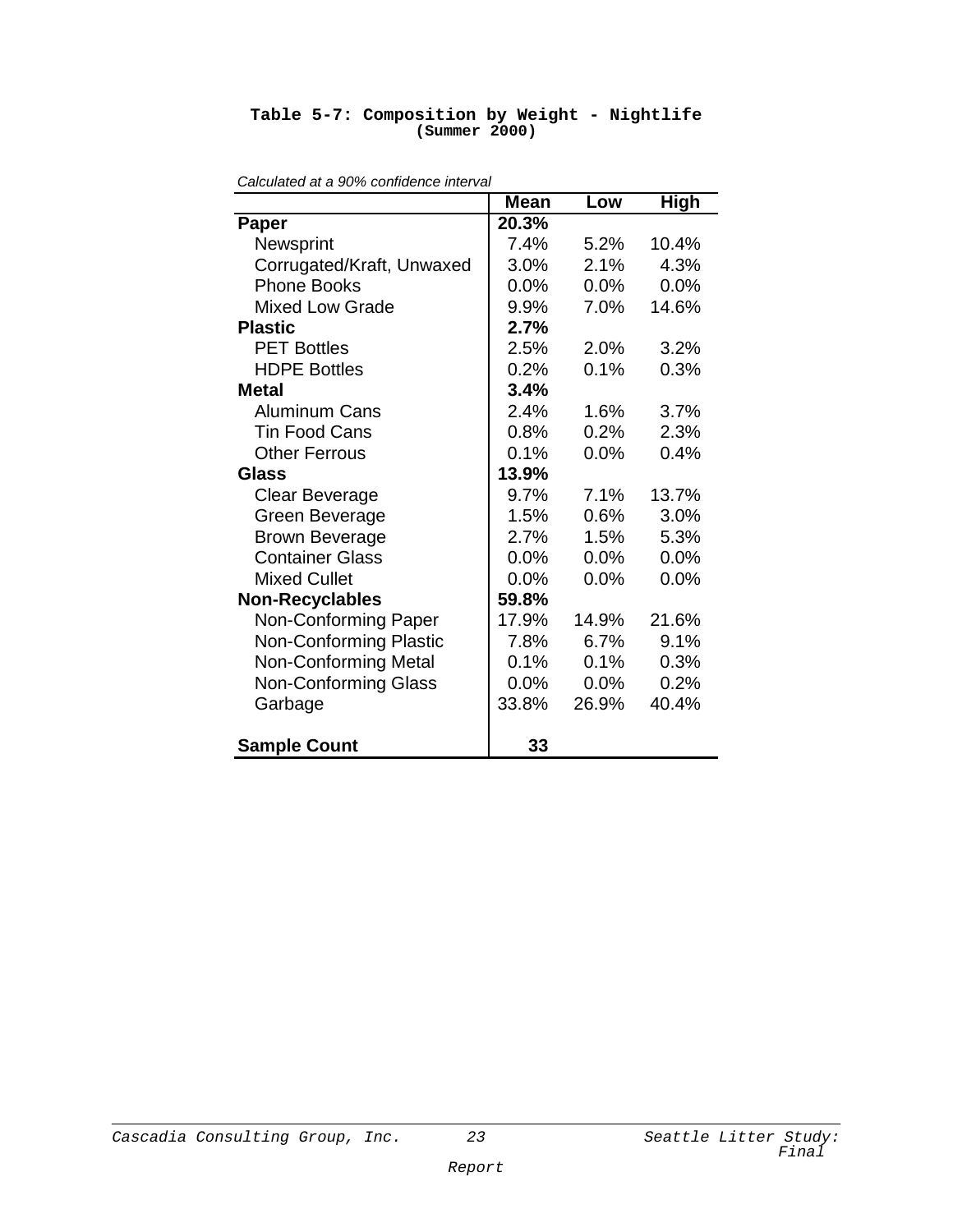| Calculated at a 90% confidence interval |             |         |             |  |  |  |
|-----------------------------------------|-------------|---------|-------------|--|--|--|
|                                         | <b>Mean</b> | Low     | <b>High</b> |  |  |  |
| Paper                                   | 15.7%       |         |             |  |  |  |
| Newsprint                               | 5.7%        | 3.9%    | 8.3%        |  |  |  |
| Corrugated/Kraft, Unwaxed               | 2.3%        | 1.5%    | 3.4%        |  |  |  |
| <b>Phone Books</b>                      | 0.0%        | 0.0%    | 0.0%        |  |  |  |
| <b>Mixed Low Grade</b>                  | 7.7%        | 4.1%    | 15.3%       |  |  |  |
| <b>Plastic</b>                          | 2.7%        |         |             |  |  |  |
| <b>PET Bottles</b>                      | 2.5%        | 2.0%    | 3.2%        |  |  |  |
| <b>HDPE Bottles</b>                     | 0.2%        | $0.0\%$ | 0.5%        |  |  |  |
| <b>Metal</b>                            | 3.1%        |         |             |  |  |  |
| <b>Aluminum Cans</b>                    | 2.3%        | 1.7%    | 3.2%        |  |  |  |
| <b>Tin Food Cans</b>                    | 0.5%        | 0.1%    | 1.3%        |  |  |  |
| <b>Other Ferrous</b>                    | 0.3%        | 0.1%    | 0.7%        |  |  |  |
| Glass                                   | 10.5%       |         |             |  |  |  |
| <b>Clear Beverage</b>                   | 6.8%        | 4.3%    | 9.9%        |  |  |  |
| Green Beverage                          | 1.9%        | 0.9%    | 3.5%        |  |  |  |
| <b>Brown Beverage</b>                   | 1.7%        | 0.6%    | 5.0%        |  |  |  |
| <b>Container Glass</b>                  | 0.0%        | $0.0\%$ | 0.0%        |  |  |  |
| <b>Mixed Cullet</b>                     | 0.0%        | 0.0%    | 0.0%        |  |  |  |
| <b>Non-Recyclables</b>                  | 68.1%       |         |             |  |  |  |
| Non-Conforming Paper                    | 10.9%       | 8.5%    | 13.8%       |  |  |  |
| <b>Non-Conforming Plastic</b>           | 6.8%        | 5.3%    | 8.2%        |  |  |  |
| <b>Non-Conforming Metal</b>             | 0.6%        | 0.3%    | 1.0%        |  |  |  |
| <b>Non-Conforming Glass</b>             | 0.0%        | 0.0%    | 0.0%        |  |  |  |
| Garbage                                 | 49.8%       | 43.0%   | 58.4%       |  |  |  |
| <b>Sample Count</b>                     | 31          |         |             |  |  |  |

#### **Table 5-8: Composition by Weight - Nightlife (Autumn 2000)**

Cascadia Consulting Group, Inc.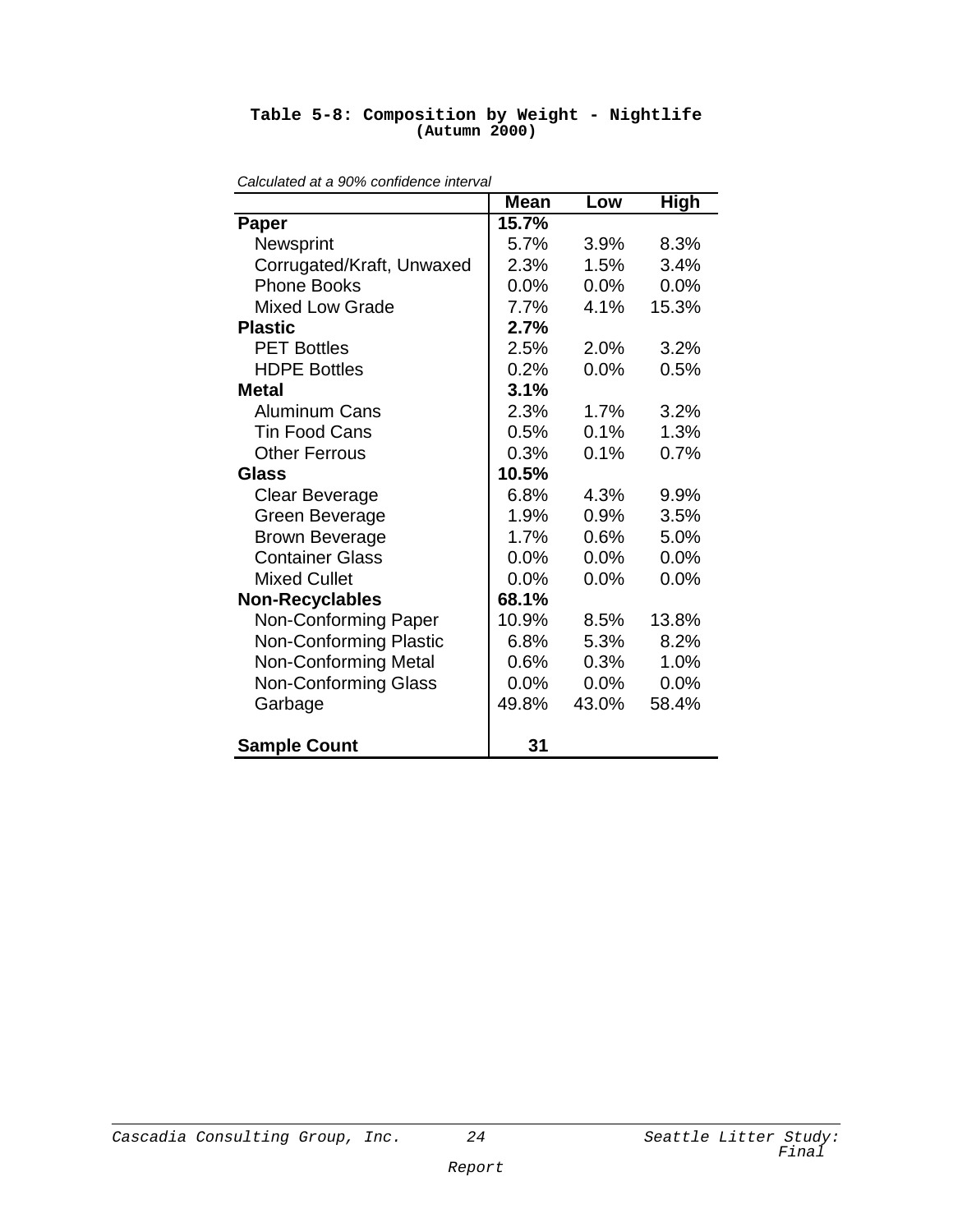|  | Table 5-9: Composition by Weight - Nightlife |  |  |
|--|----------------------------------------------|--|--|
|  | (Winter 2000)                                |  |  |

|                               | <b>Mean</b> | Low     | <b>High</b> |
|-------------------------------|-------------|---------|-------------|
| Paper                         | 22.0%       |         |             |
| Newsprint                     | 11.5%       | 7.2%    | 17.8%       |
| Corrugated/Kraft, Unwaxed     | 3.0%        | 1.8%    | 4.3%        |
| <b>Phone Books</b>            | 0.0%        | $0.0\%$ | 0.0%        |
| <b>Mixed Low Grade</b>        | 7.5%        | 4.2%    | 15.1%       |
| <b>Plastic</b>                | 2.2%        |         |             |
| <b>PET Bottles</b>            | 2.0%        | 1.3%    | 2.9%        |
| <b>HDPE Bottles</b>           | 0.2%        | 0.1%    | 0.5%        |
| Metal                         | 3.7%        |         |             |
| <b>Aluminum Cans</b>          | 1.5%        | 1.1%    | 2.0%        |
| <b>Tin Food Cans</b>          | 1.7%        | 0.3%    | 5.4%        |
| <b>Other Ferrous</b>          | 0.6%        | 0.0%    | 2.1%        |
| Glass                         | 8.7%        |         |             |
| Clear Beverage                | 4.6%        | $1.8\%$ | 8.5%        |
| <b>Green Beverage</b>         | 2.7%        | 0.3%    | 9.2%        |
| <b>Brown Beverage</b>         | 0.9%        | 0.3%    | 1.8%        |
| <b>Container Glass</b>        | 0.0%        | 0.0%    | 0.0%        |
| <b>Mixed Cullet</b>           | 0.5%        | $0.0\%$ | 2.4%        |
| <b>Non-Recyclables</b>        | 63.3%       |         |             |
| Non-Conforming Paper          | 12.5%       | 9.0%    | 15.9%       |
| <b>Non-Conforming Plastic</b> | 6.2%        | 4.9%    | 7.7%        |
| <b>Non-Conforming Metal</b>   | 0.0%        | 0.0%    | 0.1%        |
| Non-Conforming Glass          | 0.1%        | 0.0%    | 0.2%        |
| Garbage                       | 44.5%       | 33.7%   | 59.3%       |
| <b>Sample Count</b>           | 29          |         |             |

*Calculated at a 90% confidence interval*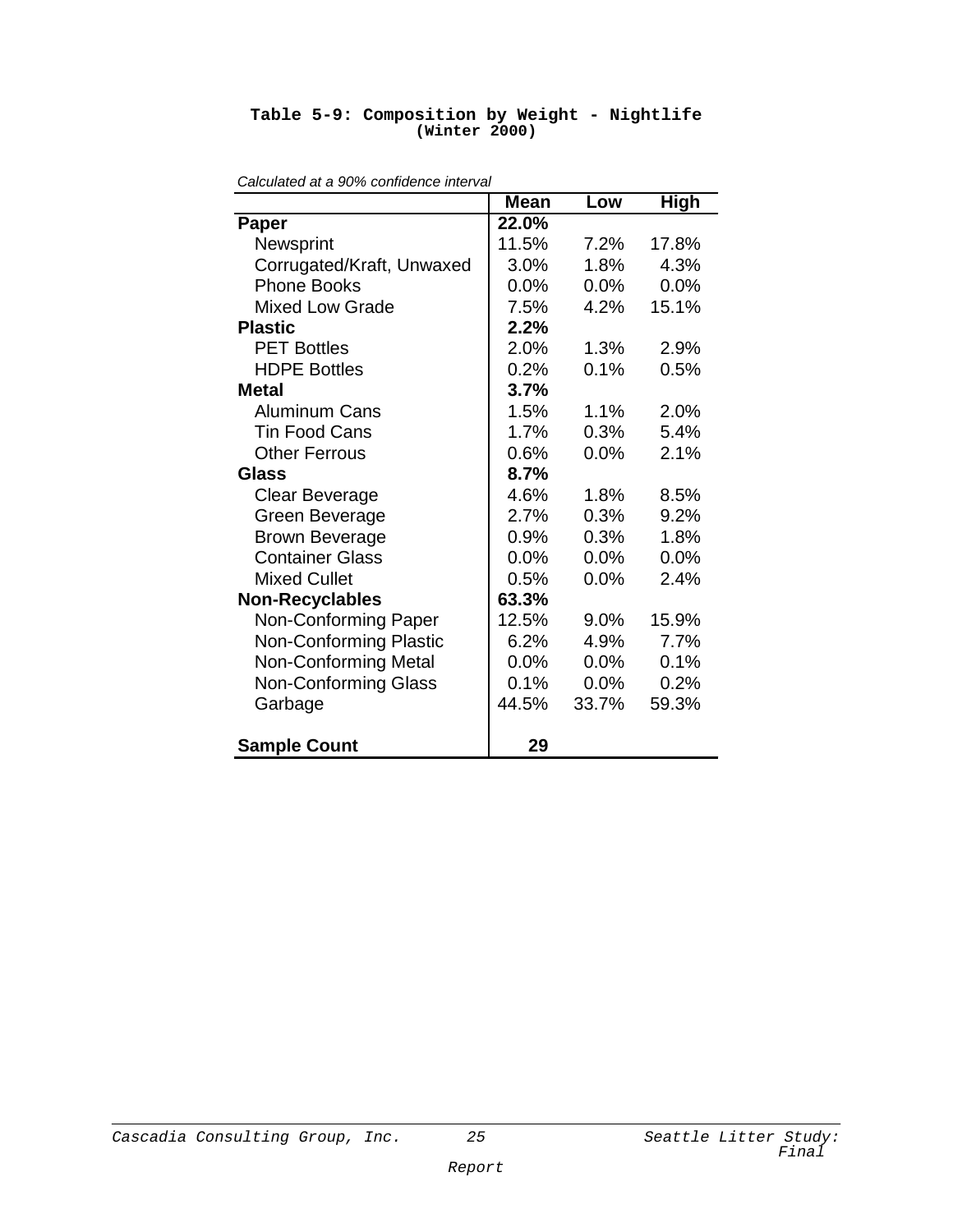#### **5.2.2Commercial Downtown**

A total of 115 commercial downtown litter cans were sampled throughout the year 2000. There were 30 cans sampled in the spring, 33 in the summer, 31 in the autumn, and 21 in the winter. As shown in Figure 5-2, approximately half of the waste disposed in these cans each season was non-recyclable (a low of 46.3% in the autumn and a high of 54.3% in the winter by weight). The percentage of paper was about 10% lower in the spring and summer than in the autumn and winter seasons. Further, glass percentages varied a relatively large amount across the seasons: 20.7% in the spring, 13.6% in the summer, 13.3% in the autumn, and 6.5% in the winter.

Table 5-10 through Table 5-13 examine commercial downtown sampling results in more detail. As shown, newsprint nearly doubled in the winter compared with the remaining three seasons (23.1% in the winter versus about 13-14% in the spring, summer, and autumn). Meanwhile, mixed low-grade paper contributed two times as much waste in the autumn (15.7% by weight) as it did in each of the other seasons (7.9% in both the spring and summer, and 7.2% in the winter). However, garbage percentages remained fairly constant over the year with a low of 26.7% in the autumn and a high of 37.7% in the summer.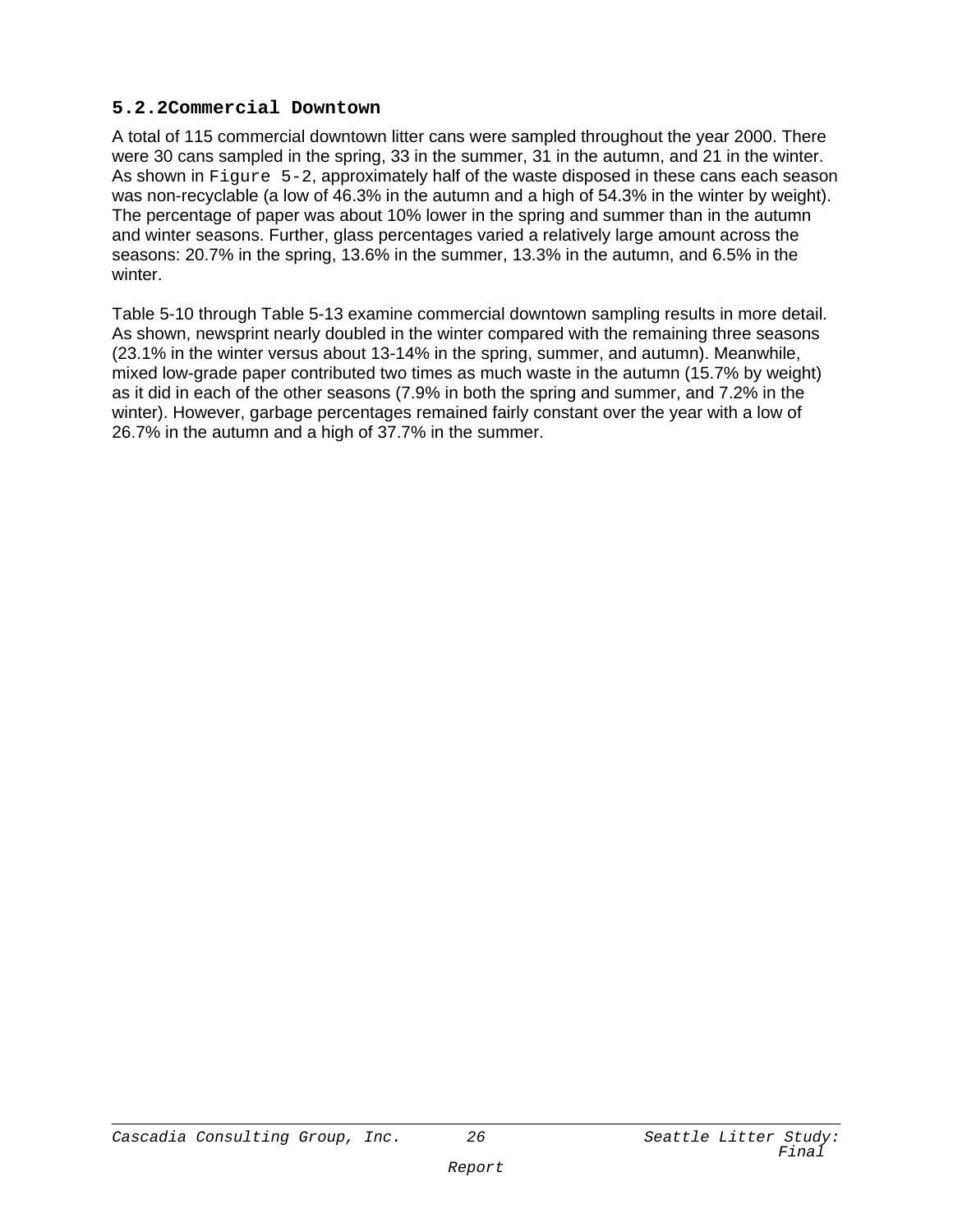

#### **Figure 5-2: Overview of Commercial Downtown Composition Estimates, by Season**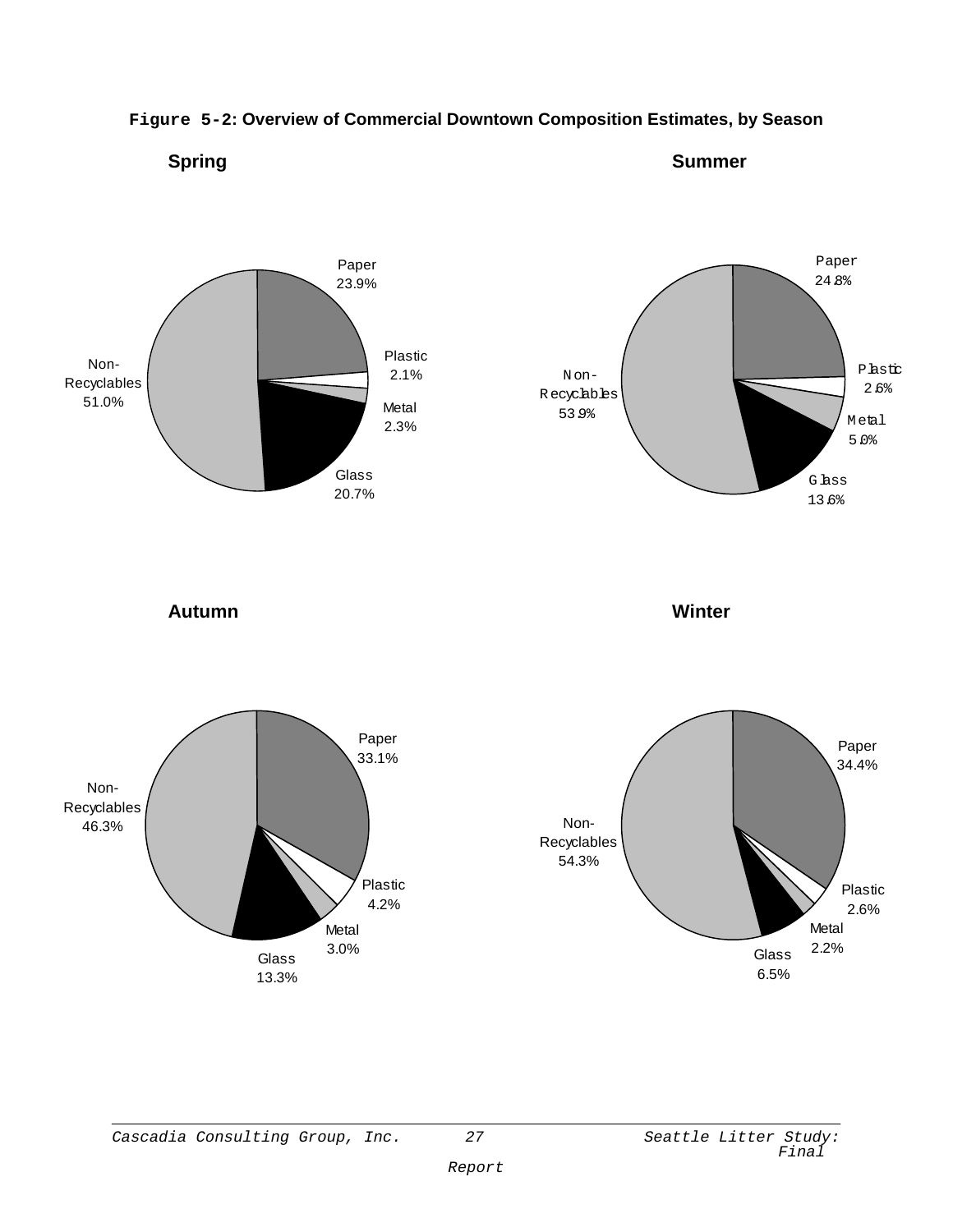#### **Table 5-10: Composition by Weight - Commercial Downtown (Spring 2000)**

|                               | <b>Mean</b> | Low     | <b>High</b> |
|-------------------------------|-------------|---------|-------------|
| Paper                         | 23.9%       |         |             |
| Newsprint                     | 12.6%       | 8.5%    | 18.3%       |
| Corrugated/Kraft, Unwaxed     | 3.4%        | 2.5%    | 4.6%        |
| <b>Phone Books</b>            | 0.0%        | $0.0\%$ | 0.0%        |
| <b>Mixed Low Grade</b>        | 7.9%        | 6.2%    | 9.5%        |
| <b>Plastic</b>                | 2.1%        |         |             |
| <b>PET Bottles</b>            | 1.8%        | 1.3%    | 2.6%        |
| <b>HDPE Bottles</b>           | 0.3%        | 0.1%    | 0.5%        |
| <b>Metal</b>                  | 2.3%        |         |             |
| <b>Aluminum Cans</b>          | 2.0%        | 1.4%    | 2.9%        |
| <b>Tin Food Cans</b>          | 0.1%        | 0.1%    | 0.2%        |
| <b>Other Ferrous</b>          | 0.1%        | $0.0\%$ | 0.3%        |
| Glass                         | 20.7%       |         |             |
| <b>Clear Beverage</b>         | 14.2%       | 10.0%   | 20.1%       |
| Green Beverage                | 2.4%        | 1.3%    | 4.2%        |
| <b>Brown Beverage</b>         | 3.6%        | 1.8%    | 5.7%        |
| <b>Container Glass</b>        | 0.5%        | $0.0\%$ | 1.4%        |
| <b>Mixed Cullet</b>           | 0.0%        | 0.0%    | 0.0%        |
| <b>Non-Recyclables</b>        | 51.0%       |         |             |
| Non-Conforming Paper          | 14.2%       | 10.3%   | 17.0%       |
| <b>Non-Conforming Plastic</b> | 8.9%        | 7.4%    | 10.4%       |
| <b>Non-Conforming Metal</b>   | 0.2%        | 0.0%    | 0.6%        |
| <b>Non-Conforming Glass</b>   | 0.1%        | 0.0%    | 0.2%        |
| Garbage                       | 27.7%       | 22.9%   | 34.7%       |
| <b>Sample Count</b>           | 30          |         |             |

*Calculated at a 90% confidence interval*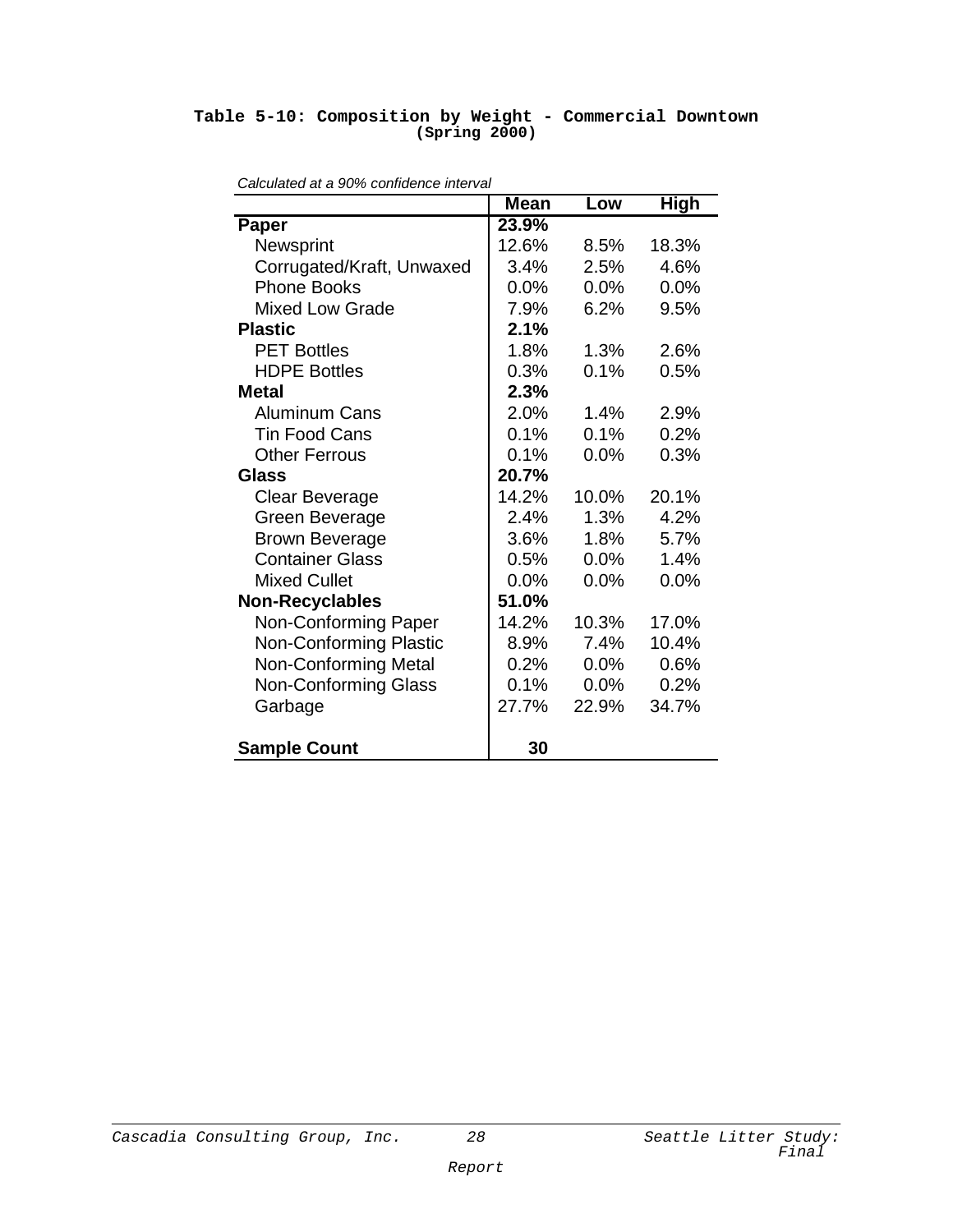#### **Table 5-11: Composition by Weight - Commercial Downtown (Summer 2000)**

|                               | <b>Mean</b> | Low   | High  |
|-------------------------------|-------------|-------|-------|
| Paper                         | 24.8%       |       |       |
| Newsprint                     | 12.5%       | 9.2%  | 16.7% |
| Corrugated/Kraft, Unwaxed     | 4.4%        | 2.7%  | 7.4%  |
| <b>Phone Books</b>            | 0.0%        | 0.0%  | 0.0%  |
| <b>Mixed Low Grade</b>        | 7.9%        | 4.2%  | 15.0% |
| <b>Plastic</b>                | 2.6%        |       |       |
| <b>PET Bottles</b>            | 2.4%        | 1.8%  | 3.5%  |
| <b>HDPE Bottles</b>           | 0.2%        | 0.1%  | 0.4%  |
| Metal                         | 5.0%        |       |       |
| <b>Aluminum Cans</b>          | 4.6%        | 3.3%  | 7.0%  |
| <b>Tin Food Cans</b>          | 0.4%        | 0.2%  | 1.0%  |
| <b>Other Ferrous</b>          | 0.0%        | 0.0%  | 0.0%  |
| Glass                         | 13.6%       |       |       |
| <b>Clear Beverage</b>         | 8.0%        | 5.2%  | 10.9% |
| Green Beverage                | 3.9%        | 1.8%  | 7.3%  |
| <b>Brown Beverage</b>         | 1.4%        | 0.6%  | 2.7%  |
| <b>Container Glass</b>        | 0.3%        | 0.0%  | 1.4%  |
| <b>Mixed Cullet</b>           | 0.0%        | 0.0%  | 0.0%  |
| <b>Non-Recyclables</b>        | 53.9%       |       |       |
| Non-Conforming Paper          | 10.1%       | 7.6%  | 13.0% |
| <b>Non-Conforming Plastic</b> | 5.9%        | 4.8%  | 7.0%  |
| <b>Non-Conforming Metal</b>   | 0.2%        | 0.0%  | 0.6%  |
| <b>Non-Conforming Glass</b>   | $0.0\%$     | 0.0%  | 0.0%  |
| Garbage                       | 37.7%       | 32.0% | 44.0% |
| <b>Sample Count</b>           | 33          |       |       |

*Calculated at a 90% confidence interval*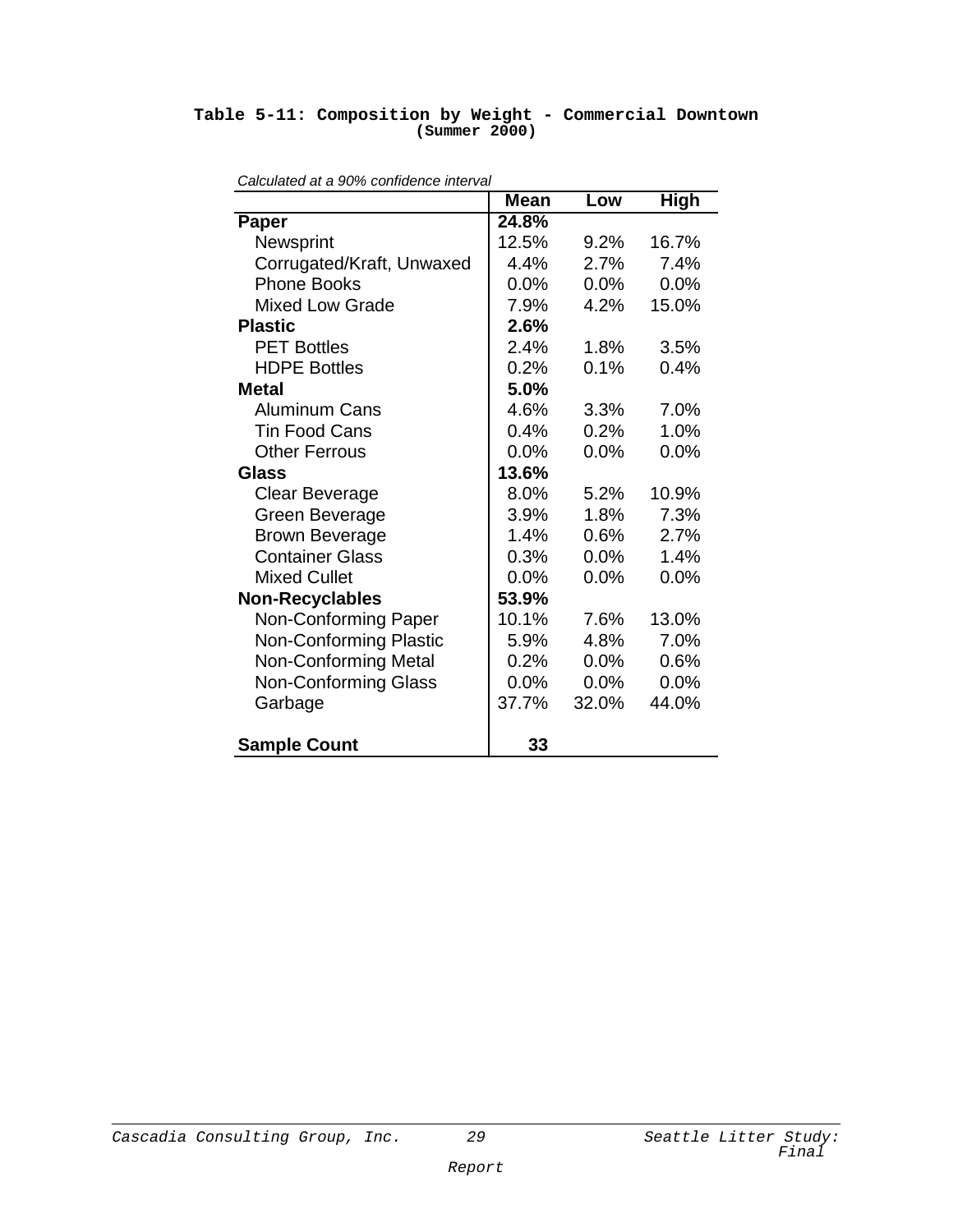#### **Table 5-12: Composition by Weight - Commercial Downtown (Autumn 2000)**

| Calculated at a 90% connuence interval | <b>Mean</b> | Low   | <b>High</b> |
|----------------------------------------|-------------|-------|-------------|
| Paper                                  | 33.1%       |       |             |
| Newsprint                              | 14.5%       | 7.7%  | 27.9%       |
| Corrugated/Kraft, Unwaxed              | 2.8%        | 2.2%  | 3.9%        |
| <b>Phone Books</b>                     | $0.0\%$     | 0.0%  | 0.0%        |
| <b>Mixed Low Grade</b>                 | 15.7%       | 9.0%  | 27.5%       |
| <b>Plastic</b>                         | 4.2%        |       |             |
| <b>PET Bottles</b>                     | 3.6%        | 2.8%  | 4.5%        |
| <b>HDPE Bottles</b>                    | 0.6%        | 0.3%  | 1.2%        |
| Metal                                  | 3.0%        |       |             |
| <b>Aluminum Cans</b>                   | 2.9%        | 2.3%  | 3.6%        |
| <b>Tin Food Cans</b>                   | $0.1\%$     | 0.0%  | 0.3%        |
| <b>Other Ferrous</b>                   | 0.0%        | 0.0%  | 0.0%        |
| Glass                                  | 13.3%       |       |             |
| Clear Beverage                         | 8.2%        | 5.0%  | 11.3%       |
| Green Beverage                         | 1.4%        | 0.5%  | 2.7%        |
| <b>Brown Beverage</b>                  | 3.0%        | 1.0%  | 6.4%        |
| <b>Container Glass</b>                 | 0.0%        | 0.0%  | 0.0%        |
| <b>Mixed Cullet</b>                    | 0.7%        | 0.0%  | 2.7%        |
| <b>Non-Recyclables</b>                 | 46.3%       |       |             |
| Non-Conforming Paper                   | 12.5%       | 9.6%  | 17.9%       |
| <b>Non-Conforming Plastic</b>          | 6.2%        | 4.8%  | 7.9%        |
| <b>Non-Conforming Metal</b>            | 0.8%        | 0.4%  | 1.7%        |
| <b>Non-Conforming Glass</b>            | 0.0%        | 0.0%  | 0.0%        |
| Garbage                                | 26.7%       | 20.3% | 34.9%       |
| <b>Sample Count</b>                    | 31          |       |             |

*Calculated at a 90% confidence interval*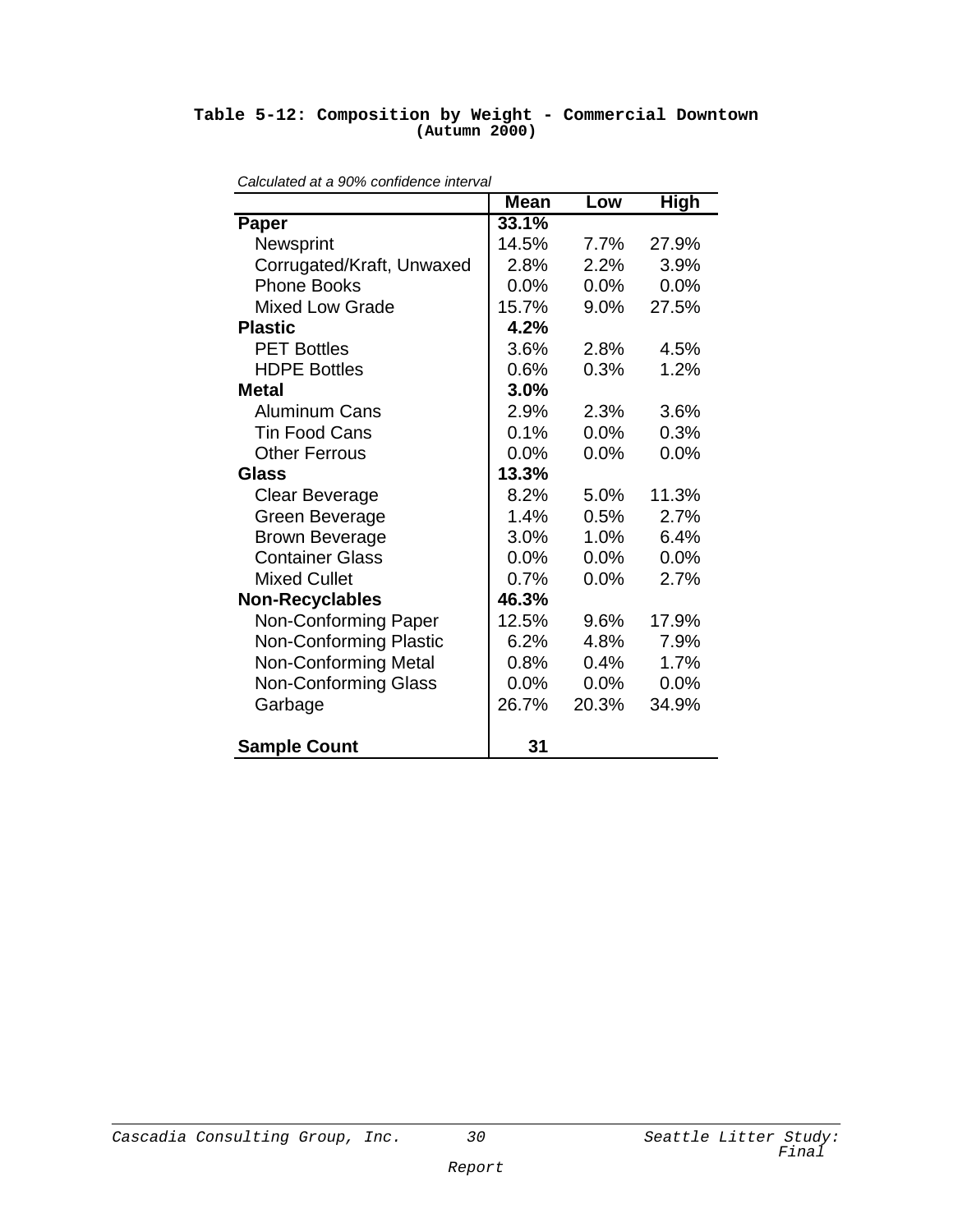#### **Table 5-13: Composition by Weight - Commercial Downtown (Winter 2000)**

| Calculated at a 90% connuence interval | <b>Mean</b> | Low     | <b>High</b> |
|----------------------------------------|-------------|---------|-------------|
| <b>Paper</b>                           | 34.4%       |         |             |
| Newsprint                              | 23.1%       | 13.9%   | 34.4%       |
| Corrugated/Kraft, Unwaxed              | 4.1%        | 2.7%    | 7.2%        |
| <b>Phone Books</b>                     | 0.0%        | 0.0%    | 0.0%        |
| <b>Mixed Low Grade</b>                 | 7.2%        | 5.1%    | 9.7%        |
| <b>Plastic</b>                         | 2.6%        |         |             |
| <b>PET Bottles</b>                     | 2.2%        | 1.6%    | 2.9%        |
| <b>HDPE Bottles</b>                    | 0.4%        | 0.2%    | 0.8%        |
| <b>Metal</b>                           | 2.2%        |         |             |
| <b>Aluminum Cans</b>                   | 1.9%        | 1.5%    | 2.6%        |
| <b>Tin Food Cans</b>                   | 0.2%        | 0.0%    | 0.9%        |
| <b>Other Ferrous</b>                   | 0.0%        | 0.0%    | 0.1%        |
| Glass                                  | 6.5%        |         |             |
| Clear Beverage                         | 3.9%        | 2.3%    | 6.1%        |
| Green Beverage                         | 0.1%        | 0.0%    | 0.5%        |
| <b>Brown Beverage</b>                  | 2.3%        | 0.7%    | 5.6%        |
| <b>Container Glass</b>                 | $0.0\%$     | $0.0\%$ | 0.0%        |
| <b>Mixed Cullet</b>                    | 0.2%        | 0.0%    | 0.7%        |
| <b>Non-Recyclables</b>                 | 54.3%       |         |             |
| Non-Conforming Paper                   | 10.7%       | 9.2%    | 12.8%       |
| <b>Non-Conforming Plastic</b>          | 6.8%        | 5.6%    | 8.1%        |
| <b>Non-Conforming Metal</b>            | 0.2%        | 0.1%    | 0.4%        |
| <b>Non-Conforming Glass</b>            | 0.1%        | 0.0%    | 0.1%        |
| Garbage                                | 36.5%       | 26.7%   | 48.2%       |
| <b>Sample Count</b>                    | 21          |         |             |

*Calculated at a 90% confidence interval*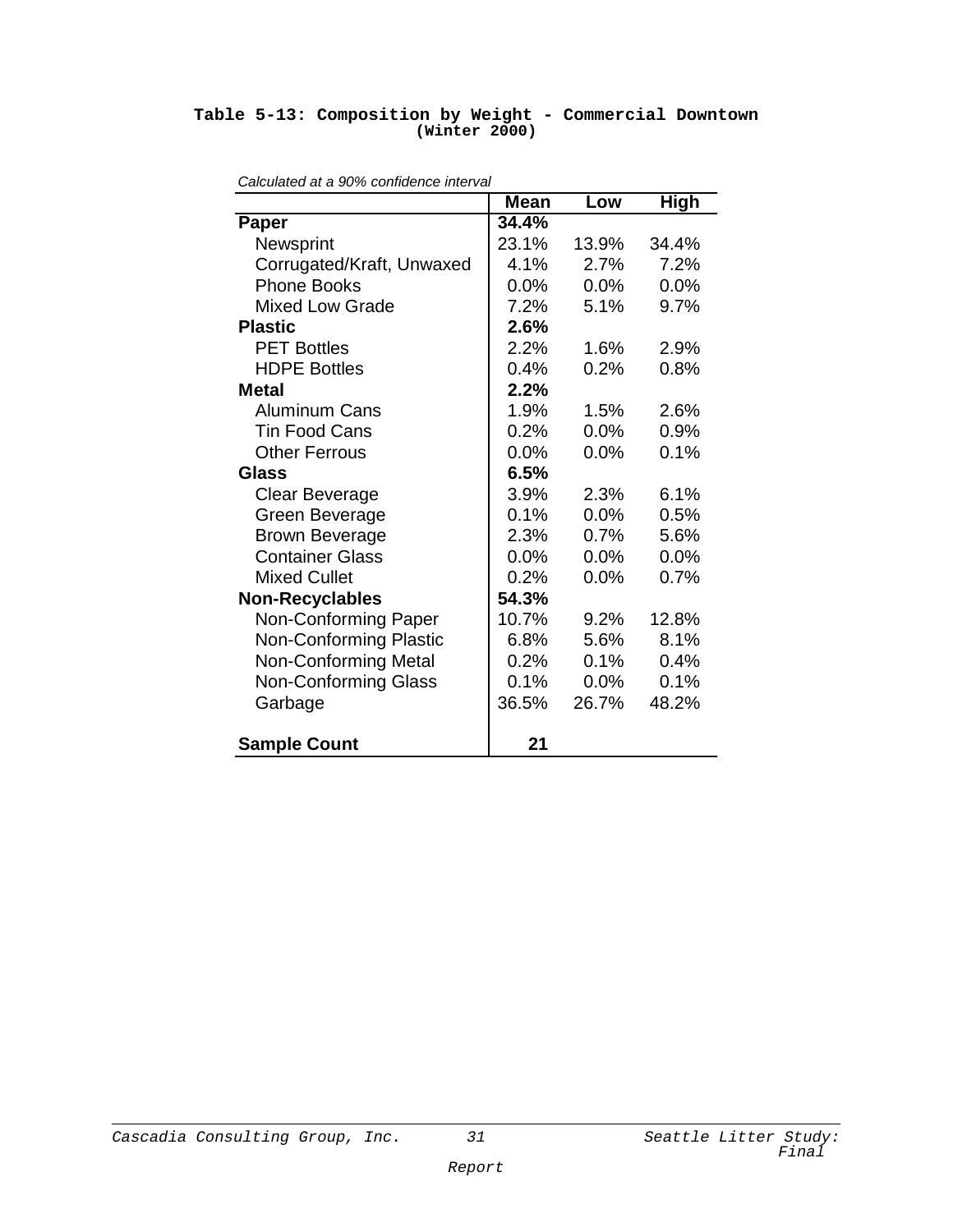#### **5.2.3Neighborhood Streetside**

There were a total of 125 neighborhood streetside litter cans sampled for this study. Figure 5-3 depicts the broad material category percentages for each season by weight. Nonrecyclables accounted for greater than half of the total neighborhood streetside tonnage in each season - from a low of 55.9% in the spring to a high of 64.3% in the winter. The percentage of paper was higher in the spring and winter (26.2% and 25.7% respectively), but lower in the summer and autumn (14.5% and 17.3% respectively). Moreover, the amount of glass experienced nearly a 10% drop in the winter from that in the other three seasons.

Table 5-14 through Table 5-17 present the seasonal neighborhood streetside composition estimates in more detail. It can be noted that garbage, the largest component of each season's waste, comprised about one-third to one-half of each season's total tonnage (a low of 29.3% in the spring and a high of 47.5% in the summer). The percentage of newsprint was relatively high in the spring and winter (16.9% and 18.1% respectively) as compared to the summer and autumn (6.8% and 8.7% respectively). Non-conforming plastic ranged from 5.8% in the summer to 12.1% in the spring.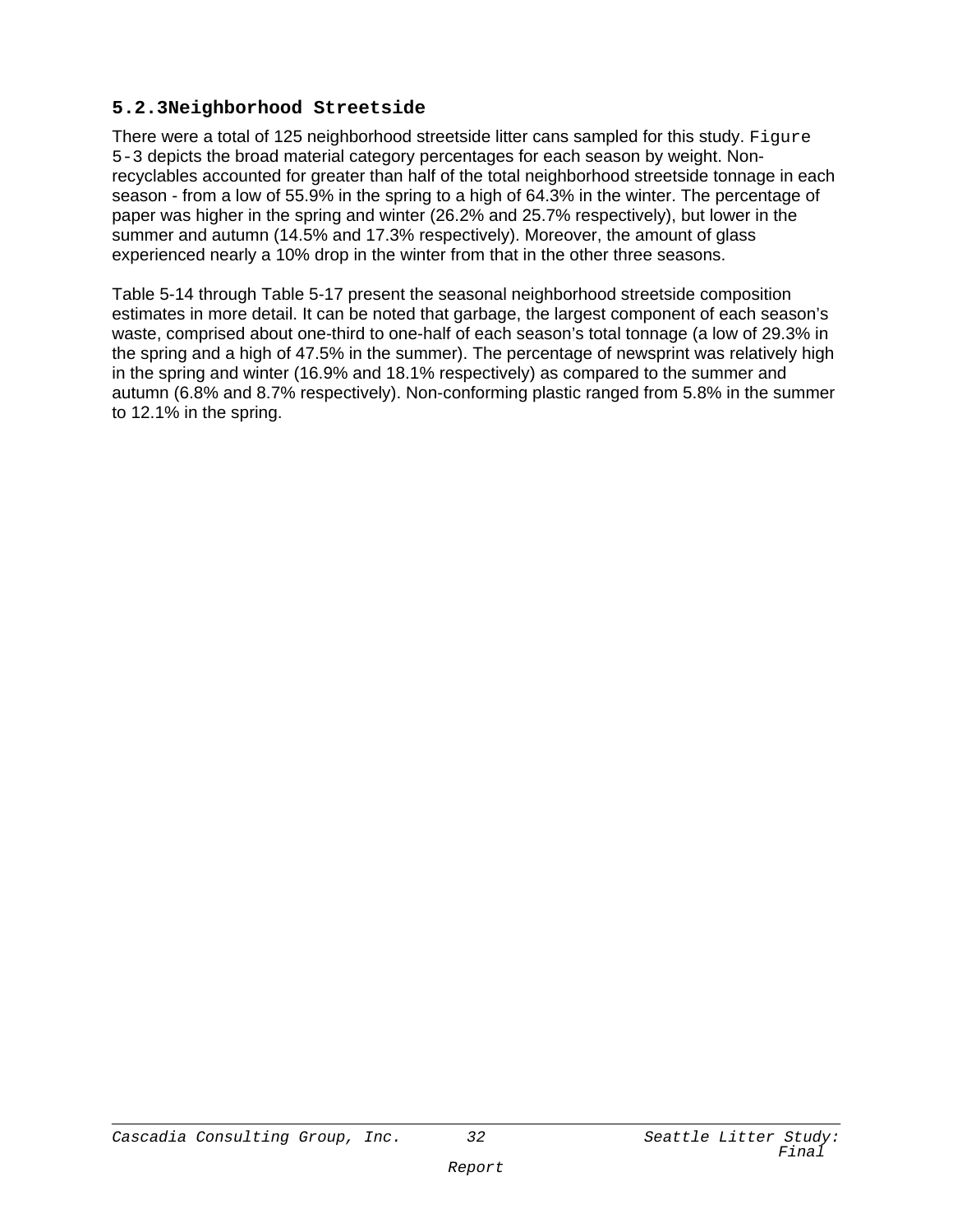

#### **Figure 5-3: Overview of Neighborhood Streetside Composition Estimates, by Season**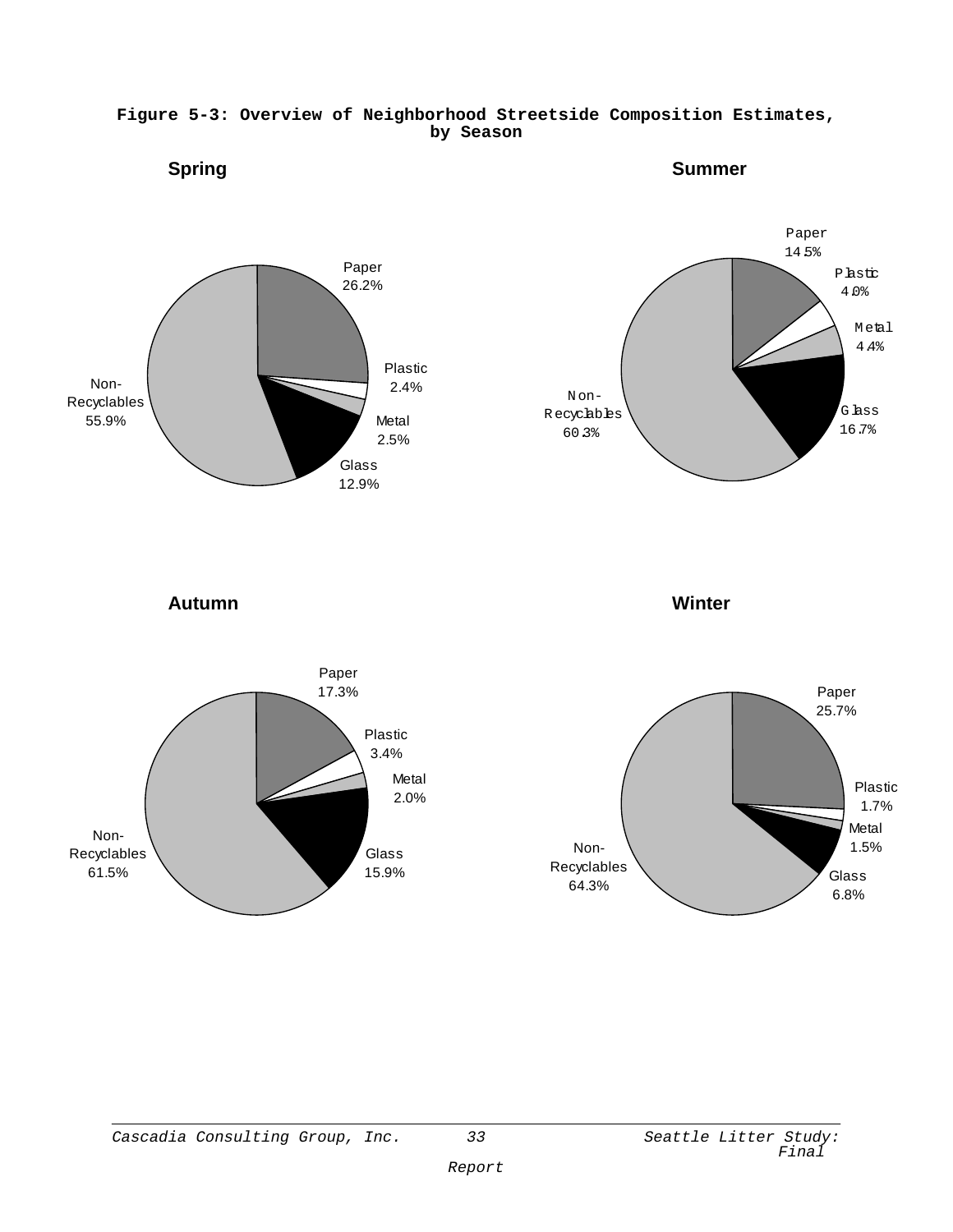#### **Table 5-14: Composition by Weight - Neighborhood Streetside (Spring 2000)**

| <i>Jaioulated at a 9070 connuence interval</i> | <b>Mean</b> | Low     | <b>High</b> |
|------------------------------------------------|-------------|---------|-------------|
| <b>Paper</b>                                   | 26.2%       |         |             |
| Newsprint                                      | 16.9%       | 12.2%   | 22.8%       |
| Corrugated/Kraft, Unwaxed                      | 3.2%        | 2.5%    | 4.2%        |
| <b>Phone Books</b>                             | 0.0%        | 0.0%    | 0.0%        |
| <b>Mixed Low Grade</b>                         | 6.1%        | 4.5%    | 8.7%        |
| <b>Plastic</b>                                 | 2.4%        |         |             |
| <b>PET Bottles</b>                             | 1.9%        | 1.4%    | 2.3%        |
| <b>HDPE Bottles</b>                            | 0.5%        | 0.3%    | 0.9%        |
| Metal                                          | 2.5%        |         |             |
| <b>Aluminum Cans</b>                           | 1.8%        | 1.4%    | 2.4%        |
| <b>Tin Food Cans</b>                           | 0.7%        | 0.3%    | 1.7%        |
| <b>Other Ferrous</b>                           | 0.1%        | 0.0%    | 0.2%        |
| Glass                                          | 12.9%       |         |             |
| <b>Clear Beverage</b>                          | 7.4%        | 5.1%    | 9.9%        |
| Green Beverage                                 | 2.2%        | 1.0%    | 5.4%        |
| <b>Brown Beverage</b>                          | 3.1%        | 0.9%    | 7.7%        |
| <b>Container Glass</b>                         | 0.2%        | 0.0%    | 0.6%        |
| <b>Mixed Cullet</b>                            | 0.0%        | $0.0\%$ | 0.0%        |
| <b>Non-Recyclables</b>                         | 55.9%       |         |             |
| Non-Conforming Paper                           | 13.8%       | 11.2%   | 16.8%       |
| <b>Non-Conforming Plastic</b>                  | 12.1%       | 9.1%    | 18.7%       |
| <b>Non-Conforming Metal</b>                    | 0.8%        | 0.2%    | 2.5%        |
| Non-Conforming Glass                           | 0.0%        | 0.0%    | 0.0%        |
| Garbage                                        | 29.3%       | 21.9%   | 39.7%       |
| <b>Sample Count</b>                            | 30          |         |             |

*Calculated at a 90% confidence interval*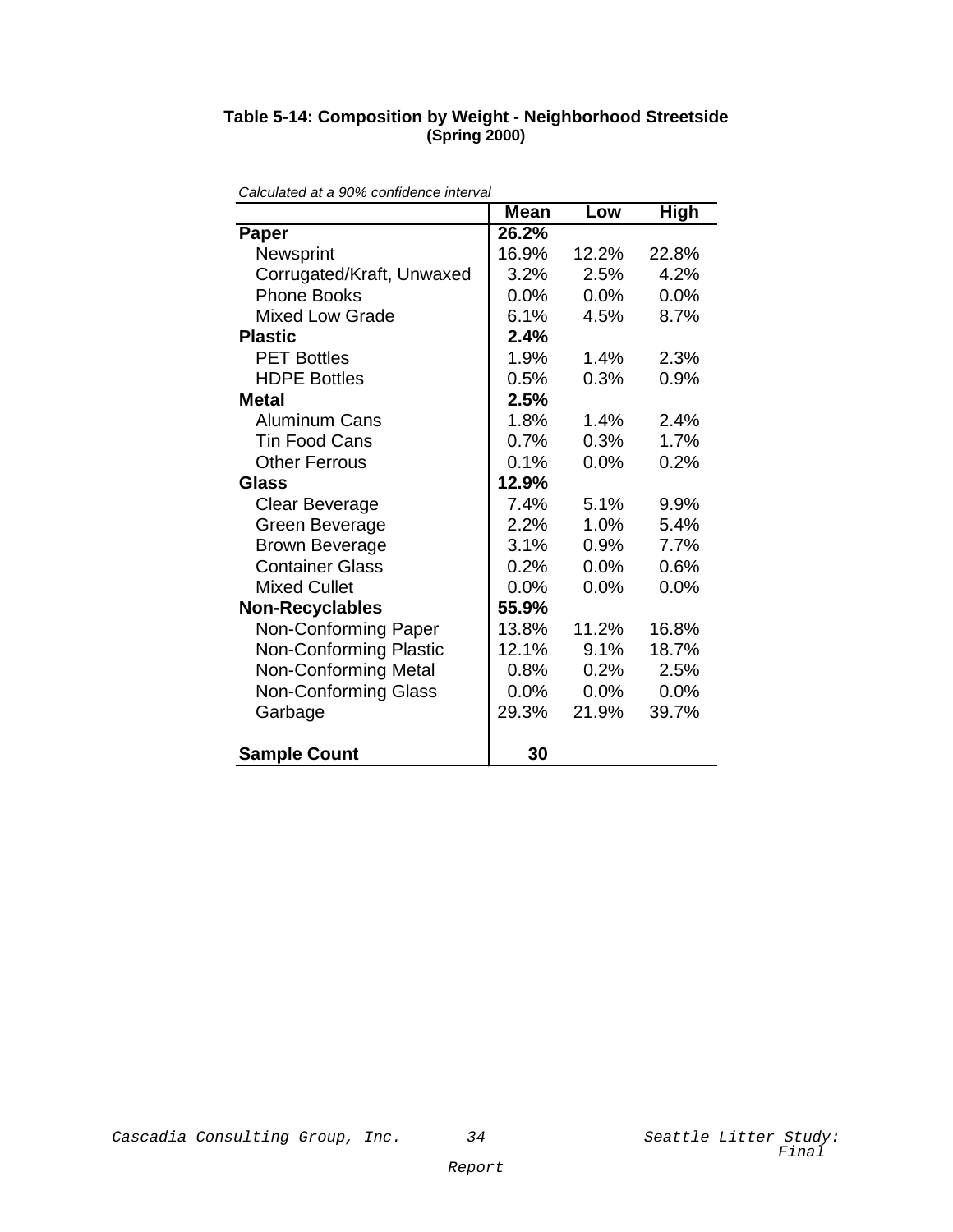#### **Table 5-15: Composition by Weight - Neighborhood Streetside (Summer 2000)**

| Calculated at a 90% connuence interval | <b>Mean</b> | Low     | <b>High</b> |
|----------------------------------------|-------------|---------|-------------|
| Paper                                  | 14.5%       |         |             |
| Newsprint                              | 6.8%        | $4.1\%$ | 10.6%       |
| Corrugated/Kraft, Unwaxed              | 4.0%        | 2.1%    | 7.5%        |
| <b>Phone Books</b>                     | 0.0%        | 0.0%    | 0.0%        |
| <b>Mixed Low Grade</b>                 | 3.7%        | 2.6%    | 4.9%        |
| <b>Plastic</b>                         | 4.0%        |         |             |
| <b>PET Bottles</b>                     | 1.6%        | 1.2%    | 2.1%        |
| <b>HDPE Bottles</b>                    | 2.4%        | 0.5%    | 7.6%        |
| <b>Metal</b>                           | 4.4%        |         |             |
| <b>Aluminum Cans</b>                   | 3.1%        | 1.2%    | 9.7%        |
| <b>Tin Food Cans</b>                   | 1.0%        | 0.4%    | 2.1%        |
| <b>Other Ferrous</b>                   | 0.3%        | 0.1%    | 0.7%        |
| <b>Glass</b>                           | 16.7%       |         |             |
| Clear Beverage                         | 10.8%       | 7.7%    | 16.8%       |
| Green Beverage                         | 3.1%        | 1.6%    | 5.5%        |
| <b>Brown Beverage</b>                  | 1.7%        | 0.8%    | 3.1%        |
| <b>Container Glass</b>                 | 1.2%        | 0.0%    | 4.3%        |
| <b>Mixed Cullet</b>                    | 0.0%        | 0.0%    | 0.0%        |
| <b>Non-Recyclables</b>                 | 60.3%       |         |             |
| Non-Conforming Paper                   | 6.9%        | 5.3%    | 9.7%        |
| <b>Non-Conforming Plastic</b>          | 5.8%        | 4.6%    | 7.1%        |
| <b>Non-Conforming Metal</b>            | 0.1%        | 0.0%    | 0.2%        |
| <b>Non-Conforming Glass</b>            | 0.0%        | 0.0%    | 0.1%        |
| Garbage                                | 47.5%       | 39.6%   | 55.8%       |
| <b>Sample Count</b>                    | 33          |         |             |

*Calculated at a 90% confidence interval*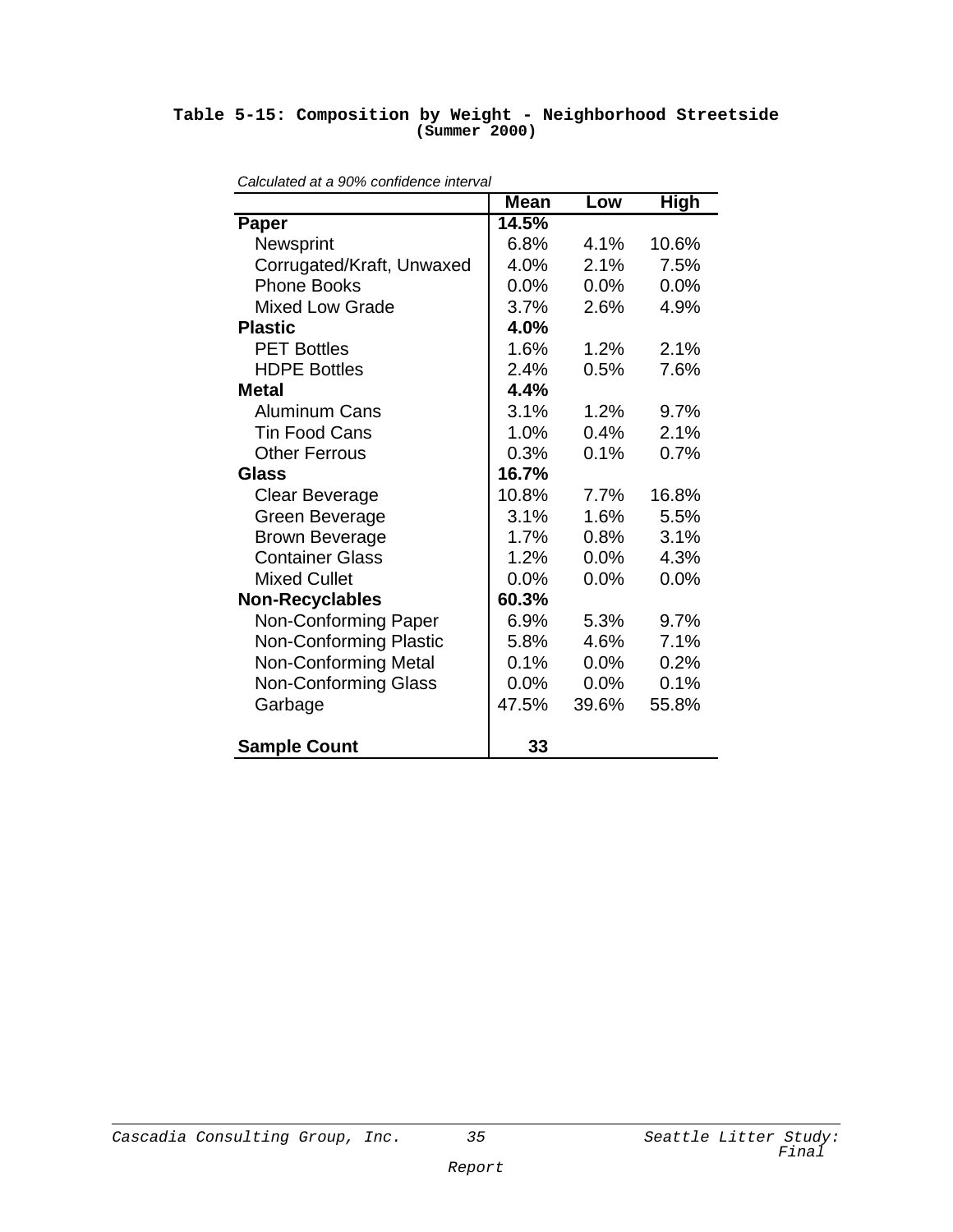#### **Table 5-16: Composition by Weight - Neighborhood Streetside (Autumn 2000)**

| <i>alculated at a 3070 contituence interval</i> | <b>Mean</b> | Low     | High  |
|-------------------------------------------------|-------------|---------|-------|
| <b>Paper</b>                                    | 17.3%       |         |       |
| Newsprint                                       | 8.7%        | 5.6%    | 11.8% |
| Corrugated/Kraft, Unwaxed                       | 2.5%        | 1.7%    | 3.9%  |
| <b>Phone Books</b>                              | 0.1%        | 0.0%    | 0.3%  |
| <b>Mixed Low Grade</b>                          | 5.9%        | 4.1%    | 8.2%  |
| <b>Plastic</b>                                  | 3.4%        |         |       |
| <b>PET Bottles</b>                              | 3.0%        | 2.0%    | 4.1%  |
| <b>HDPE Bottles</b>                             | 0.5%        | 0.2%    | 0.7%  |
| <b>Metal</b>                                    | 2.0%        |         |       |
| <b>Aluminum Cans</b>                            | 1.6%        | 1.1%    | 2.5%  |
| <b>Tin Food Cans</b>                            | 0.3%        | 0.2%    | 0.8%  |
| <b>Other Ferrous</b>                            | 0.0%        | 0.0%    | 0.1%  |
| Glass                                           | 15.9%       |         |       |
| Clear Beverage                                  | 9.9%        | 5.8%    | 13.6% |
| Green Beverage                                  | 2.8%        | 0.0%    | 9.6%  |
| <b>Brown Beverage</b>                           | 2.0%        | 1.0%    | 3.1%  |
| <b>Container Glass</b>                          | 1.3%        | 0.5%    | 3.0%  |
| <b>Mixed Cullet</b>                             | 0.0%        | 0.0%    | 0.0%  |
| <b>Non-Recyclables</b>                          | 61.5%       |         |       |
| Non-Conforming Paper                            | 13.8%       | 10.1%   | 19.2% |
| Non-Conforming Plastic                          | 8.9%        | 7.0%    | 11.3% |
| <b>Non-Conforming Metal</b>                     | 0.6%        | 0.2%    | 1.1%  |
| <b>Non-Conforming Glass</b>                     | 0.1%        | $0.0\%$ | 0.4%  |
| Garbage                                         | 38.1%       | 29.8%   | 54.6% |
| <b>Sample Count</b>                             | 30          |         |       |

| Calculated at a 90% confidence interval |  |  |
|-----------------------------------------|--|--|
|                                         |  |  |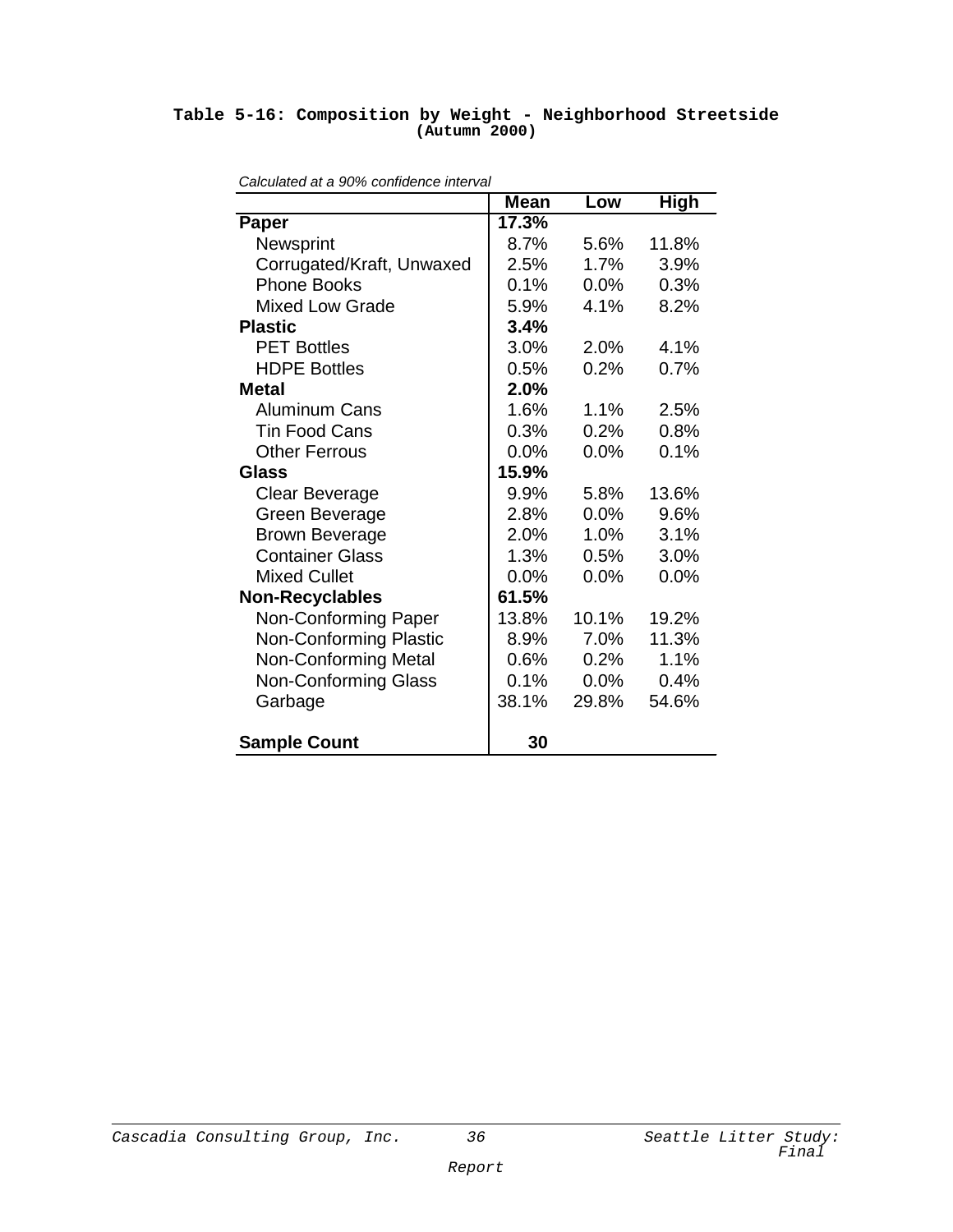#### **Table 5-17: Composition by Weight - Neighborhood Streetside (Winter 2000)**

| <i>valculated at a 3070 contituence interval</i> | <b>Mean</b> | Low   | High  |
|--------------------------------------------------|-------------|-------|-------|
| <b>Paper</b>                                     | 25.7%       |       |       |
| Newsprint                                        | 18.1%       | 12.4% | 23.8% |
| Corrugated/Kraft, Unwaxed                        | 2.1%        | 1.5%  | 2.9%  |
| <b>Phone Books</b>                               | 0.0%        | 0.0%  | 0.0%  |
| <b>Mixed Low Grade</b>                           | 5.6%        | 3.8%  | 8.2%  |
| <b>Plastic</b>                                   | 1.7%        |       |       |
| <b>PET Bottles</b>                               | 1.3%        | 0.8%  | 1.9%  |
| <b>HDPE Bottles</b>                              | 0.5%        | 0.2%  | 0.8%  |
| <b>Metal</b>                                     | 1.5%        |       |       |
| <b>Aluminum Cans</b>                             | 1.2%        | 0.8%  | 2.0%  |
| <b>Tin Food Cans</b>                             | 0.2%        | 0.0%  | 0.9%  |
| <b>Other Ferrous</b>                             | 0.0%        | 0.0%  | 0.0%  |
| Glass                                            | 6.8%        |       |       |
| Clear Beverage                                   | 4.3%        | 2.4%  | 6.2%  |
| Green Beverage                                   | 0.8%        | 0.2%  | 1.9%  |
| <b>Brown Beverage</b>                            | 1.3%        | 0.4%  | 2.5%  |
| <b>Container Glass</b>                           | 0.4%        | 0.0%  | 1.0%  |
| <b>Mixed Cullet</b>                              | 0.1%        | 0.0%  | 0.3%  |
| <b>Non-Recyclables</b>                           | 64.3%       |       |       |
| Non-Conforming Paper                             | 10.3%       | 7.1%  | 12.9% |
| <b>Non-Conforming Plastic</b>                    | 6.7%        | 5.0%  | 7.9%  |
| <b>Non-Conforming Metal</b>                      | 0.2%        | 0.1%  | 0.5%  |
| <b>Non-Conforming Glass</b>                      | 1.3%        | 0.0%  | 5.7%  |
| Garbage                                          | 45.8%       | 36.8% | 60.8% |
| <b>Sample Count</b>                              | 32          |       |       |

*Calculated at a 90% confidence interval*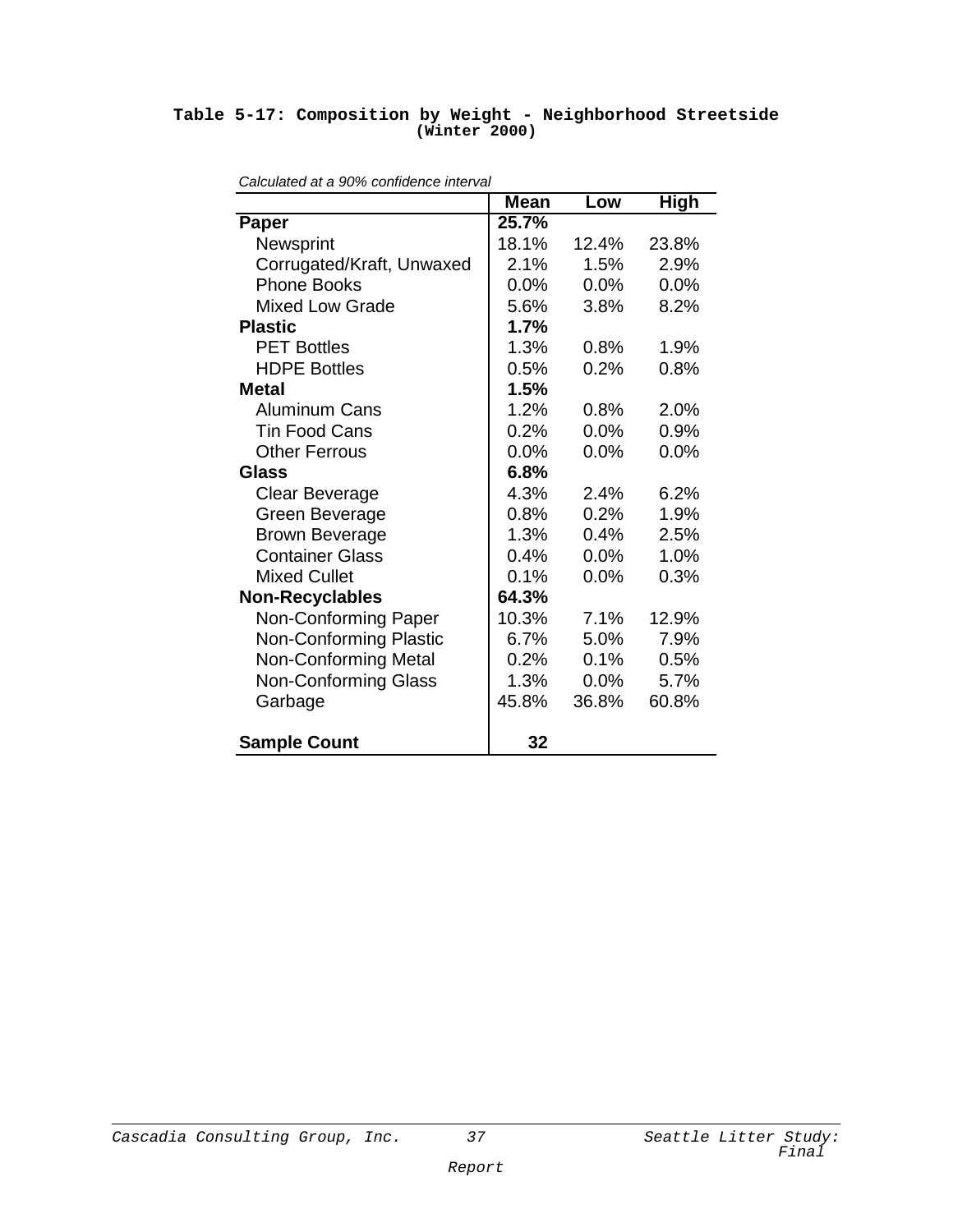#### **5.2.4Regional Parks**

Figure 5-4 illustrates the composition, by broad material category, of waste taken from a total of 117 regional parks cans across the four seasons. As shown by this figure, non-recyclable materials accounted for the highest percentage of waste in all seasons (81.6% in the spring, 64.8% in the summer, 59.5% in the autumn, and 68.4% in the winter). Glass ranged from 5.6% in the spring to 20.3% in the autumn, while paper percentages grew from 9.8% in the spring to 16.0% in the winter.

On a more detailed level, Table 5-18 through Table 5-21 track the composition data for each of the 19 components across the four seasons of this study. Garbage made up the largest portion of regional parks waste in all four seasons – from a low of 45.1% in the autumn to a high of 67.8% in the spring. In addition, the percentages of non-conforming paper and non-conforming plastic remained fairly constant across seasons, ranging between 5.3% and 8.3%.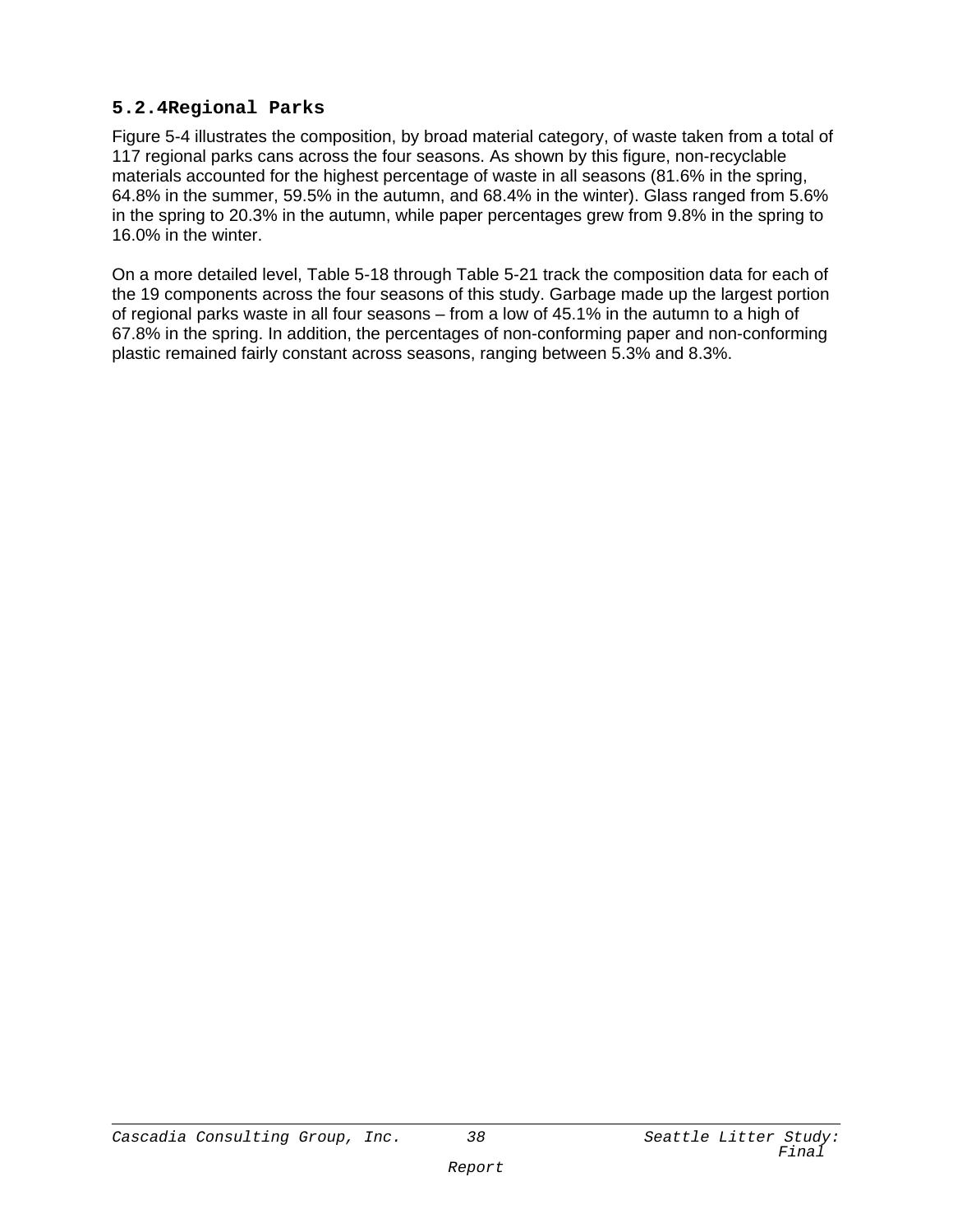

#### **Figure 5-4: Overview of Regional Parks Composition Estimates, by Season**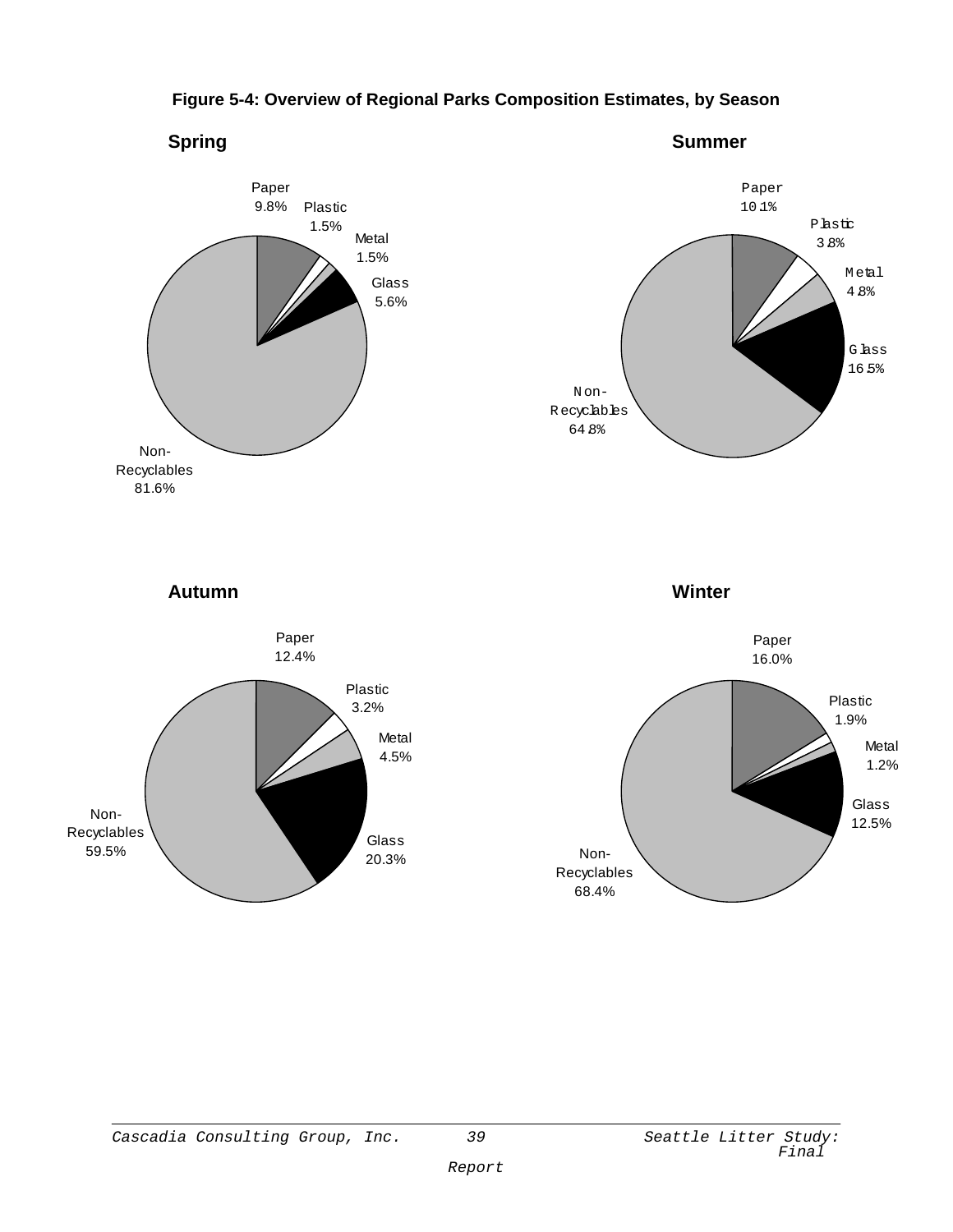| Table 5-18: Composition by Weight - Regional Parks |
|----------------------------------------------------|
| (Spring 2000)                                      |

| <i>raiculated at a 9070 connuence interval</i> | <b>Mean</b> | Low     | High  |
|------------------------------------------------|-------------|---------|-------|
| <b>Paper</b>                                   | 9.8%        |         |       |
| Newsprint                                      | 4.8%        | 1.8%    | 12.1% |
| Corrugated/Kraft, Unwaxed                      | 2.4%        | 1.2%    | 4.0%  |
| <b>Phone Books</b>                             | $0.0\%$     | $0.0\%$ | 0.0%  |
| <b>Mixed Low Grade</b>                         | 2.7%        | 1.7%    | 4.2%  |
| <b>Plastic</b>                                 | 1.5%        |         |       |
| <b>PET Bottles</b>                             | 1.4%        | 0.9%    | 2.2%  |
| <b>HDPE Bottles</b>                            | 0.1%        | 0.0%    | 0.3%  |
| Metal                                          | 1.5%        |         |       |
| <b>Aluminum Cans</b>                           | 1.4%        | 0.8%    | 2.8%  |
| <b>Tin Food Cans</b>                           | 0.1%        | 0.0%    | 0.3%  |
| <b>Other Ferrous</b>                           | 0.0%        | 0.0%    | 0.0%  |
| Glass                                          | 5.6%        |         |       |
| Clear Beverage                                 | 4.1%        | 2.1%    | 6.7%  |
| Green Beverage                                 | 0.2%        | 0.0%    | 0.7%  |
| <b>Brown Beverage</b>                          | 0.9%        | 0.3%    | 2.3%  |
| <b>Container Glass</b>                         | 0.3%        | $0.0\%$ | 1.6%  |
| <b>Mixed Cullet</b>                            | 0.0%        | 0.0%    | 0.0%  |
| <b>Non-Recyclables</b>                         | 81.6%       |         |       |
| Non-Conforming Paper                           | 6.6%        | 4.9%    | 9.0%  |
| <b>Non-Conforming Plastic</b>                  | 5.3%        | 4.0%    | 6.9%  |
| <b>Non-Conforming Metal</b>                    | 1.9%        | $0.0\%$ | 6.0%  |
| <b>Non-Conforming Glass</b>                    | 0.0%        | 0.0%    | 0.0%  |
| Garbage                                        | 67.8%       | 57.3%   | 75.5% |
| <b>Sample Count</b>                            | 26          |         |       |

*Calculated at a 90% confidence interval*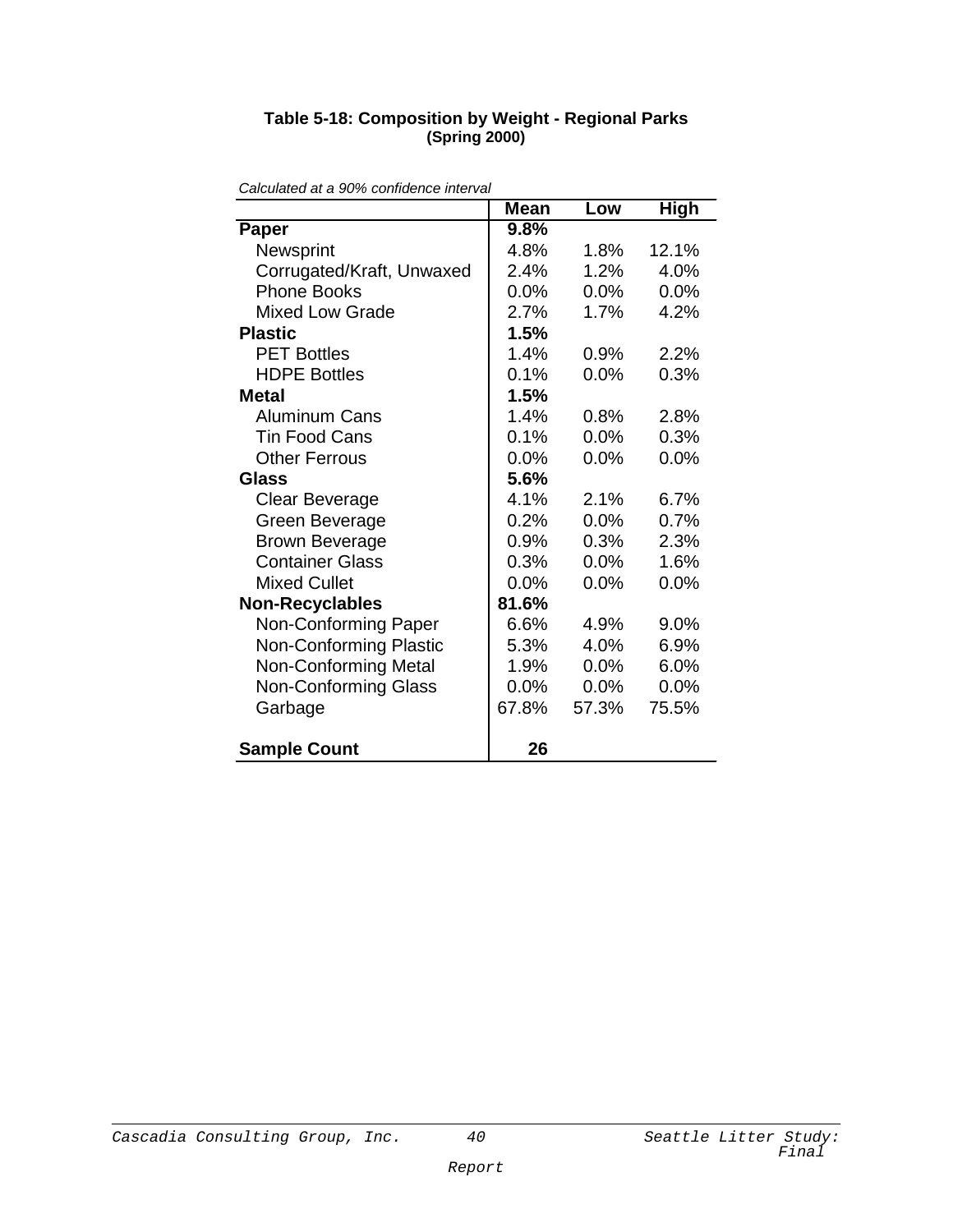| Calculated at a 90% confidence interval |             |         |             |
|-----------------------------------------|-------------|---------|-------------|
|                                         | <b>Mean</b> | Low     | <b>High</b> |
| Paper                                   | 10.1%       |         |             |
| Newsprint                               | 2.8%        | 1.3%    | 7.3%        |
| Corrugated/Kraft, Unwaxed               | 2.2%        | 1.4%    | 3.6%        |
| <b>Phone Books</b>                      | 0.0%        | 0.0%    | 0.0%        |
| <b>Mixed Low Grade</b>                  | 5.1%        | 3.2%    | 9.1%        |
| <b>Plastic</b>                          | 3.8%        |         |             |
| <b>PET Bottles</b>                      | 3.7%        | 2.4%    | 6.0%        |
| <b>HDPE Bottles</b>                     | 0.1%        | $0.0\%$ | 0.2%        |
| <b>Metal</b>                            | 4.8%        |         |             |
| <b>Aluminum Cans</b>                    | 1.1%        | 0.7%    | 1.5%        |
| <b>Tin Food Cans</b>                    | 0.1%        | 0.0%    | 0.4%        |
| <b>Other Ferrous</b>                    | 3.7%        | 0.0%    | 11.0%       |
| <b>Glass</b>                            | 16.5%       |         |             |
| Clear Beverage                          | 6.7%        | 4.2%    | 9.0%        |
| Green Beverage                          | 3.9%        | 1.7%    | 8.7%        |
| <b>Brown Beverage</b>                   | 5.7%        | 1.7%    | 12.9%       |
| <b>Container Glass</b>                  | 0.2%        | 0.0%    | 0.9%        |
| <b>Mixed Cullet</b>                     | 0.0%        | $0.0\%$ | 0.0%        |
| <b>Non-Recyclables</b>                  | 64.8%       |         |             |
| Non-Conforming Paper                    | 6.9%        | 4.9%    | 9.0%        |
| <b>Non-Conforming Plastic</b>           | 7.7%        | 5.7%    | 12.6%       |
| <b>Non-Conforming Metal</b>             | 0.1%        | $0.0\%$ | 0.1%        |
| <b>Non-Conforming Glass</b>             | 0.0%        | 0.0%    | 0.0%        |
| Garbage                                 | 50.1%       | 44.2%   | 55.2%       |
|                                         |             |         |             |
| <b>Sample Count</b>                     | 29          |         |             |
|                                         |             |         |             |

#### **Table 5-19: Composition by Weight - Regional Parks (Summer 2000)**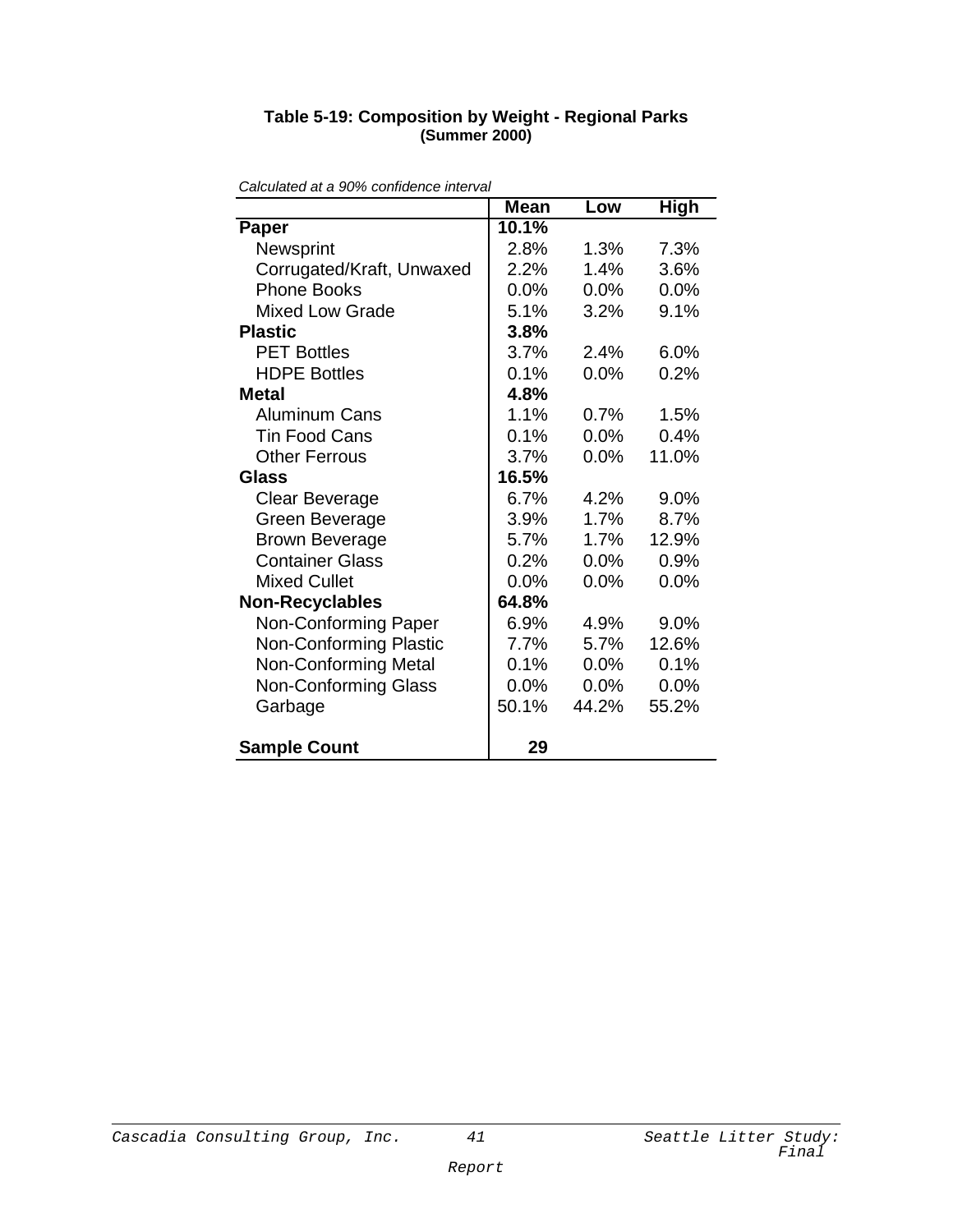#### **Table 5-20: Composition by Weight - Regional Parks (Autumn 2000)**

|                               | <b>Mean</b> | Low     | <b>High</b> |
|-------------------------------|-------------|---------|-------------|
| Paper                         | 12.4%       |         |             |
| Newsprint                     | 4.9%        | 2.0%    | 11.6%       |
| Corrugated/Kraft, Unwaxed     | 2.2%        | 1.5%    | 3.3%        |
| <b>Phone Books</b>            | 0.0%        | $0.0\%$ | 0.0%        |
| <b>Mixed Low Grade</b>        | 5.2%        | 3.7%    | 7.8%        |
| <b>Plastic</b>                | 3.2%        |         |             |
| <b>PET Bottles</b>            | 2.7%        | 2.0%    | 3.7%        |
| <b>HDPE Bottles</b>           | 0.5%        | 0.3%    | 0.8%        |
| Metal                         | 4.5%        |         |             |
| <b>Aluminum Cans</b>          | 2.3%        | 1.6%    | 3.2%        |
| <b>Tin Food Cans</b>          | 1.3%        | 0.6%    | 2.4%        |
| <b>Other Ferrous</b>          | 0.9%        | 0.2%    | 3.6%        |
| Glass                         | 20.3%       |         |             |
| <b>Clear Beverage</b>         | 10.1%       | 7.2%    | 13.5%       |
| Green Beverage                | 4.4%        | 2.0%    | 8.0%        |
| <b>Brown Beverage</b>         | 5.5%        | 2.8%    | 9.7%        |
| <b>Container Glass</b>        | 0.3%        | $0.0\%$ | 1.2%        |
| <b>Mixed Cullet</b>           | 0.0%        | 0.0%    | 0.0%        |
| <b>Non-Recyclables</b>        | 59.5%       |         |             |
| Non-Conforming Paper          | 8.3%        | 6.7%    | 10.9%       |
| <b>Non-Conforming Plastic</b> | 5.5%        | 3.8%    | 7.0%        |
| <b>Non-Conforming Metal</b>   | 0.6%        | 0.2%    | 1.1%        |
| <b>Non-Conforming Glass</b>   | 0.0%        | 0.0%    | 0.0%        |
| Garbage                       | 45.1%       | 38.5%   | 50.1%       |
| <b>Sample Count</b>           | 26          |         |             |

*Calculated at a 90% confidence interval*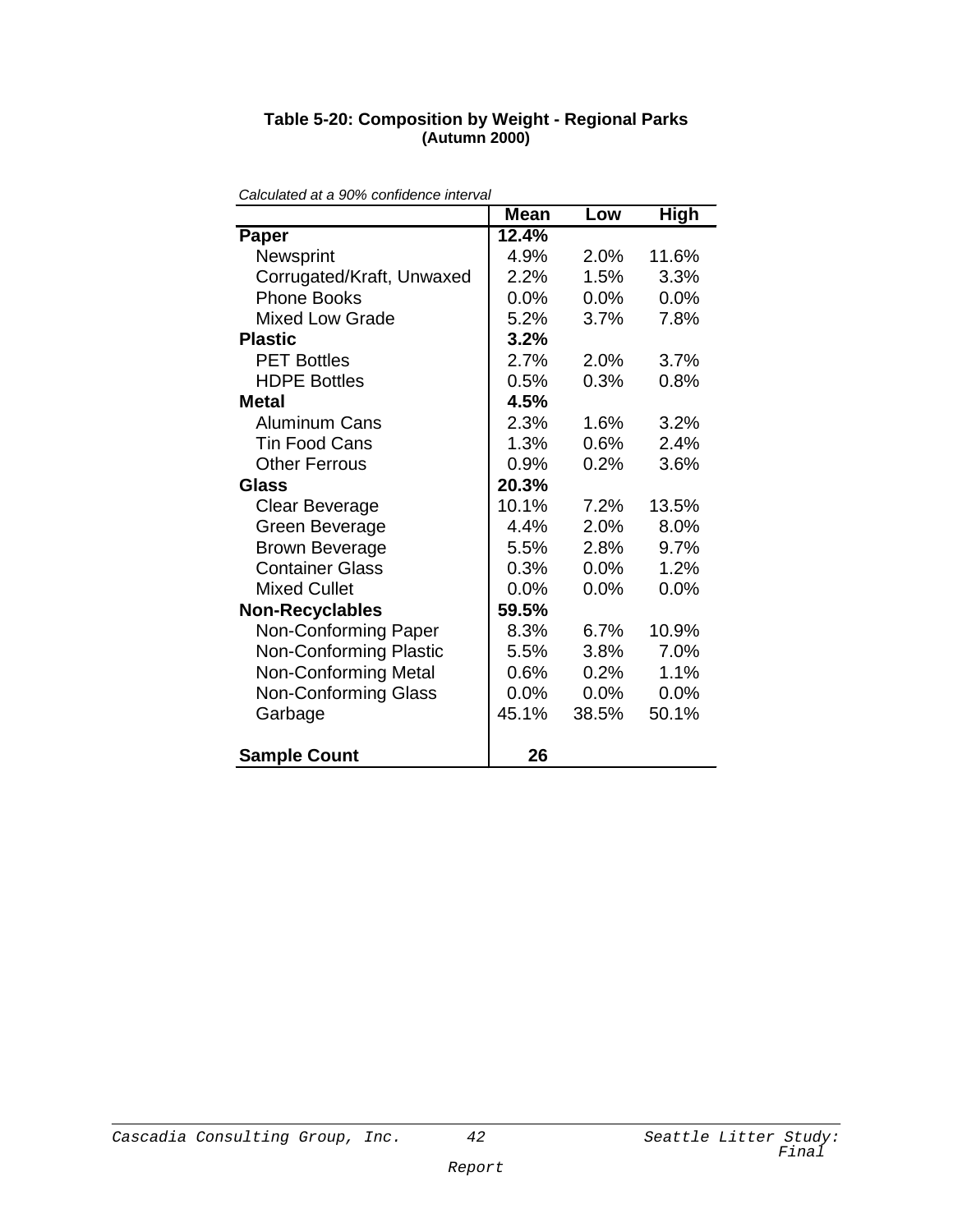| Calculated at a 90% confidence interval |             |         |             |  |
|-----------------------------------------|-------------|---------|-------------|--|
|                                         | <b>Mean</b> | Low     | <b>High</b> |  |
| Paper                                   | 16.0%       |         |             |  |
| Newsprint                               | 9.3%        | 5.8%    | 15.0%       |  |
| Corrugated/Kraft, Unwaxed               | 2.3%        | 1.6%    | 3.2%        |  |
| <b>Phone Books</b>                      | 0.0%        | 0.0%    | 0.0%        |  |
| <b>Mixed Low Grade</b>                  | 4.5%        | 2.0%    | 9.8%        |  |
| <b>Plastic</b>                          | 1.9%        |         |             |  |
| <b>PET Bottles</b>                      | 1.7%        | 1.1%    | 2.6%        |  |
| <b>HDPE Bottles</b>                     | 0.2%        | 0.1%    | 0.4%        |  |
| <b>Metal</b>                            | 1.2%        |         |             |  |
| <b>Aluminum Cans</b>                    | 1.0%        | 0.7%    | 1.4%        |  |
| <b>Tin Food Cans</b>                    | 0.1%        | 0.1%    | 0.3%        |  |
| <b>Other Ferrous</b>                    | 0.0%        | 0.0%    | 0.0%        |  |
| <b>Glass</b>                            | 12.5%       |         |             |  |
| Clear Beverage                          | 7.0%        | 4.4%    | 10.8%       |  |
| Green Beverage                          | 4.0%        | 2.2%    | 6.5%        |  |
| <b>Brown Beverage</b>                   | 1.5%        | 0.7%    | 2.6%        |  |
| <b>Container Glass</b>                  | 0.0%        | 0.0%    | 0.0%        |  |
| <b>Mixed Cullet</b>                     | 0.0%        | $0.0\%$ | 0.0%        |  |
| <b>Non-Recyclables</b>                  | 68.4%       |         |             |  |
| Non-Conforming Paper                    | 8.2%        | 6.2%    | 11.6%       |  |
| <b>Non-Conforming Plastic</b>           | 5.6%        | 4.2%    | 7.4%        |  |
| <b>Non-Conforming Metal</b>             | 1.2%        | 0.4%    | 2.5%        |  |
| Non-Conforming Glass                    | 0.0%        | 0.0%    | 0.0%        |  |
| Garbage                                 | 53.6%       | 44.1%   | 65.5%       |  |
|                                         |             |         |             |  |
| <b>Sample Count</b>                     | 36          |         |             |  |
|                                         |             |         |             |  |

#### **Table 5-21: Composition by Weight - Regional Parks (Winter 2000)**

Cascadia Consulting Group, Inc.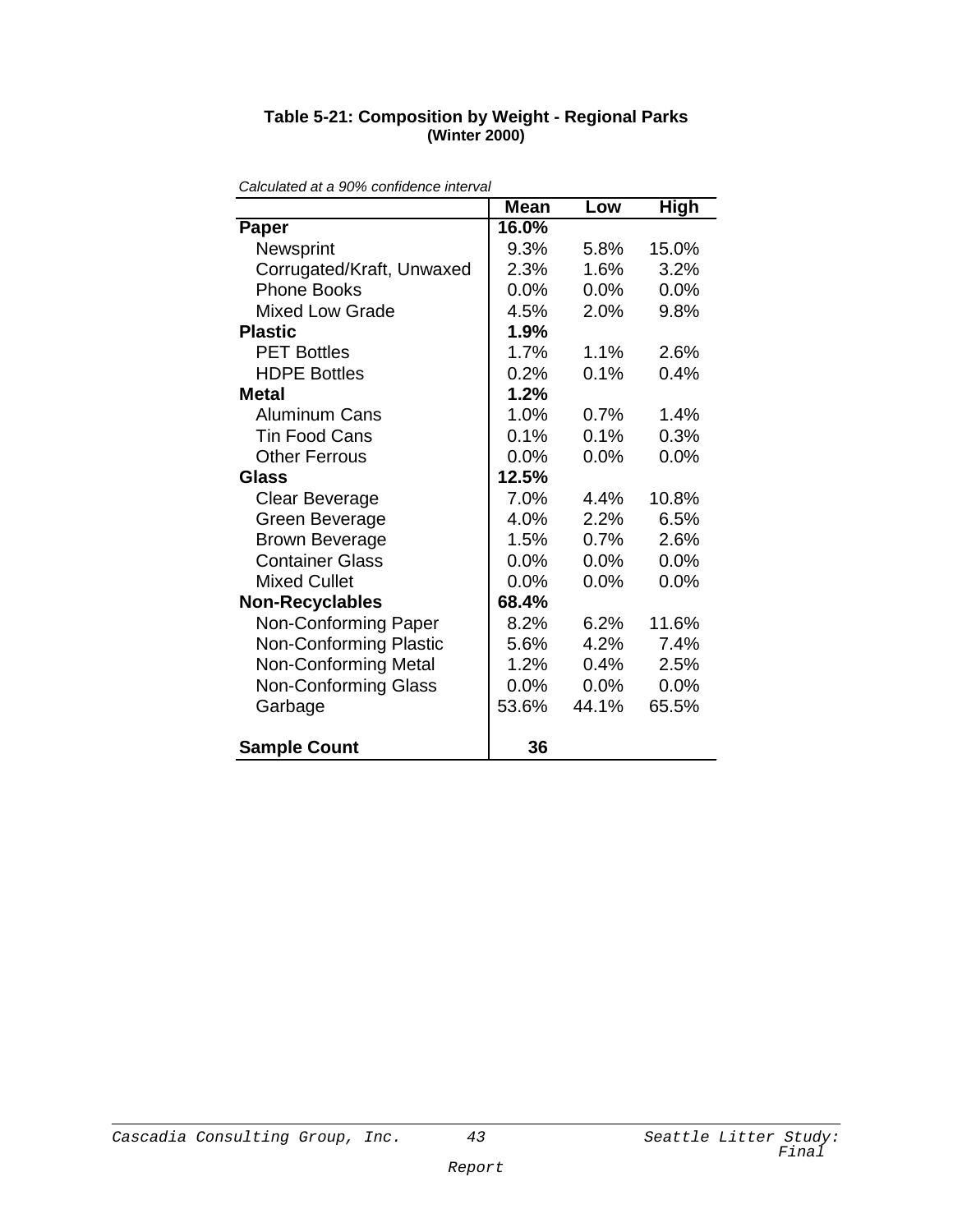#### **5.2.5Neighborhood Parks**

Figure 5-5 illustrates that non-recyclables accounted for the largest percentage of broad material disposed in neighborhood parks (between 60.2% in the autumn and 82.7% in the summer, by weight). The percentage of glass ranged from a low of 7.4% in the summer to a high of 26.3% in the autumn.

The detailed composition estimates for neighborhood parks are outlined by season in Table 5-22 through Table 5-25. Clear glass beverage containers fluctuated between 4.3% and 16.3% (in the summer and autumn respectively). The percentage of non-conforming paper remained relatively constant and just below 10% throughout the four seasons (from 6.2% in the summer to 9.0% in the spring). Again, garbage was the single largest component of the waste deposited in neighborhood parks cans each season; it ranged between 45.3% in the autumn and 70.8% in the summer.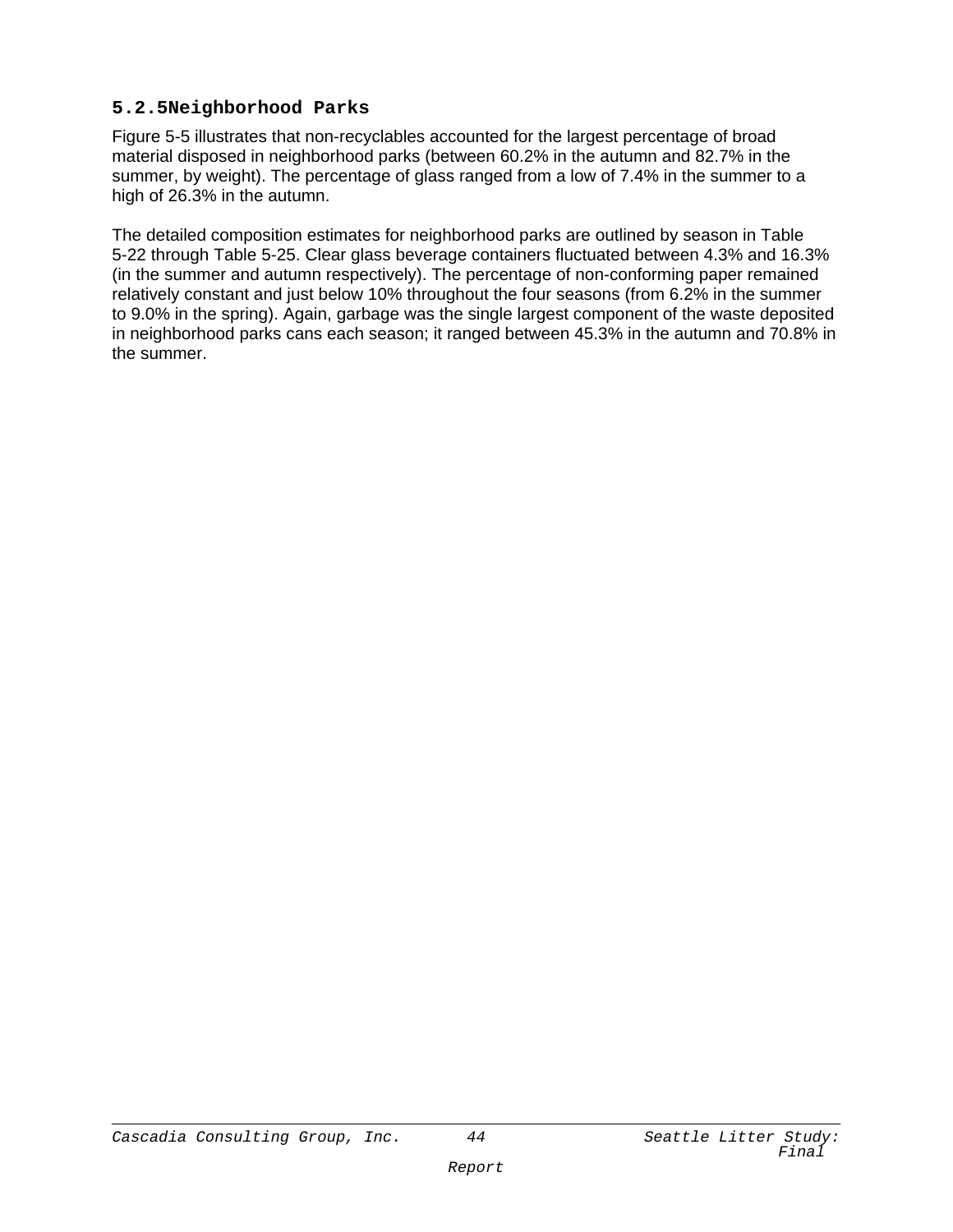

#### **Figure 5-5: Overview of Neighborhood Parks Composition Estimates, by Season**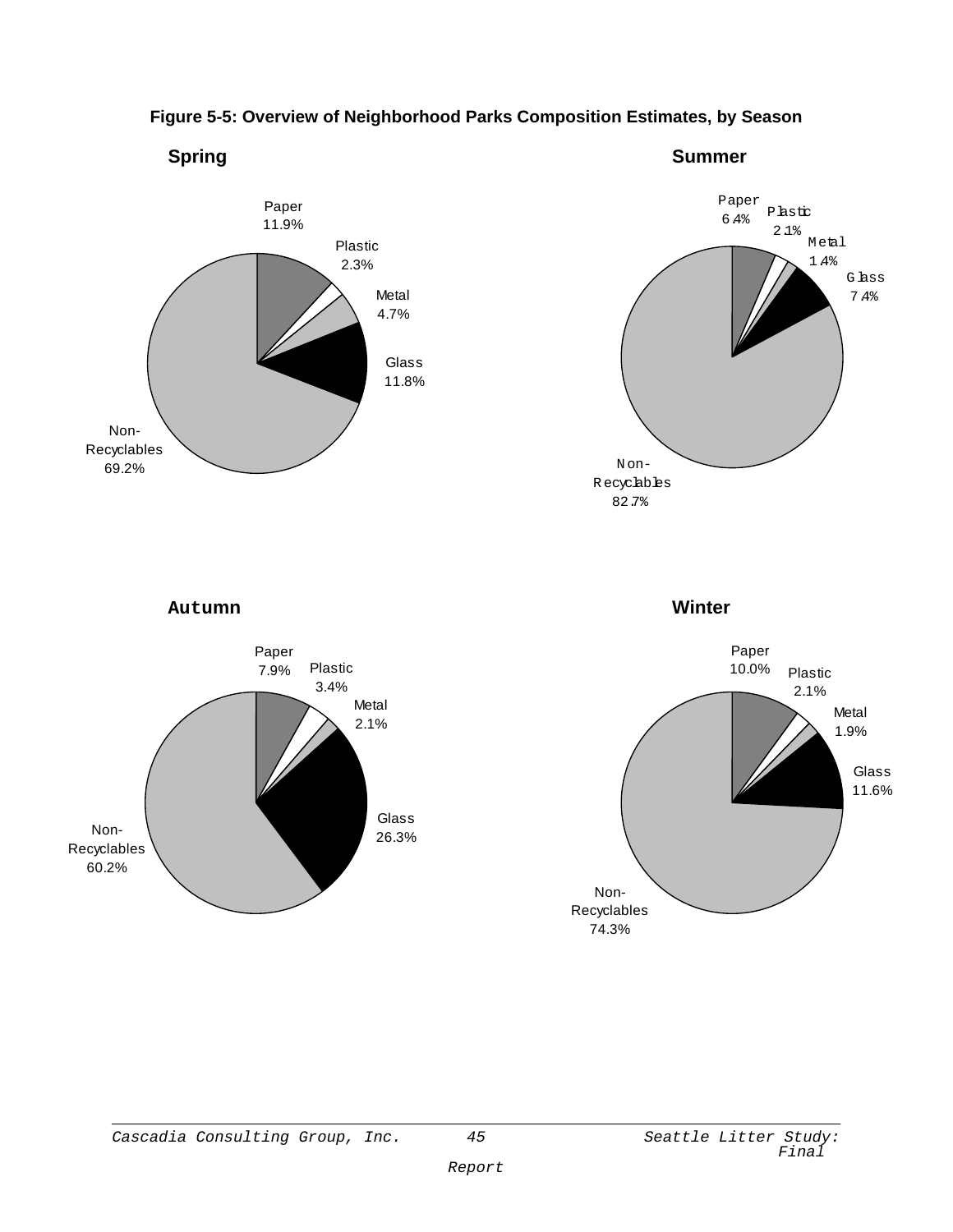#### **Table 5-22: Composition by Weight - Neighborhood Parks (Spring 2000)**

|                               | <b>Mean</b> | Low     | <b>High</b> |
|-------------------------------|-------------|---------|-------------|
| Paper                         | 11.9%       |         |             |
| Newsprint                     | 4.5%        | 1.5%    | 12.0%       |
| Corrugated/Kraft, Unwaxed     | 2.8%        | 1.5%    | 4.2%        |
| <b>Phone Books</b>            | 0.0%        | 0.0%    | 0.0%        |
| <b>Mixed Low Grade</b>        | 4.7%        | 3.1%    | 6.2%        |
| <b>Plastic</b>                | 2.3%        |         |             |
| <b>PET Bottles</b>            | 2.0%        | 1.2%    | 3.0%        |
| <b>HDPE Bottles</b>           | 0.3%        | 0.1%    | 0.7%        |
| Metal                         | 4.7%        |         |             |
| <b>Aluminum Cans</b>          | 3.1%        | 1.6%    | 5.7%        |
| <b>Tin Food Cans</b>          | 1.6%        | 0.8%    | 3.3%        |
| <b>Other Ferrous</b>          | 0.1%        | 0.0%    | 0.3%        |
| Glass                         | 11.8%       |         |             |
| Clear Beverage                | 6.9%        | 4.1%    | 11.7%       |
| Green Beverage                | 1.6%        | 0.6%    | 3.7%        |
| <b>Brown Beverage</b>         | 3.0%        | $0.8\%$ | 7.4%        |
| <b>Container Glass</b>        | 0.3%        | $0.0\%$ | 1.4%        |
| <b>Mixed Cullet</b>           | 0.0%        | 0.0%    | 0.0%        |
| <b>Non-Recyclables</b>        | 69.2%       |         |             |
| Non-Conforming Paper          | 9.0%        | 5.8%    | 12.7%       |
| <b>Non-Conforming Plastic</b> | 6.9%        | 5.2%    | 9.2%        |
| <b>Non-Conforming Metal</b>   | 0.6%        | 0.3%    | 1.2%        |
| Non-Conforming Glass          | 0.0%        | 0.0%    | 0.0%        |
| Garbage                       | 52.6%       | 43.2%   | 62.1%       |
| <b>Sample Count</b>           | 22          |         |             |

*Calculated at a 90% confidence interval*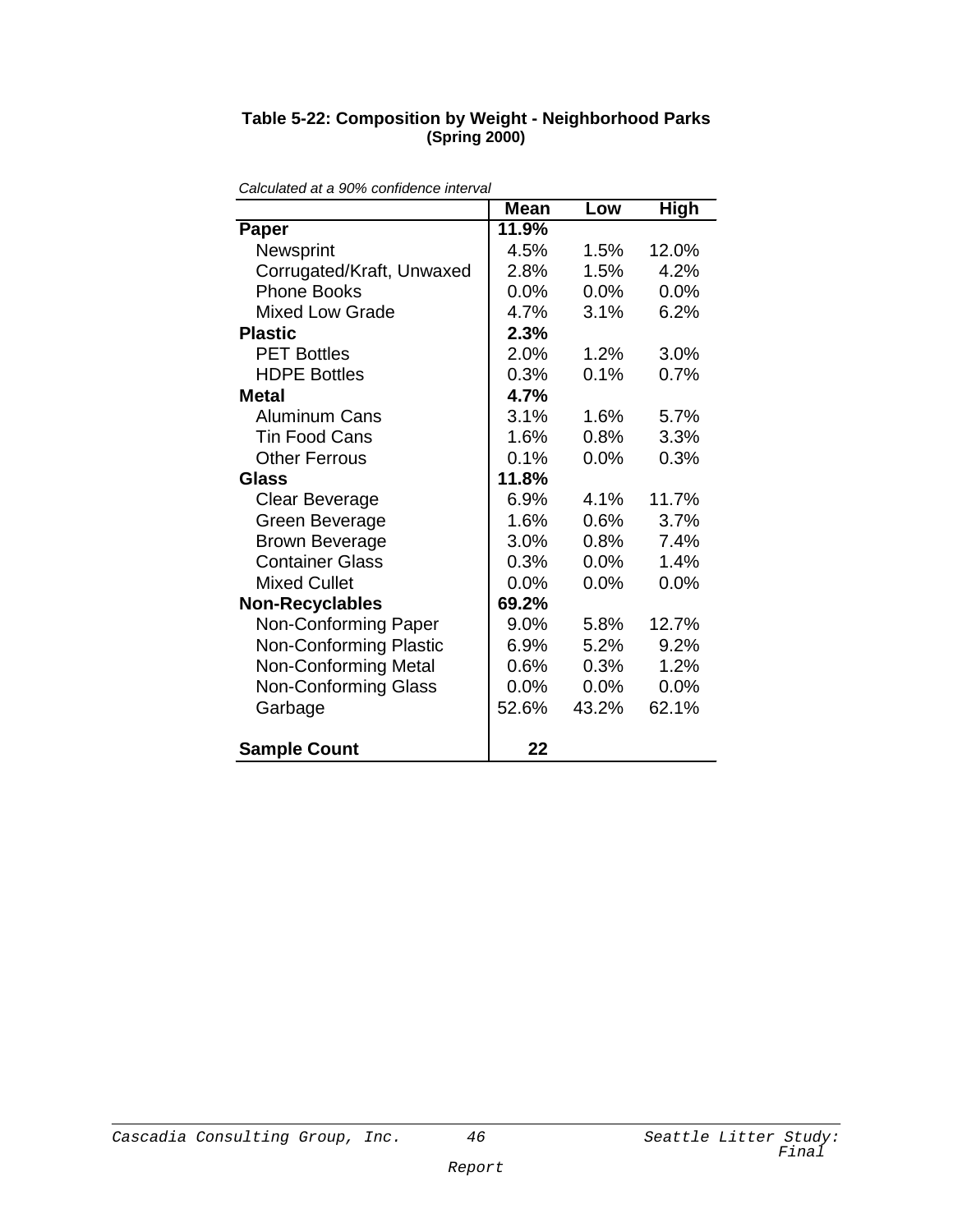#### **Table 5-23: Composition by Weight - Neighborhood Parks (Summer 2000)**

| Calculated at a 90% connuence interval | <b>Mean</b> | Low     | <b>High</b> |
|----------------------------------------|-------------|---------|-------------|
| Paper                                  | 6.4%        |         |             |
| Newsprint                              | 1.5%        | 0.4%    | 4.1%        |
| Corrugated/Kraft, Unwaxed              | 1.8%        | 1.3%    | 2.9%        |
| <b>Phone Books</b>                     | 0.0%        | 0.0%    | 0.0%        |
| <b>Mixed Low Grade</b>                 | 3.0%        | 1.8%    | 5.8%        |
| <b>Plastic</b>                         | 2.1%        |         |             |
| <b>PET Bottles</b>                     | 1.3%        | 0.8%    | 2.0%        |
| <b>HDPE Bottles</b>                    | $0.8\%$     | 0.4%    | 1.8%        |
| <b>Metal</b>                           | 1.4%        |         |             |
| <b>Aluminum Cans</b>                   | 1.1%        | 0.6%    | 1.6%        |
| <b>Tin Food Cans</b>                   | 0.3%        | 0.1%    | 0.4%        |
| <b>Other Ferrous</b>                   | 0.1%        | 0.0%    | 0.2%        |
| Glass                                  | 7.4%        |         |             |
| <b>Clear Beverage</b>                  | 4.3%        | 2.1%    | 7.1%        |
| Green Beverage                         | 1.5%        | 0.7%    | 2.8%        |
| <b>Brown Beverage</b>                  | $1.2\%$     | $0.5\%$ | 3.2%        |
| <b>Container Glass</b>                 | 0.5%        | 0.0%    | 2.0%        |
| <b>Mixed Cullet</b>                    | 0.0%        | 0.0%    | 0.0%        |
| <b>Non-Recyclables</b>                 | 82.7%       |         |             |
| Non-Conforming Paper                   | 6.2%        | 3.8%    | 11.2%       |
| <b>Non-Conforming Plastic</b>          | 4.9%        | 3.4%    | 6.5%        |
| <b>Non-Conforming Metal</b>            | 0.7%        | 0.2%    | 1.7%        |
| <b>Non-Conforming Glass</b>            | 0.1%        | $0.0\%$ | 0.4%        |
| Garbage                                | 70.8%       | 61.6%   | 79.1%       |
| <b>Sample Count</b>                    | 35          |         |             |

*Calculated at a 90% confidence interval*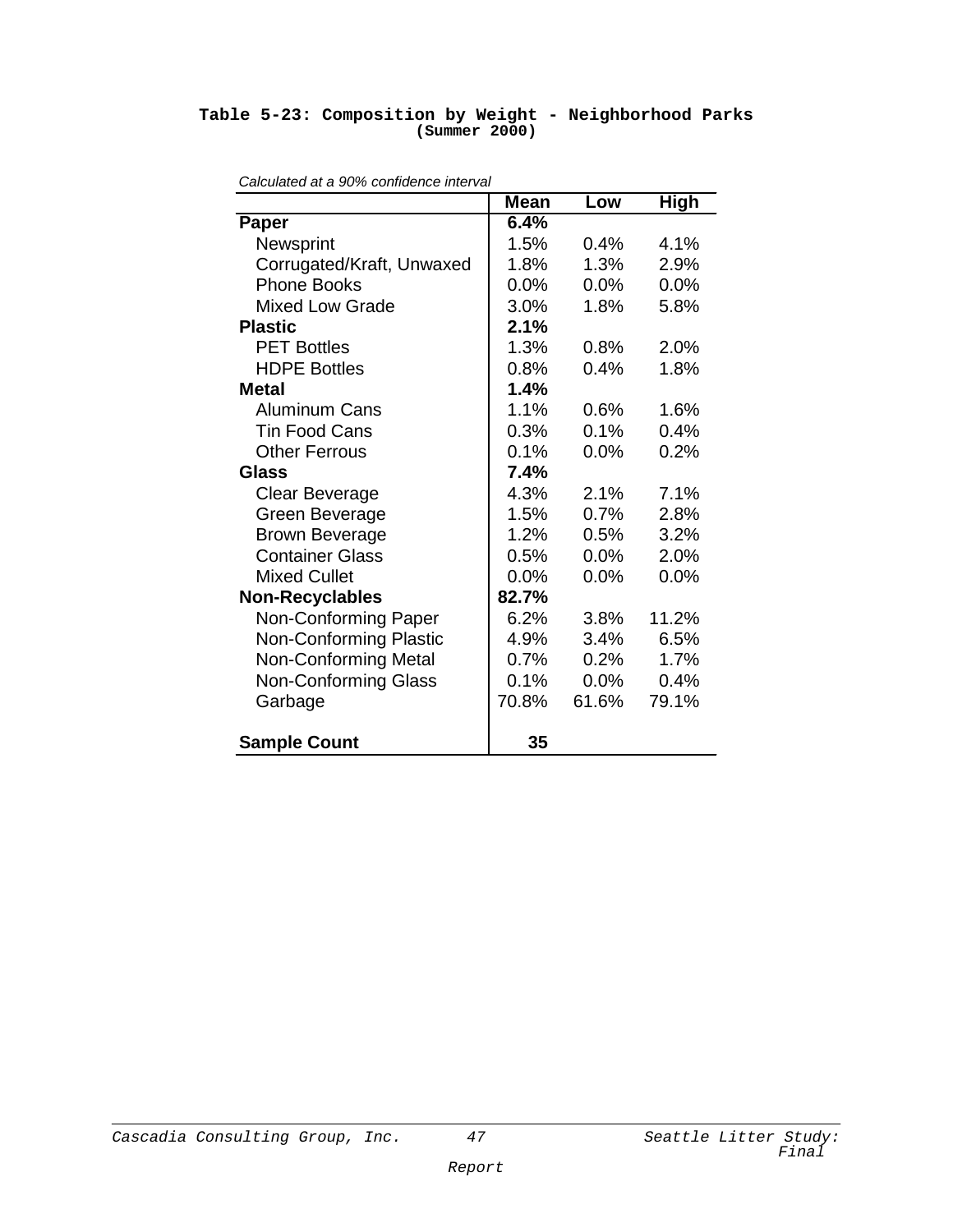#### **Table 5-24: Composition by Weight - Neighborhood Parks (Autumn 2000)**

| <i>calculated at a 3070 continuence interval</i> | <b>Mean</b> | Low     | High  |
|--------------------------------------------------|-------------|---------|-------|
| Paper                                            | 7.9%        |         |       |
| Newsprint                                        | 3.2%        | 1.6%    | 5.4%  |
| Corrugated/Kraft, Unwaxed                        | 2.3%        | 1.5%    | 3.6%  |
| <b>Phone Books</b>                               | 0.0%        | 0.0%    | 0.0%  |
| <b>Mixed Low Grade</b>                           | 2.4%        | 1.5%    | 4.1%  |
| <b>Plastic</b>                                   | 3.4%        |         |       |
| <b>PET Bottles</b>                               | $3.0\%$     | 1.9%    | 4.5%  |
| <b>HDPE Bottles</b>                              | 0.4%        | 0.2%    | 0.9%  |
| Metal                                            | 2.1%        |         |       |
| <b>Aluminum Cans</b>                             | 1.4%        | $1.0\%$ | 2.0%  |
| <b>Tin Food Cans</b>                             | 0.4%        | 0.2%    | 0.8%  |
| <b>Other Ferrous</b>                             | 0.3%        | 0.1%    | 0.7%  |
| Glass                                            | 26.3%       |         |       |
| <b>Clear Beverage</b>                            | 16.3%       | 6.8%    | 31.8% |
| Green Beverage                                   | 5.4%        | 2.7%    | 10.0% |
| <b>Brown Beverage</b>                            | 4.5%        | 1.7%    | 11.1% |
| <b>Container Glass</b>                           | 0.1%        | 0.0%    | 0.3%  |
| <b>Mixed Cullet</b>                              | 0.0%        | 0.0%    | 0.0%  |
| <b>Non-Recyclables</b>                           | 60.2%       |         |       |
| Non-Conforming Paper                             | 8.9%        | 6.0%    | 12.5% |
| <b>Non-Conforming Plastic</b>                    | 4.6%        | 3.6%    | 5.7%  |
| <b>Non-Conforming Metal</b>                      | 1.4%        | 0.6%    | 3.5%  |
| <b>Non-Conforming Glass</b>                      | 0.0%        | 0.0%    | 0.0%  |
| Garbage                                          | 45.3%       | 35.9%   | 53.4% |
| <b>Sample Count</b>                              | 24          |         |       |

| Calculated at a 90% confidence interval |  |  |
|-----------------------------------------|--|--|
|                                         |  |  |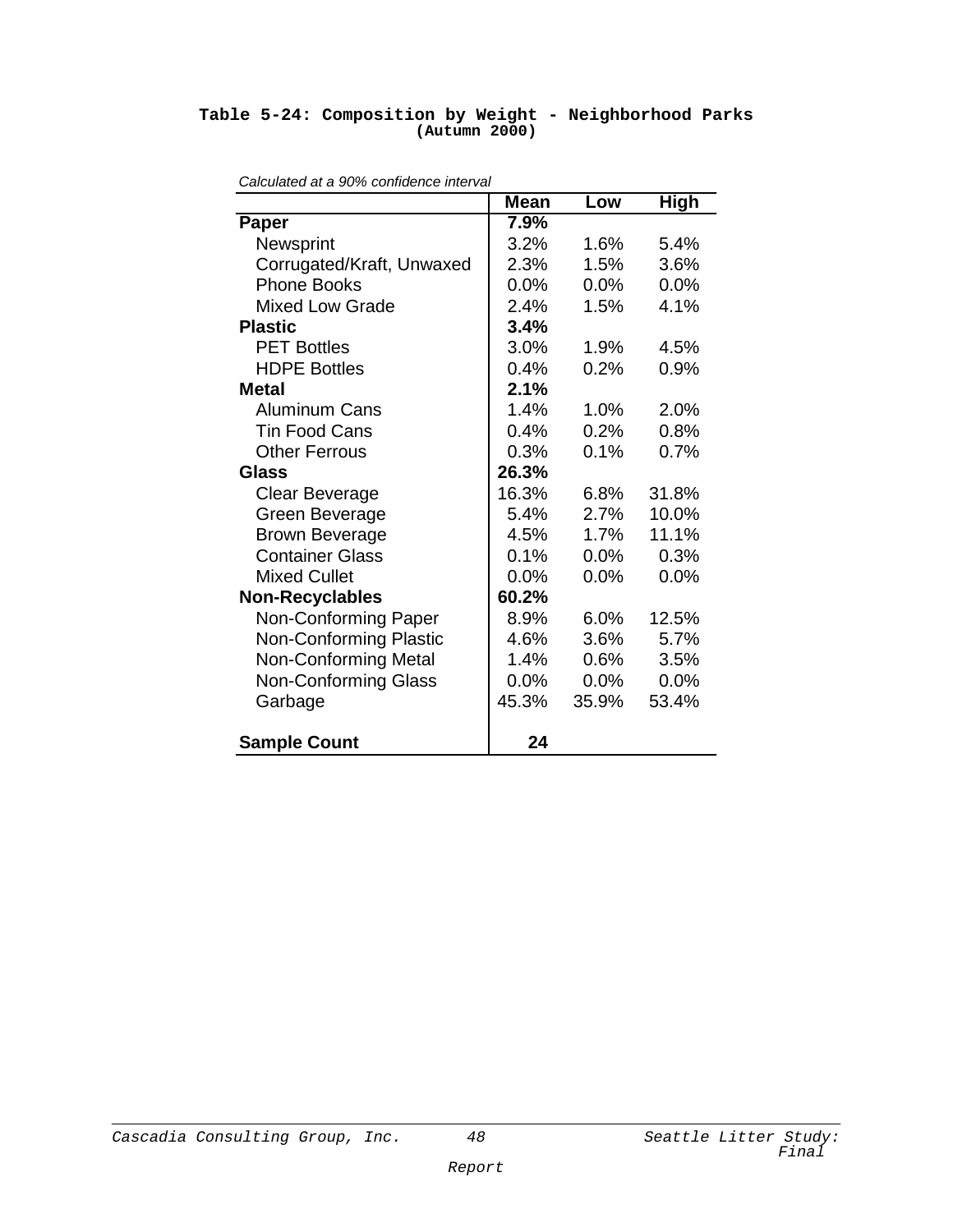#### **Table 5-25: Composition by Weight - Neighborhood Parks (Winter 2000)**

| alculated at a 3070 connuence interval | <b>Mean</b> | Low   | <b>High</b> |
|----------------------------------------|-------------|-------|-------------|
| Paper                                  | 10.0%       |       |             |
| Newsprint                              | 3.7%        | 1.3%  | 8.2%        |
| Corrugated/Kraft, Unwaxed              | 2.5%        | 1.7%  | 3.7%        |
| <b>Phone Books</b>                     | 0.0%        | 0.0%  | 0.0%        |
| <b>Mixed Low Grade</b>                 | 3.8%        | 2.4%  | 5.5%        |
| <b>Plastic</b>                         | 2.1%        |       |             |
| <b>PET Bottles</b>                     | 1.8%        | 1.0%  | 2.9%        |
| <b>HDPE Bottles</b>                    | 0.3%        | 0.2%  | 0.7%        |
| Metal                                  | 1.9%        |       |             |
| <b>Aluminum Cans</b>                   | 1.1%        | 0.7%  | 1.7%        |
| <b>Tin Food Cans</b>                   | 0.7%        | 0.1%  | 1.7%        |
| <b>Other Ferrous</b>                   | 0.1%        | 0.0%  | 0.5%        |
| Glass                                  | 11.6%       |       |             |
| Clear Beverage                         | 8.4%        | 5.2%  | 13.5%       |
| Green Beverage                         | 0.6%        | 0.0%  | 1.8%        |
| <b>Brown Beverage</b>                  | 2.4%        | 1.0%  | 5.6%        |
| <b>Container Glass</b>                 | $0.0\%$     | 0.0%  | 0.0%        |
| <b>Mixed Cullet</b>                    | 0.2%        | 0.0%  | 0.6%        |
| <b>Non-Recyclables</b>                 | 74.3%       |       |             |
| Non-Conforming Paper                   | 8.3%        | 5.7%  | 12.6%       |
| <b>Non-Conforming Plastic</b>          | 3.9%        | 2.8%  | 5.3%        |
| <b>Non-Conforming Metal</b>            | 1.3%        | 0.1%  | 5.3%        |
| <b>Non-Conforming Glass</b>            | 0.3%        | 0.0%  | 0.9%        |
| Garbage                                | 60.5%       | 52.1% | 68.7%       |
| <b>Sample Count</b>                    | 29          |       |             |

|  | Calculated at a 90% confidence interval |  |
|--|-----------------------------------------|--|
|  |                                         |  |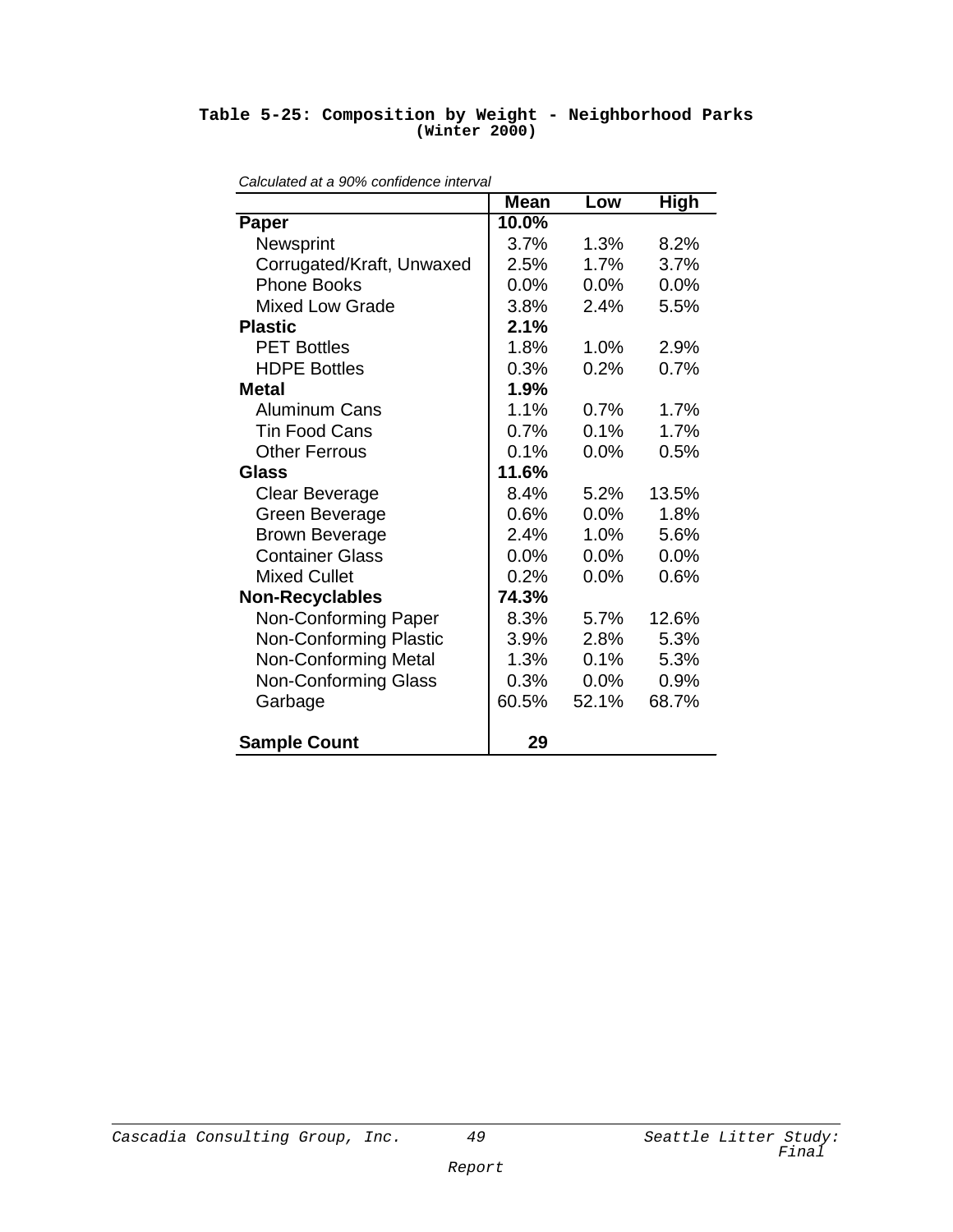# **A SAMPLING METHODOLOGY**

#### **Overview**

The primary objectives of this study included the following:

- Determining quantity and types of recyclables deposited in litter cans throughout the city and in selected areas,
- Providing information to help design a citywide recycling can program, and
- Establishing baseline composition data in order to evaluate the effect of future recycling programs.

The methodology that was used to sample and sort the wastes collected in litter cans is detailed in the following sections.

#### **Define Sampling Sectors**

The sampling plan was designed to determine the quantity and composition of recyclables for the entire population of 3,500 litter cans in the city. Because the quantity and types of recyclables differ depending on the type of user and location of the can, the City also wanted to obtain information for smaller subsets of litter cans. For example, garbage deposited in litter cans in Seattle's Pioneer Square (an area with significant nightlife activity) was thought to be very different than the garbage deposited in neighborhood city park cans. To determine the smaller subsets of cans, the litter cans were first divided into two groups:

- **1. Transitory** Cans used by people in transit (i.e. along sidewalks or near bus stops.) Cans along city streets were placed in this grouping, along with cans in downtown Seattle parks. Cans in downtown Seattle parks were classified as "transitory" because their users tend to be similar to those who use cans along downtown city streets (as opposed to those who use cans in parks outside of the downtown area).
- 2. **Destination** Cans in places considered to be destinations (such as ballfields, community centers, or playgrounds). Cans in city parks outside of downtown Seattle were placed in this grouping.

The transitory cans were further divided into three sectors: "Nightlife," "Commercial Downtown," and "Neighborhood Streetside." The "Nightlife" sector included litter cans in areas with relatively high pedestrian traffic after dark. Litter cans in the shopping, retail, and business areas of downtown Seattle were classified as "Commercial Downtown." These cans are primarily used in the daytime. Litter cans in Seattle's neighborhood commercial districts outside of the downtown area were placed in the third sector, "Neighborhood Streetside." Each litter can was assigned to a sector based on its location, as described below.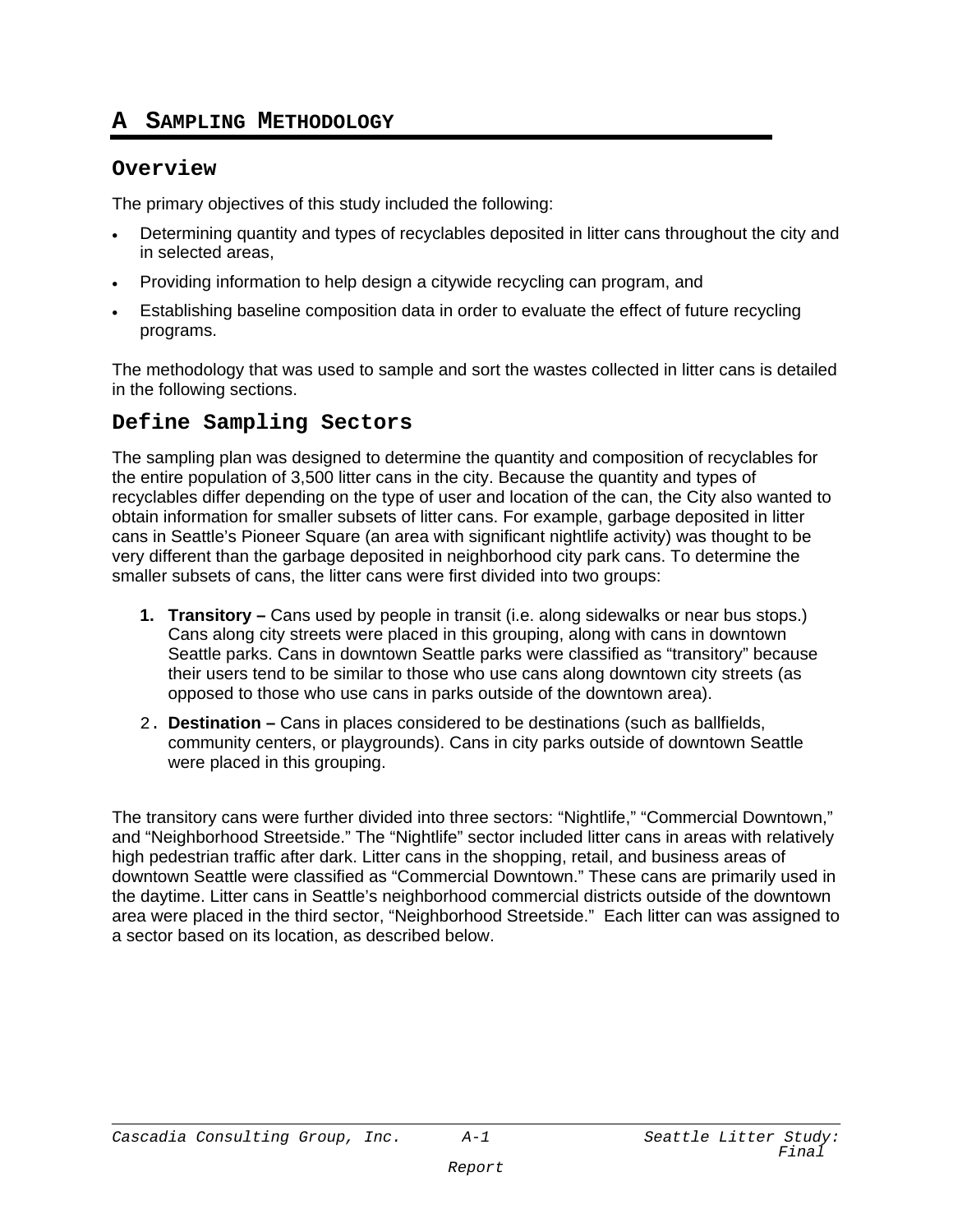- **Nightlife**  Litter cans along city streets and within city parks in Seattle's Pioneer Square and Belltown areas, along with cans on Broadway (in Capitol Hill) and University Way (in the University District). Specifically, cans within the following areas were included:
	- Along First and Second Avenues, between Denny Way and Yesler Way (also includes cans east of Second Avenue but not on Third),
	- Between Yesler Way, Fourth Avenue, King Street, and Alaskan Way,
	- Along University Way from Campus Parkway to 55<sup>th</sup> Street, and
	- Along Broadway.
- **Commercial downtown** Litter cans along streets and in parks in the retail core of downtown Seattle, in addition to cans along the Waterfront and Western Avenue. The commercial downtown sector was defined as follows:
	- Between Third Avenue and Interstate 5, from Denny Way to Yesler Way,
	- Along the Waterfront, and
	- Along or near Western Avenue.
- **Neighborhood Streetside**  Litter cans outside the Seattle downtown area in neighborhood commercial districts. Streetside litter cans in the following neighborhoods were included in this sector:
	- Aurora Avenue (75th St.-105th St.)
	- Ballard
	- Beach Route
	- Capitol Hill (not including Broadway)
	- Central District
	- Eastlake
	- Fremont
	- Greenwood
	- Haller Lake
	- International District
	- Lake City Way
- Madison
- Magnolia
- Montlake
- Phinney
- Queen Anne
- Rainier Avenue
- Roosevelt/65<sup>th</sup> Street
- University District (including University Way north of 56<sup>th</sup> Street)
- Wallingford/45<sup>th</sup> Street
- Westlake

The second grouping, destination cans, included cans in parks outside of downtown Seattle. The parks were divided into two sectors, "regional" and "neighborhood," which were defined as follows: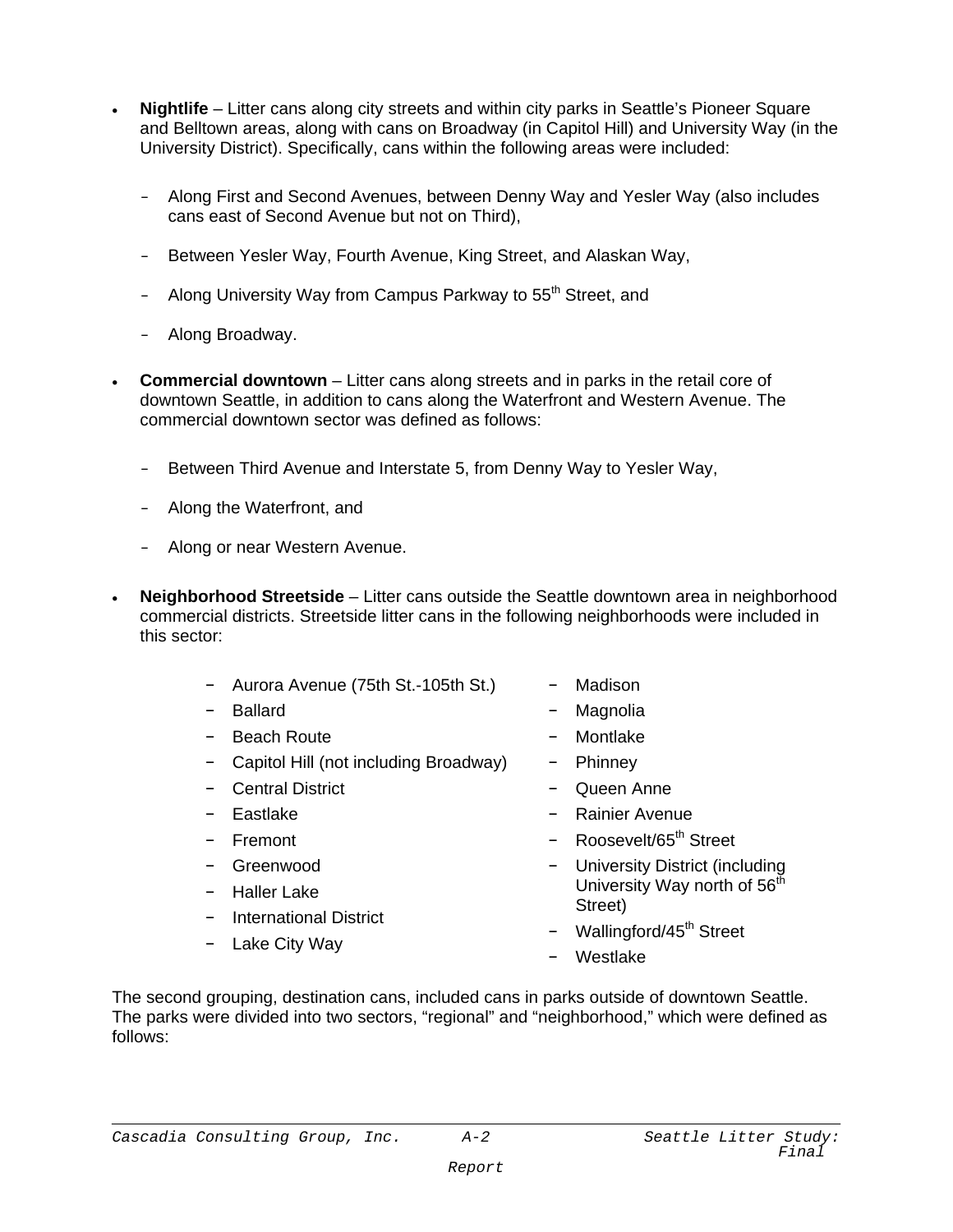- **Regional Parks** Regional parks are generally large parks with unique, special features or attractions. Examples include Discovery Park, Washington Park Arboretum, the Olmsted Boulevard System, Kubota Gardens, Greenlake, Volunteer Park and Magnuson Park. Regional parks serve the neighborhoods they are in, while also drawing visitors from far beyond. For example, the Arboretum has the largest collection of woody plants in the northwest; Volunteer Park has a conservatory and Asian Art Museum; Discovery Park includes an Indian cultural center, miles of hiking trails and environmental education programs for adults, school children and families.
- **Neighborhood Parks** Neighborhood parks provide open space and recreation facilities and are designed primarily to serve the neighborhood in which they lie. Some are for passive use only with benches, trees and grass, while some are designed for active use with athletic fields, play courts, children's play areas and walking/jogging paths. A few are both.

## **Obtain " Universe" of Cans**

Once the above sectors were defined, the next step was to obtain detailed data from Seattle Transportation (SeaTran) and the Parks Department regarding the "universe" of litter cans. For this study, the universe was a list of every litter can in the city.

#### **Cans Serviced by SeaTran**

SeaTran has five trucks that collect the garbage deposited in streetside litter cans. Four trucks operate during the night shift and one truck operates during Wednesday's day shift.<sup>1</sup> Each night shift truck operates five days per week and services one route per shift. The day shift truck also services one route. Each route includes 5-7 neighborhood districts such as Capitol Hill, Lower Queen Anne, and North Downtown/Belltown.

The neighborhood districts serviced by SeaTran vary depending on the day of the week. For example, night shift's Truck #3 collects the litter cans in South Downtown and Pioneer Square on Mondays; on Tuesdays, it collects the litter cans in Madison/Montlake, Capitol Hill, and the Central District.

For each of its day and night collection routes, SeaTran provided a list of districts serviced and the location of every can collected. The list of cans was then aggregated into a master list to eliminate duplicates.<sup>2</sup> A summary of the list, including the number of cans in each SeaTran district and their collection schedule, is located in Table A-1.

<sup>÷</sup> 1 During the study period, SeaTran revised its route lists. Prior to August 2000, the day shift truck operated every weekday. Most of the cans serviced during the Monday, Tuesday, Thursday, and Friday day shifts were shifted to collection at night. As a consequence, the night shift routes were also revised.

<sup>2</sup> The master list was provided to the City in Microsoft Access format.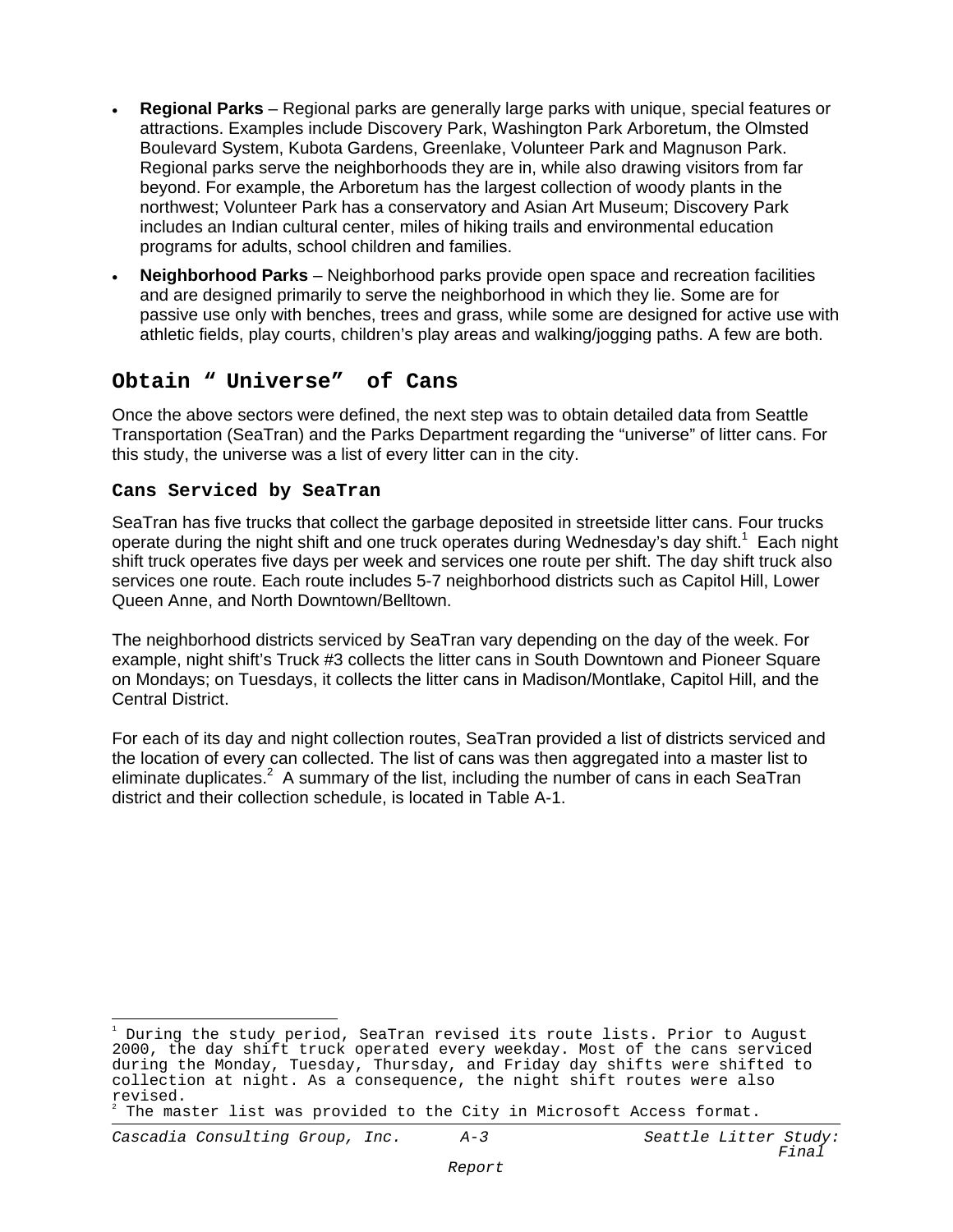#### **Table A-1: SeaTran's Collection Schedule**

| <b>DISTRICT</b>               | Cans            | Monday<br><b>Night</b> | Tuesday<br><b>Night</b> | Wednesday<br><b>Night</b> | Thursday<br>Night | Friday<br><b>Night</b> | Saturday<br><b>Night</b> | Sunday<br><b>Night</b> | Wednesday<br>Day |
|-------------------------------|-----------------|------------------------|-------------------------|---------------------------|-------------------|------------------------|--------------------------|------------------------|------------------|
| Aurora Avenue                 | $\overline{12}$ |                        |                         | X                         |                   |                        | X                        |                        |                  |
| <b>Ballard</b>                | 26              |                        |                         | X                         |                   |                        | Χ                        |                        |                  |
| <b>Beach Route</b>            | 6               |                        |                         |                           |                   |                        |                          |                        | X                |
| Broadway                      | 34              | X                      | X                       | X                         | Χ                 | X                      | X                        | X                      |                  |
| <b>Capital Hill</b>           | 51              |                        | X                       |                           |                   | Χ                      |                          |                        |                  |
| <b>Central District</b>       | 52              |                        | X                       |                           |                   | X                      |                          |                        |                  |
| Eastlake                      | 14              |                        |                         |                           |                   |                        |                          |                        | X                |
| Fremont                       | 18              |                        |                         | X                         |                   |                        | X                        |                        |                  |
| Greenlake                     | 3               |                        |                         | X                         |                   |                        |                          |                        |                  |
| Greenwood                     | 16              |                        |                         | $\mathsf X$               |                   |                        | X                        |                        |                  |
| <b>Haller Lake</b>            | 10              |                        |                         |                           |                   |                        |                          |                        | X                |
| <b>International District</b> | 22              | X                      | X                       | X                         | X                 | X                      | X                        | X                      |                  |
| Lake City                     | 26              |                        |                         |                           |                   |                        |                          |                        | X                |
| Lower Queen Anne              | 17              | X                      | X                       | X                         | X                 | X                      | Χ                        | X                      |                  |
| Madison                       | 17              |                        | Χ                       |                           |                   | Χ                      |                          |                        |                  |
| Magnolia                      | 10              |                        |                         | $\mathsf X$               |                   |                        | X                        |                        |                  |
| Montlake                      | 6               |                        | X                       |                           |                   | X                      |                          |                        |                  |
| North 45th St.                | 27              |                        |                         | X                         |                   |                        |                          |                        |                  |
| North 65th St.                | 9               |                        |                         | $\mathsf X$               |                   |                        | Χ                        |                        |                  |
| North Downtown/Belltown       | 196             | X                      | X                       | $\mathsf X$               | X                 | X                      | $_{\rm X}^{\rm X}$       | Χ                      |                  |
| Phinney                       | $\overline{7}$  |                        |                         | $\mathsf{X}$              |                   |                        |                          |                        |                  |
| Rainier Ave.                  | 67              |                        | X                       |                           |                   | X                      |                          |                        |                  |
| Roosevelt                     | $\overline{7}$  |                        |                         |                           |                   |                        | X                        |                        |                  |
| Roosevelt/65th                | 5               |                        |                         | X                         |                   |                        | Χ                        |                        |                  |
| South Downtown/Pioneer Square | 104             | X                      | X                       | $\mathsf X$               | X                 | X                      | Χ                        | Χ                      |                  |
| <b>University District</b>    | 54              | X                      | $\times$                | $\mathsf X$               | Χ                 | X                      | X                        | Χ                      |                  |
| <b>Upper Queen Anne</b>       | 16              |                        |                         | X                         |                   |                        | X                        |                        |                  |
| Waterfront                    | 24              | X                      | X                       | $\mathsf X$               | X                 | X                      | Χ                        | Χ                      |                  |
| Western                       | 14              | X                      | X                       | $\mathsf X$               | X                 | X                      | Χ                        | X                      |                  |
| Westlake                      | $\overline{4}$  |                        |                         |                           |                   |                        |                          |                        | X                |
| <b>TOTAL NUMBER OF CANS</b>   | 874             |                        |                         |                           |                   |                        |                          |                        |                  |

#### **Cans Serviced by Parks Department**

The parks in Seattle are divided into approximately eight districts, and the litter cans in each district are managed separately. In addition, Discovery Park and Magnuson Park are managed independently. The Parks Department provided a list of every regional, neighborhood, and downtown city park, as well as the estimated number of litter cans in use during the peak and off-peak seasons for each park. $3$  The list also included the district in which each park was located. For a small number of parks, no inventory of cans existed and therefore these parks were not included in the study.

The can list provided by the Parks Department did not include specific can locations or the days that they are normally collected. In many parks, the exact locations of cans often change and consequently no maps have ever been created. For the regional and neighborhood parks, the days of collection vary, depending on factors such as those described below.

- *Park's district:* Each district maintains its own collection schedule.
- *Season:* For example, some cans may be routinely picked up on Mondays, Wednesdays, and Fridays in the summer yet once a week in the winter.
- *Fullness of the can*: Some cans in small parks are only collected when they become full.

 $\frac{1}{2}$ 3 The list of city parks and the estimated number of cans within each was submitted to the City in Microsoft Excel format.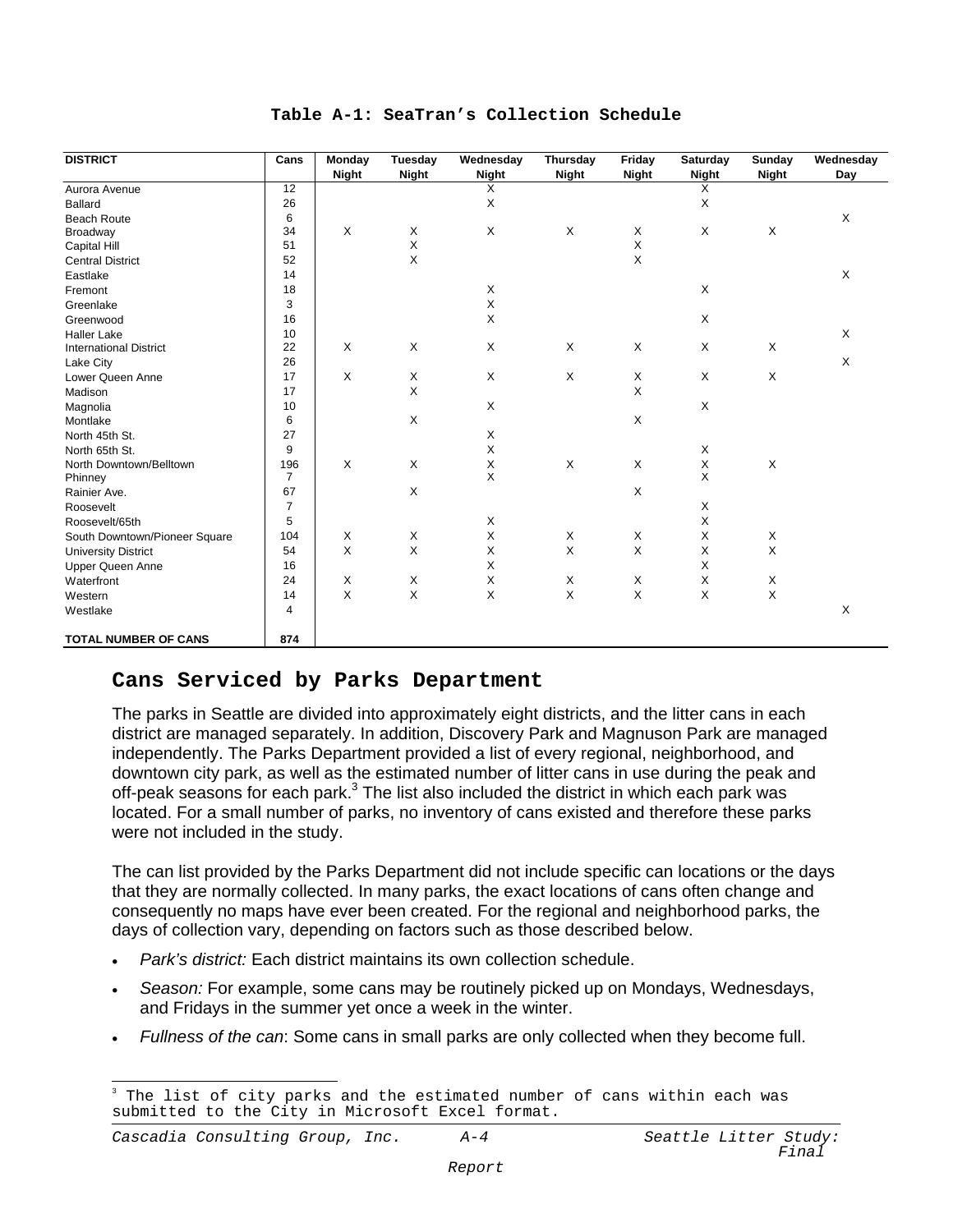• *Method of collection*: Park litter cans are collected either "manually" or with a packer truck. The packer truck typically services cans that are used more frequently and are in easily accessible areas. Other cans are serviced by Parks personnel who manually empty the litter can and dispose of the garbage in a variety of ways (i.e. either walking the bag to the packer truck or placing it in a dumpster). The manually collected cans are not necessarily collected on the same days as cans collected by a packer truck.

After the inventories of cans were obtained from SeaTran and the Parks Department, the cans were assigned to one of the five sectors (as described in the section above). The SeaTran and downtown parks cans were divided among the nightlife, commercial downtown, and neighborhood streetside sectors based on their specific locations. The parks outside of the downtown area were divided into the regional and neighborhood park sectors based on the size and use(s) of the park.

Table A-2 shows the number of cans in each sector by collector (SeaTran or the Parks Department) and the average number of times the cans are collected each week.

| Category                       | <b>Collector</b> |      | <b>Number of Cans</b> |           | Ave. Pickups per Week |
|--------------------------------|------------------|------|-----------------------|-----------|-----------------------|
|                                |                  | Peak | Non-Peak              | Peak      | Non-Peak              |
| <b>Nightlife</b>               |                  | 277  | 277                   | 7.00      | 7.00                  |
|                                | Parks            | 56   | 56                    | 7.00      | 7.00                  |
|                                | SeaTran          | 221  | 221                   | 7.00      | 7.00                  |
| <b>Commercial Downtown</b>     |                  | 299  | 299                   | 7.00      | 7.00                  |
|                                | Parks            | 110  | 110                   | 7.00      | 7.00                  |
|                                | SeaTran          | 189  | 189                   | 7.00      | 7.00                  |
| <b>Neighborhood Streetside</b> | SeaTran          | 464  | 464                   | 2.38      | 2.38                  |
| <b>Regional Parks</b>          | Parks            | 1239 | 1001                  | <b>NA</b> | <b>NA</b>             |
| <b>Neighborhood Parks</b>      | Parks            | 1576 | 1447                  | <b>NA</b> | <b>NA</b>             |

**Table A-2: Number of Litter Cans and Average Pick-ups Per Can Each Week, by Sector**

An Excel spreadsheet was then created that included a record for every can in each sector. The SeaTran cans were listed by district and location, and the park cans were listed by park name and can number (e.g., Alki Beach #1, Alki Beach #2, etc.)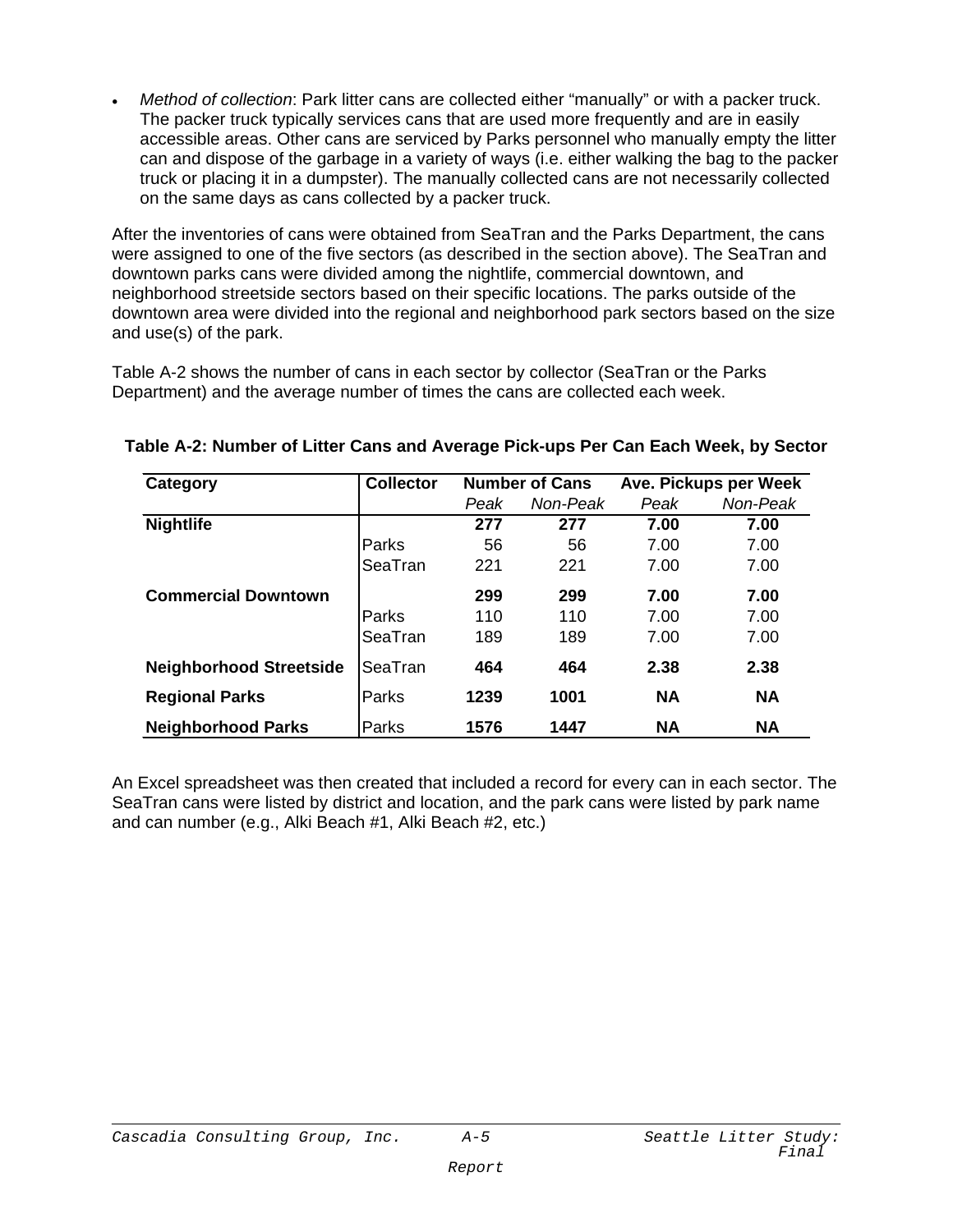# **Determine Sampling Dates and Allocate Samples**

The next step in developing the sampling plan was to determine when the litter can sampling would occur. In order to capture any seasonal variation, litter cans were sampled once each quarter of the Year 2000 in intervals of approximately three months. The first sampling period occurred in March, and the data from these sorts reflected "spring" litter can composition. The data from the June, September, and December sampling events represented "summer," "fall," and "winter" litter can composition respectively.

A total of 30 samples were allocated to each of the five sectors per season, for a total of 600 samples during the entire study period. Because not all of the 150 samples arrived at the sorting location during the first sampling event, an additional five samples were added to each sector per season. Table A-3 illustrates the planned distribution of collected samples per season.

| <b>Sector</b>              | <b>Spring</b> | Summer | Autumn | <b>Winter</b> | Total |
|----------------------------|---------------|--------|--------|---------------|-------|
| "Nightlife"                | 30            | 30     | 30     | 30            | 120   |
| <b>Commercial Downtown</b> | 30            | 30     | 30     | 30            | 120   |
| Neighborhood Streetside    | 30            | 30     | 30     | 30            | 120   |
| <b>Regional Parks</b>      | 30            | 30     | 30     | 30            | 120   |
| Neighborhood Parks         | 30            | 30     | 30     | 30            | 120   |
| <b>Total</b>               | 150           | 150    | 150    | 150           | 600   |

**Table A-3: Planned Number of Samples per Quarter, by Sector**

Two factors affected the selection of the sample collection period. First, weeks with a major holiday - specifically Labor Day and Christmas - were eliminated to avoid any staffing conflicts with the collection, sorting, and/or transfer station personnel. Also, the litter generation and composition were anticipated to be slightly abnormal during a holiday weekend.

The second factor was the sorting crew's availability during the selected months. Since the sorting crew can sort approximately 50 bags from litter cans a day, three days of sorting were required each quarter. The sorting crew was already scheduled to sort self-haul wastes at the City's North and South Recycling and Disposal Stations (SRDS and NRDS) during the same months as those selected for the litter can study. The dates for the self-haul waste sorts were randomly selected. To minimize the expense of moving the crew, the sorting days for the litter study were scheduled for three days following the self-haul waste sorts. The litter collection period took place from the week prior to, and through, the selected sorting days. The litter can sort dates are shown in Table A-4.

| <b>Season</b> | <b>Sorting Dates</b>  |
|---------------|-----------------------|
| Spring        | March 30, 31; April 3 |
| Summer        | June 23, 24, 25       |
| Autumn        | September 16, 17, 18  |
| Winter        | December 9, 10, 11    |

## **Select Sample Litter Cans**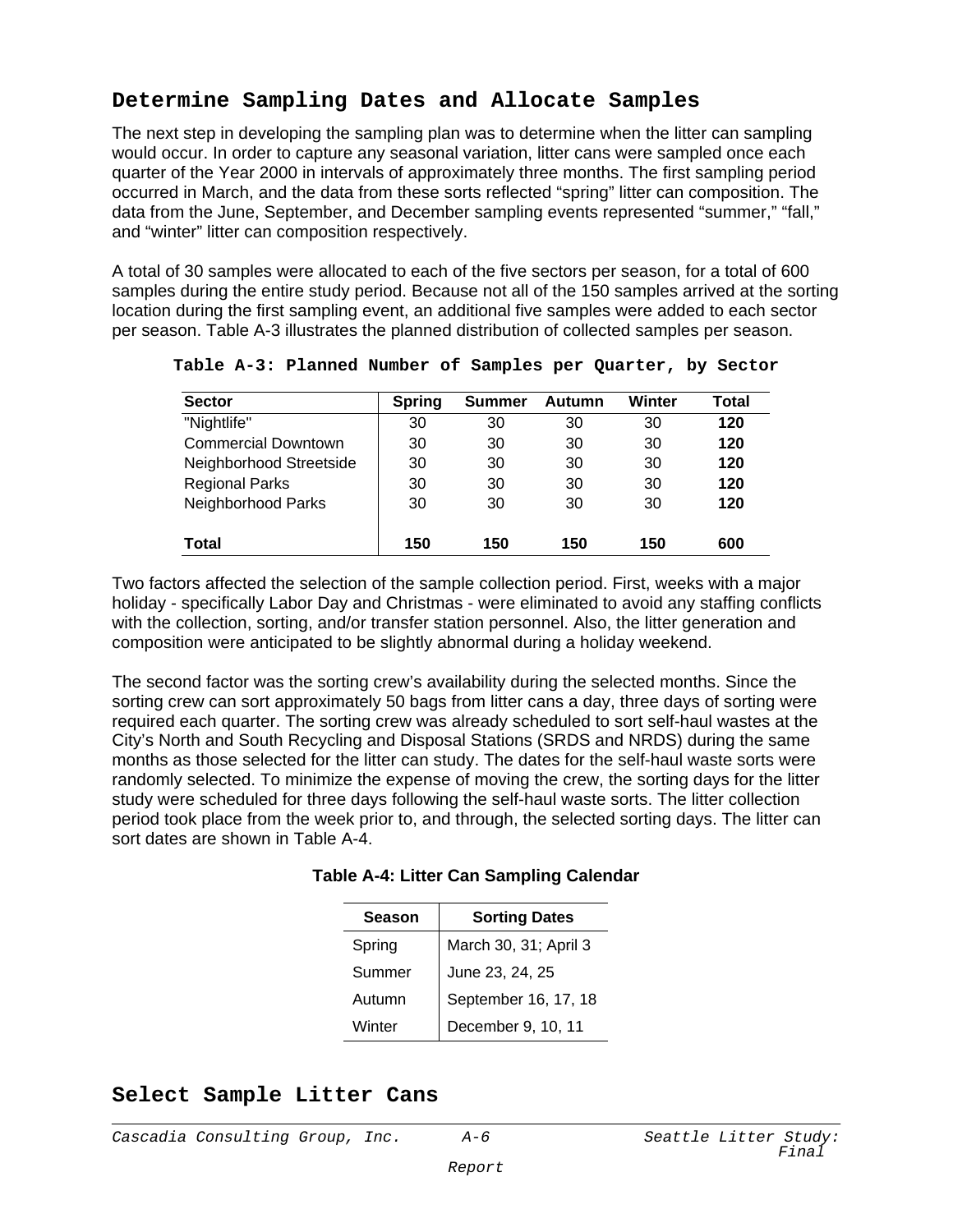To select the sample litter cans, a computer generated random number was assigned to every can on the aggregated can lists. The 35 cans with the lowest random number in each sector were selected for the study (only 30 were selected in the spring sampling period). Because some parks had multiple litter cans, more than one can may have been selected from the same park (i.e. Alki Beach can #2 and Alki Beach can #52 may have both been selected.) This process was repeated each season.

While the specific location of each streetside can was known, similar information was not available for cans within city parks. For example, there are 130 litter cans at Alki Beach, but the specific location of each can was not documented. To determine which cans were selected for the study, a drive-by or walk-through method was employed. Starting at a park entrance, cans were numbered sequentially. When the number of the pre-selected study can was reached, the location of the can was documented and bright colored tape was placed upon the can in order to help identify the can during the study.

# **Determine Specific Collection Dates**

To minimize the effect of this study on SeaTran and Parks personnel, the litter cans were sampled on their normal collection days. Because some cans are collected on a weekly basis, the collection period lasted up to one week each season.

Each can's specific collection date depended on when and how often the can was normally collected. All cans were sampled the week prior to or during the sorting period.

- Cans collected on a *weekly basis* Collection occurred on the can's normal day and shift.
- Cans collected *two to three times per week* A weekday was randomly selected each quarter to signify the start of the collection period. Each can was sampled on its first regularly scheduled collection day after the specified start date. For example, if the randomly selected weekday was a Wednesday and a can was normally picked up on Mondays and Thursdays, the sample date would be Thursday. Similarly, if a can was picked up on Wednesdays and Fridays, then Wednesday would be the sample day. The randomly selected start dates for each sampling period are as follows:
	- *Spring:* Tuesday, March 28th
	- *Summer:* Wednesday, June 22nd
	- *Fall:* Monday, September 11th
	- *Winter:* Friday, December 1st
- Cans collected *everyday* –The specific collection date depended on the sector.
	- *Regional and Neighborhood Parks:* Only a few of the regional and neighborhood parks cans are collected everyday (and this is only during the peak season). Also, it was not known which parks had litter cans collected everyday. Therefore, the sampling date was the randomly selected start shown in the section above.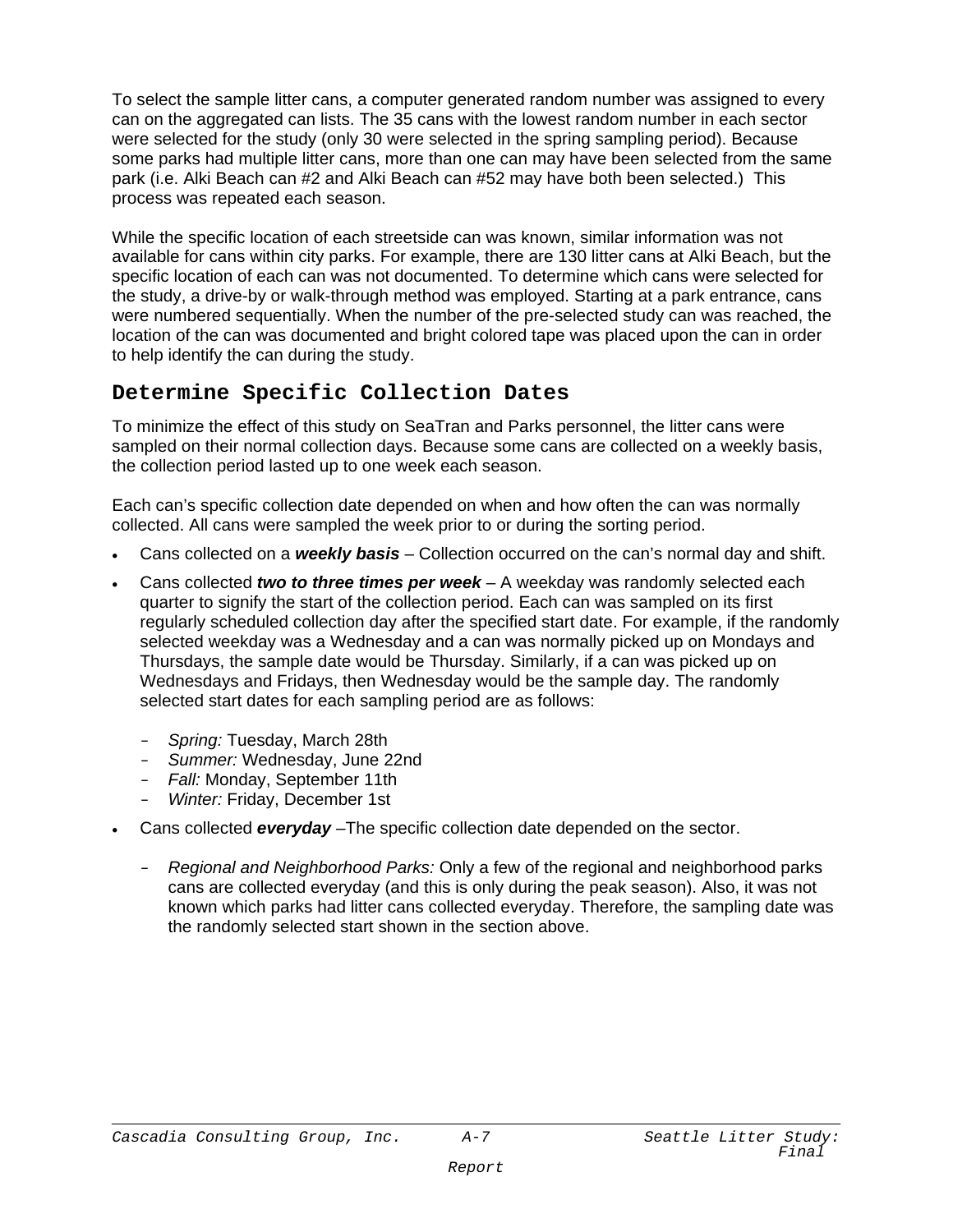*Nightlife and Commercial Downtown:* Because the majority of cans in the nightlife and retail areas are collected everyday, a different method was used for the nightlife and commercial downtown sectors (otherwise nearly all samples for those sectors would have been collected on the same day.) Three collection days were randomly selected per period and the cans were evenly and randomly distributed among those days.

The three randomly selected days per period are shown below in Table A-5. If a Monday was selected then the park cans were collected on Monday during the day and the street cans were collected on Tuesdays during the night shift (Monday night to Tuesday morning).

|           | <b>Spring</b> | <b>Summer</b> | <b>Autumn</b> | Winter |
|-----------|---------------|---------------|---------------|--------|
| Monday    |               |               |               |        |
| Tuesday   |               |               |               |        |
| Wednesday | x             | x             |               |        |
| Thursday  | x             |               | x             |        |
| Friday    |               |               | x             |        |
| Saturday  |               | x             |               |        |
| Sunday    |               |               |               |        |

#### **Table A-5: Selected Days per Quarter for Nightlife and Commercial Downtown Cans Collected Everyday**

# **Collect Samples**

Prior to each collection period, SeaTran and the Parks Department were notified as to which cans were included in the study, their specific location and the date on which they were to be collected. For the cans collected by SeaTran, the list of cans was sent electronically and included the specific collection day and shift for each can. Because the normal collection dates of the regional and neighborhood park cans were not known, a memo was circulated among Parks personnel detailing the pick-up schedule. The memo listed the specific sampling dates for different collection schedules. For example, the memo stated that cans normally collected Monday/Wednesday/Friday should be collected on Wednesday, cans normally collected on Tuesday/Thursday should be collected on Thursday, etc. The South Disposal and Recycling Station (SRDS) manager was also given a sampling schedule.

The litter from the park cans were collected by Parks personnel on the selected day and transported to the district office. Each district then brought the litter to the SRDS to be sorted and weighed. Litter from the street cans was collected by personnel in a vehicle separate from the regular collection routes, and then transported to the SRDS.

A bright colored placard (included in Appendix D) was placed either inside the bag or taped to the outside during collection to record the location of the can, the date it was previously collected, and the current date of the pick-up. The placards were given to SeaTran and the Parks Department prior to the collection period.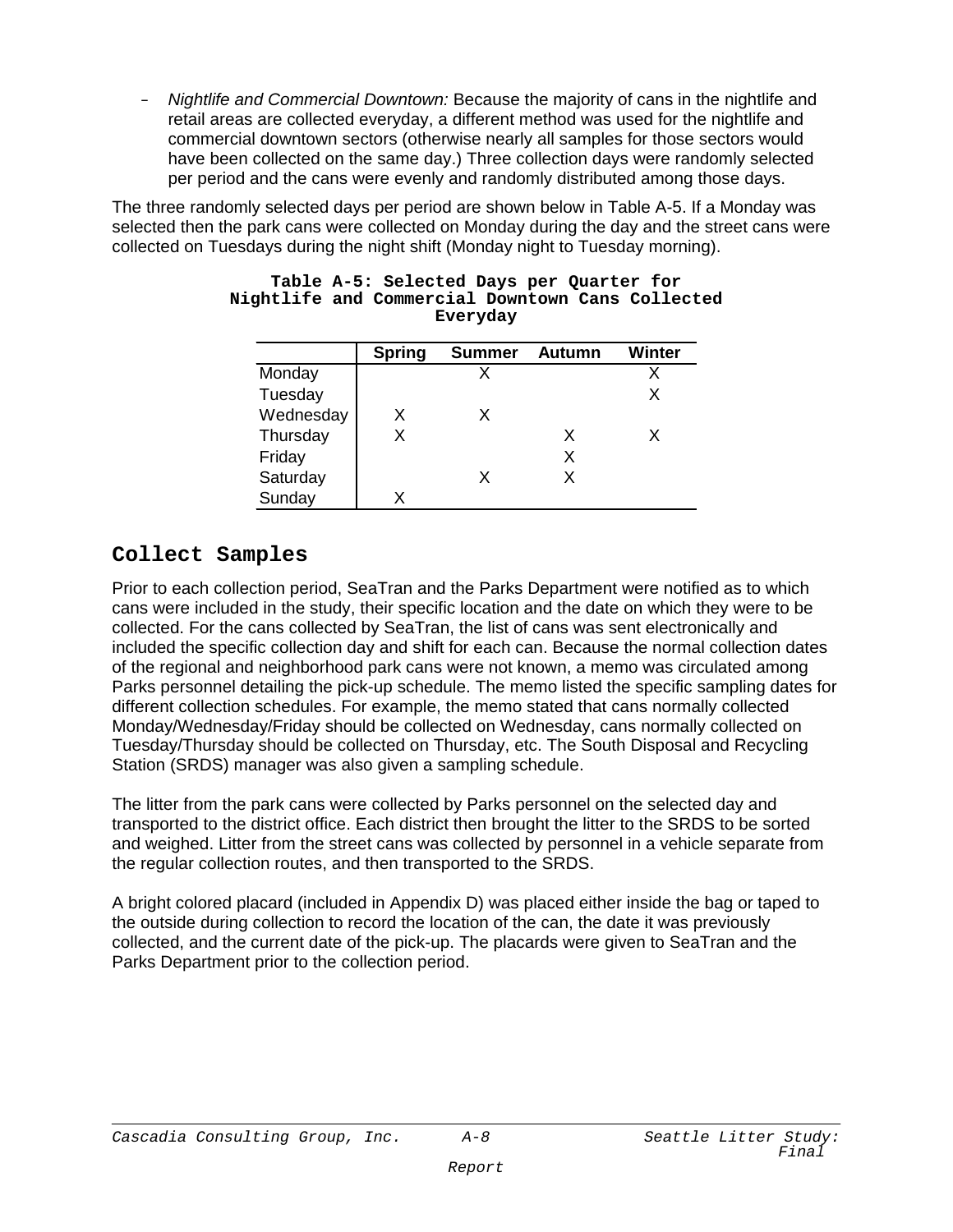# **Sorting Procedures**

Each sample was sorted by hand into the component groups. (See Appendix B for the component categories.) The weights of all materials were recorded on tally sheets, shown in Appendix D. Because food waste was often adhered to the bag, the weight of the bag was included as garbage. The weight of a dry bag was then subtracted out during the analyses.

Each sample was sorted to the greatest reasonable level of detail. Rarely, a "supermix" of material (a residue of mixed material, each piece smaller than one half inch) remained after sorting a sample. In these cases, the field supervisor weighed the combined supermix (never totaling more than ten pounds) and visually estimated the percentage of each component material in the supermix.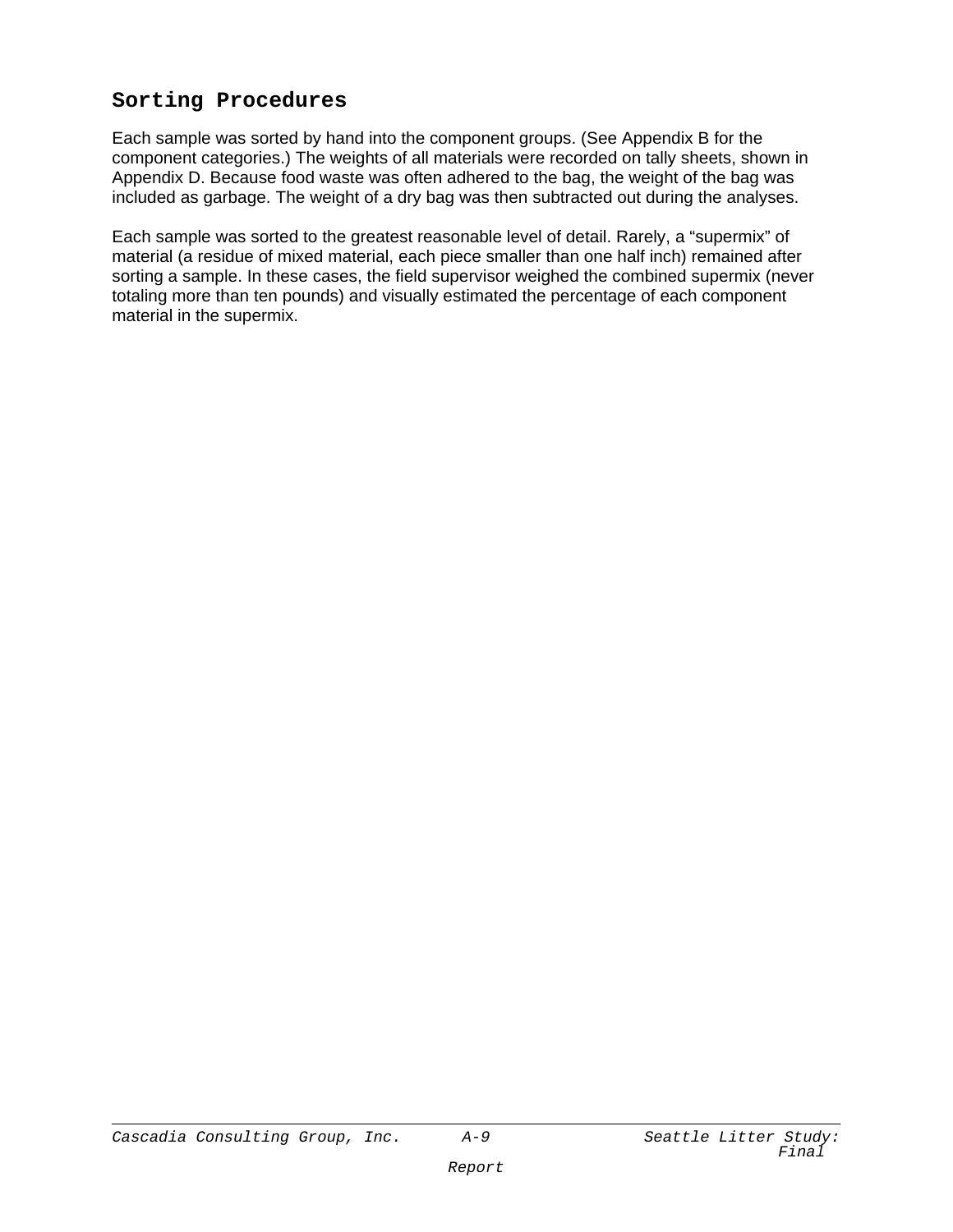# **B COMPONENT CATEGORIES**

In the spring and summer sampling periods, the waste collected from litter can samples was sorted by hand into 19 of the 22 component categories listed below. These 19 categories were similar to those used in the 1998/99 Residential Recycling Study.

In the fall and winter seasons, the category "PET Bottles" was split in two (large vs. small). In addition, the categories "Milk/Juice Polycoat" (previously "non-conforming paper") and "Other #1-7 Plastic Bottles, Tubs, and Jars" (previously "non-conforming plastics") were added. A list of all 22 component categories and definitions follows:

#### **Paper**

*NEWSPRINT*: Printed newsprint. (Advertising "slicks" (glossy paper) were included in this category if found mixed with newspaper; otherwise, ad slicks are included with mixed low grade paper.)

*CORRUGATED/KRAFT, UNWAXED*: Unwaxed/uncoated old corrugated container boxes and Kraft paper, and brown paper bags.

*PHONE BOOKS*: Telephone directories.

*MIXED LOW GRADE*: Mixed recyclable papers, including junk mail, magazines, colored papers, bleached Kraft, boxboard, mailing tubes, and paperback books. May also contain white or lightly colored sulfite/sulfate bond, copy papers, computer printouts and envelopes.

*MILK/JUICE POLYCOAT:* Bleached polycoated milk, ice cream, and aseptic juice containers.

#### **Metal**

*ALUMINUM CANS*: Aluminum beverage cans (UBC) and bi-metal cans made mostly of aluminum.

*TIN FOOD CANS*: Tinned steel food containers, including bi-metal cans mostly of steel.

*OTHER FERROUS*: Ferrous and alloyed ferrous scrap metals to which a magnet adheres and which are not significantly contaminated with other metals or materials.

## **Plastic**

*PET LARGE BOTTLES*: Polyethylene terephthalate bottles (containers with a narrow neck), such as soda pop and other beverage bottles greater than or equal to a 2-liter volume.

*PET SMALL BOTTLES:* Polyethylene terephthalate bottles (containers with a narrow neck), such as soda pop and other beverage bottles less than a 2-liter volume.

*HDPE BOTTLES*: High-density translucent polyethylene bottles (containers with a narrow neck), such as milk, juice, and detergent containers.

*OTHER #1-7 BOTTLES, TUBS AND JARS:* Plastic containers made of types of plastic other than HDPE or PETE. When marked for identification, these items may bear the number "3," "4,"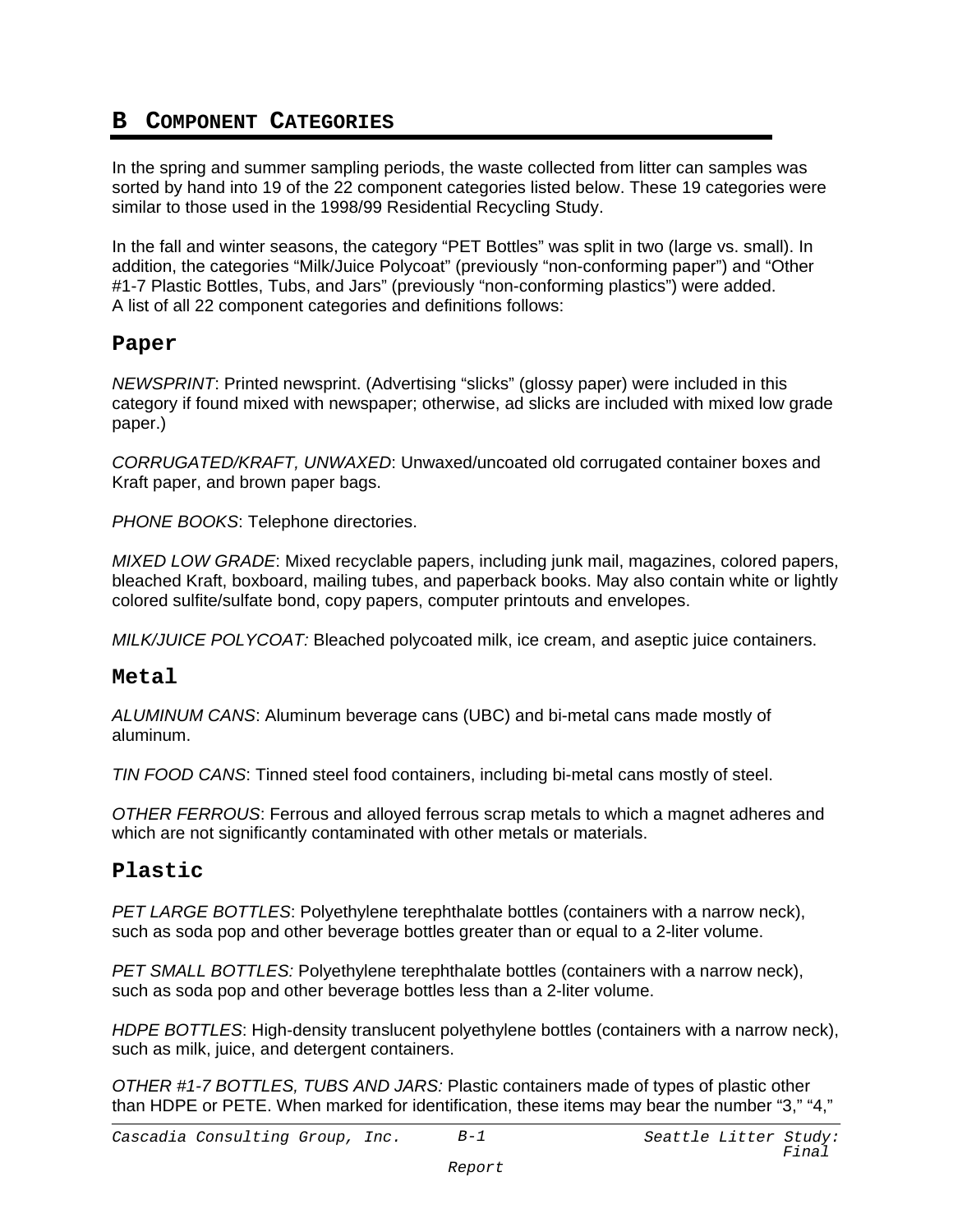"5," or "7" in the triangular recycling symbol. Examples include food containers such as salad dressing bottles, and yogurt and margarine tubs, but excludes all containers marked with a "6," take out/fast food containers and packaging, and lids.

#### **Glass**

*CLEAR BEVERAGE*: Includes clear pop, liquor, wine, juice, beer, vinegar bottles.

*GREEN BEVERAGE*: Includes green pop, liquor, wine, beer, lemon juice bottles.

*BROWN BEVERAGE*: Includes brown pop, beer, liquor, juice, vanilla extract bottles.

*CONTAINER GLASS*: All glass containers, all colors, holding solid materials such as mayonnaise, non-dairy creamer, facial cream containers.

*MIXED CULLET*. Broken glass, of any color and type.

#### **Garbage**

*NONCONFORMING PAPER:* Any paper not described above and not meeting the requirements for Seattle's recycling program, such as tissue, photographs or soiled paper.

*NONCONFORMING METAL:* Any metal not described above and not meeting the requirements for Seattle's recycling program, such as products containing a mixture of metals and other materials.

*NONCONFORMING PLASTIC:* Any plastic not described above and not meeting the requirements for Seattle's recycling program such as plastic film and bags, toys, and tarps.

*NONCONFORMING GLASS*: Any glass not described above and not meeting the requirements for Seattle's recycling program, such as window glass, light bulbs and glassware.

*GARBAGE:* Any item not described above and not meeting the requirements for Seattle's recycling program, such as organic wastes, construction debris, soil and hazardous wastes.

The following table summarized the changes to component categories made between the spring/summer and autumn/winter sampling events. (An "X" signifies that the component remains the same from the spring/summer sampling events; an outline border reflects how components were split apart for the autumn/winter sampling events.)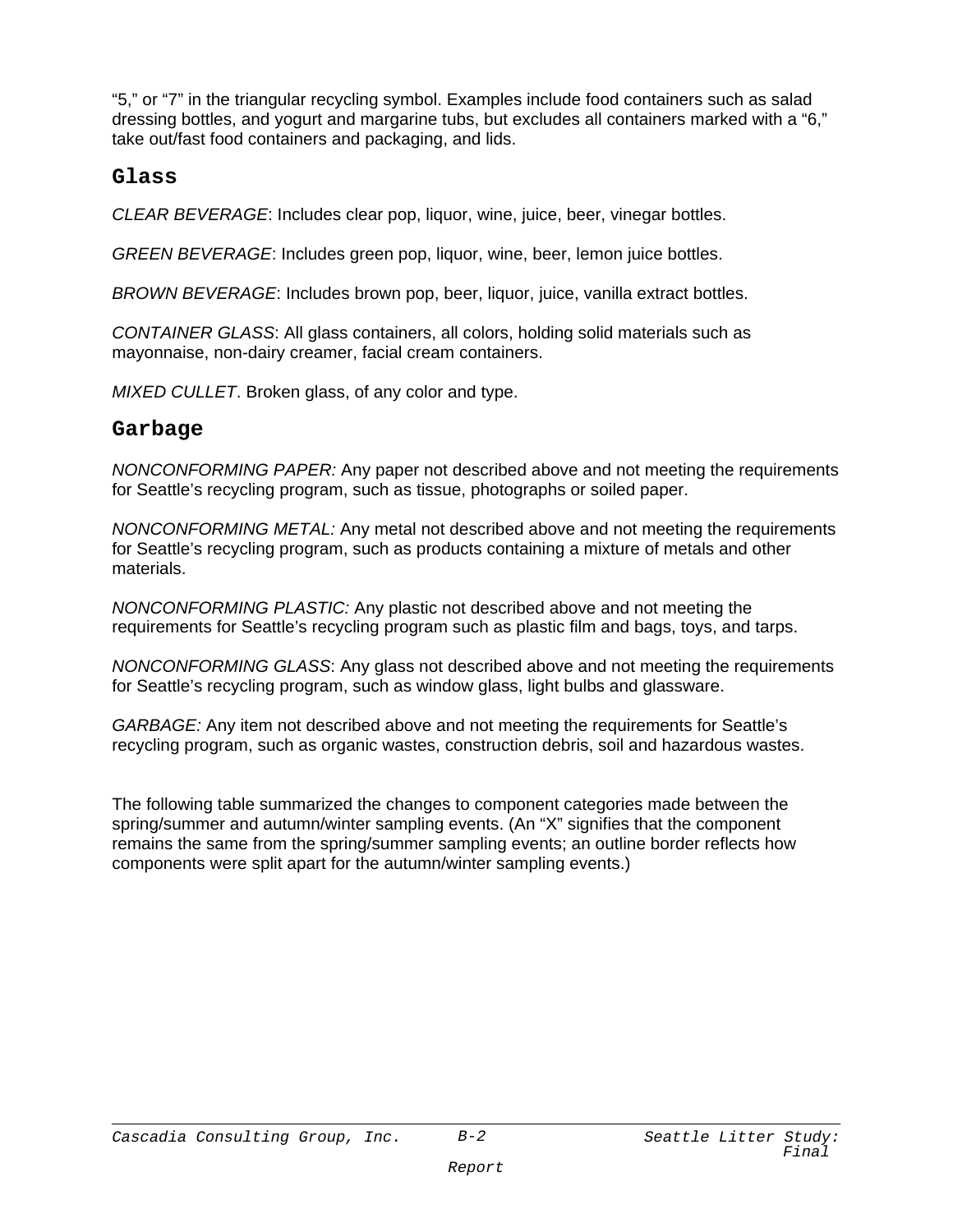|                           | <b>Spring/Summer</b>    | Autumn/Winter                          |
|---------------------------|-------------------------|----------------------------------------|
| <b>PAPER</b>              |                         |                                        |
| Newsprint                 | X                       | X                                      |
| Corrugated/Kraft, Unwaxed | X                       | X                                      |
| Phone Books               | X                       | Χ                                      |
| Mixed Low Grade           | X                       | X                                      |
| NonConforming Paper       | X                       | X                                      |
|                           |                         | Milk/Juice Polycoat                    |
| <b>PLASTICS</b>           |                         |                                        |
| <b>PET Bottles</b>        | X                       | Large PET Bottles (greater than 24 oz) |
|                           |                         | Small PET Bottles (24 oz or smaller)   |
| <b>HDPE Bottles</b>       | X                       | Χ                                      |
| NonConforming Plastic     | X                       | X                                      |
|                           |                         | Other #1-7 Bottles, Tubs, and Jars     |
| <b>GLASS</b>              |                         |                                        |
| Clear Beverage            | X                       | X                                      |
| Green Beverage            | X                       | X                                      |
| Brown Beverage            | X                       | Χ                                      |
| <b>Container Glass</b>    | Χ                       | Χ                                      |
| <b>Mixed Cullet</b>       | Χ                       | Χ                                      |
| Nonconforming Glass       | X                       | X                                      |
| <b>METALS</b>             |                         |                                        |
| Aluminum Cans             | Х                       | х                                      |
| <b>Tin Food Cans</b>      | $\overline{x}$          | X                                      |
| <b>Other Ferrous</b>      | X                       | X                                      |
| Nonconforming Metal       | $\overline{\mathsf{x}}$ | X                                      |
| <b>GARBAGE</b>            |                         |                                        |
| Garbage                   | X                       | X                                      |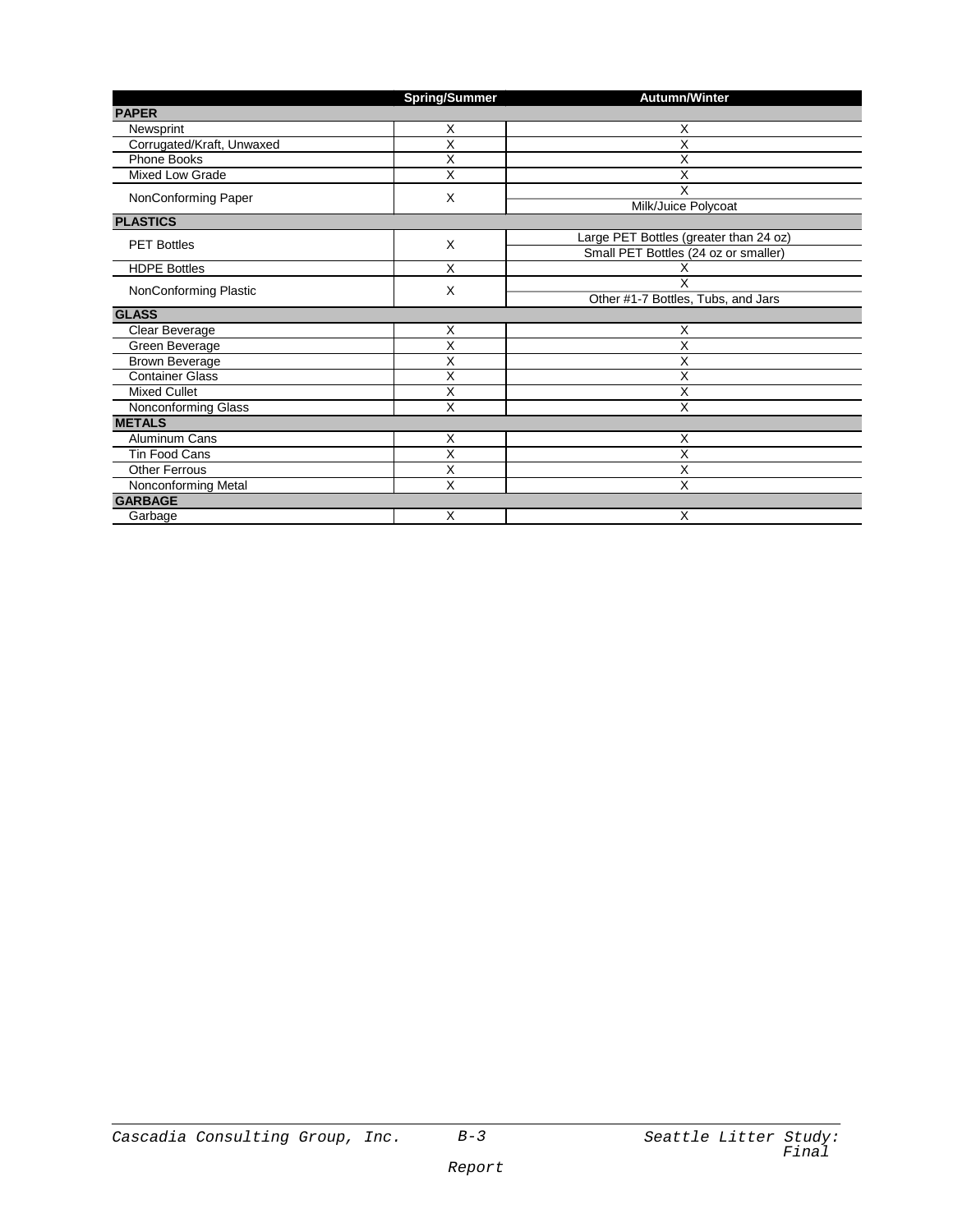#### **CCALCULATIONS**

#### **Estimating Pounds of Accumulation**

Step 1: Sample records were segregated into subgroups according to their season and sector. For each of the 20 season/sector combinations, the mean daily accumulation per can was calculated, with the associated variances.

From: Sample Weight<sub>sample</sub>, Days Accumulated<sub>sample</sub>, and # of Samples<sub>season, sector</sub>, calculate: (Mean Pounds Per Can Per Day)<sub>season, sector</sub>, with variance

Step 2: The estimates of mean daily accumulation per can were magnified to reflect accumulation for all cans (both sampled and unsampled) within the sector during the season. The variances were similarly magnified.

 $\rm{[Mean~Pounds}$  per Can per Day  $_{\rm{season, sector}}\times\#$  Existing Cans  $_{\rm{season, sector}}\times$  91.25 days $\rm{]}$  = Total Pounds  $_{\rm{season, sector}}$  , with variance

Step 3: For a given sector, the seasonal estimates were added to produce an estimate of annual accumulation by that sector, wit hvariance.

 $\sum$  Total Pounds  $_{\text{season, sector}}$  = Total Pounds  $_{\text{sector}}$  , with variance seasons

Step 4: The estimates of annual accumulation for all sectors were added to provide an estimate of overall accumulation, with variance.

 $\sum$ Total Pounds $_{\rm sector}$   $\,$  =  $\,$  Overall Total Pounds , with variance sectors

#### **Estimating Percent Composition**

Step 5: The relative presence (i.e., the percent) of each material was calculated within a given sector, for a given season. Variance was estimated using the bootstrap resampling method described in the next section.

Cascadia Consulting Group, Inc. C-1

Seattle Litter Study: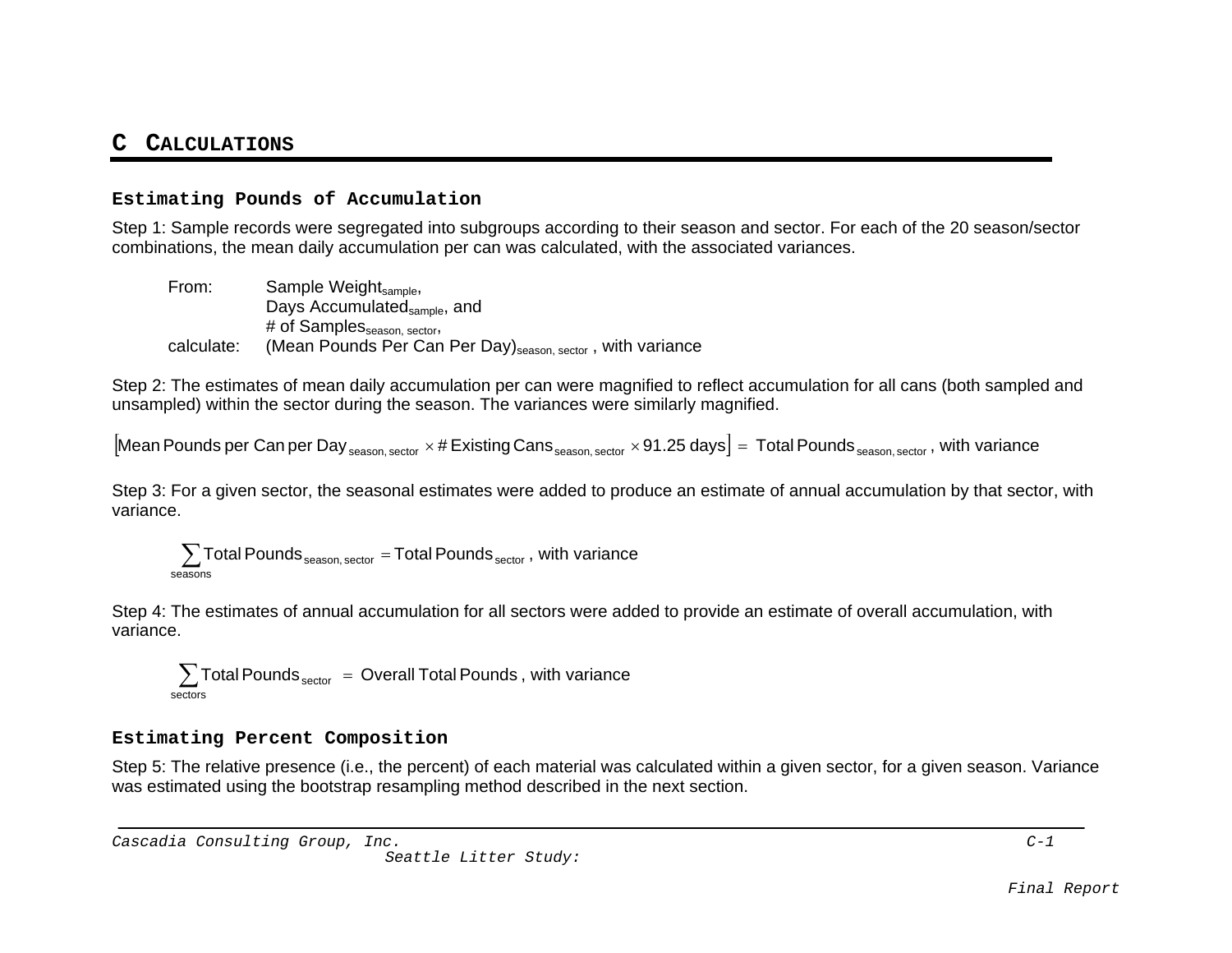$$
\underbrace{\sum_{\text{samples}}\text{Weight}_{\text{material, sample, season, sector}}}_{\text{samples}} = \text{Estimated Percent}_{\text{material, season, sector}}, \text{ with variance}
$$

Step 6: The relative presence (i.e., the percent) of each material was calculated within a given sector, for all seasons combined. Variance was estimated using bootstrap resampling.

$$
\underbrace{\sum_{\text{seasons}}\Bigg[\Big(\text{Total Pounds}_{\text{season, sector, reported}}\Big)\sum_{\text{samples}}\text{Weight}_{\text{material, sample, season, sector}}\Bigg]}_{\text{samples}} = \text{Estimated Percent}_{\text{material, sector}}\,,\text{ with variance}
$$

Step 7: The relative presence (i.e., the percent) of each material was calculated for all sectors and seasons combined. Variance was estimated using bootstrap resampling.

$$
\underbrace{\sum_{\text{sectors}}\left\{\text{(Pounds per Year, reported)}\sum_{\text{seconds}}\left[\text{(Total Pounds, sector, reported)}\sum_{\text{seconds}}\text{Vector, reported}\right]\sum_{\text{samples}}\text{Weight}_{\text{material, sample, season, sector, reported}}\right]}_{\text{samples}}
$$

 $\,=\,$  Estimated Percent $_{\tiny{\sf material,\, overall}}$  , with variance

#### **Estimating Variance**

Variance estimates were calculated using bootstrap resampling. Data were resampled, with replacement, from groups formed as combinations of sector and season. For each statistic, including composition estimates, 1000 replicate estimates were calculated, yielding a bootstrap distribution from which the standard errors were derived.

Cascadia Consulting Group, Inc. C-2

Seattle Litter Study: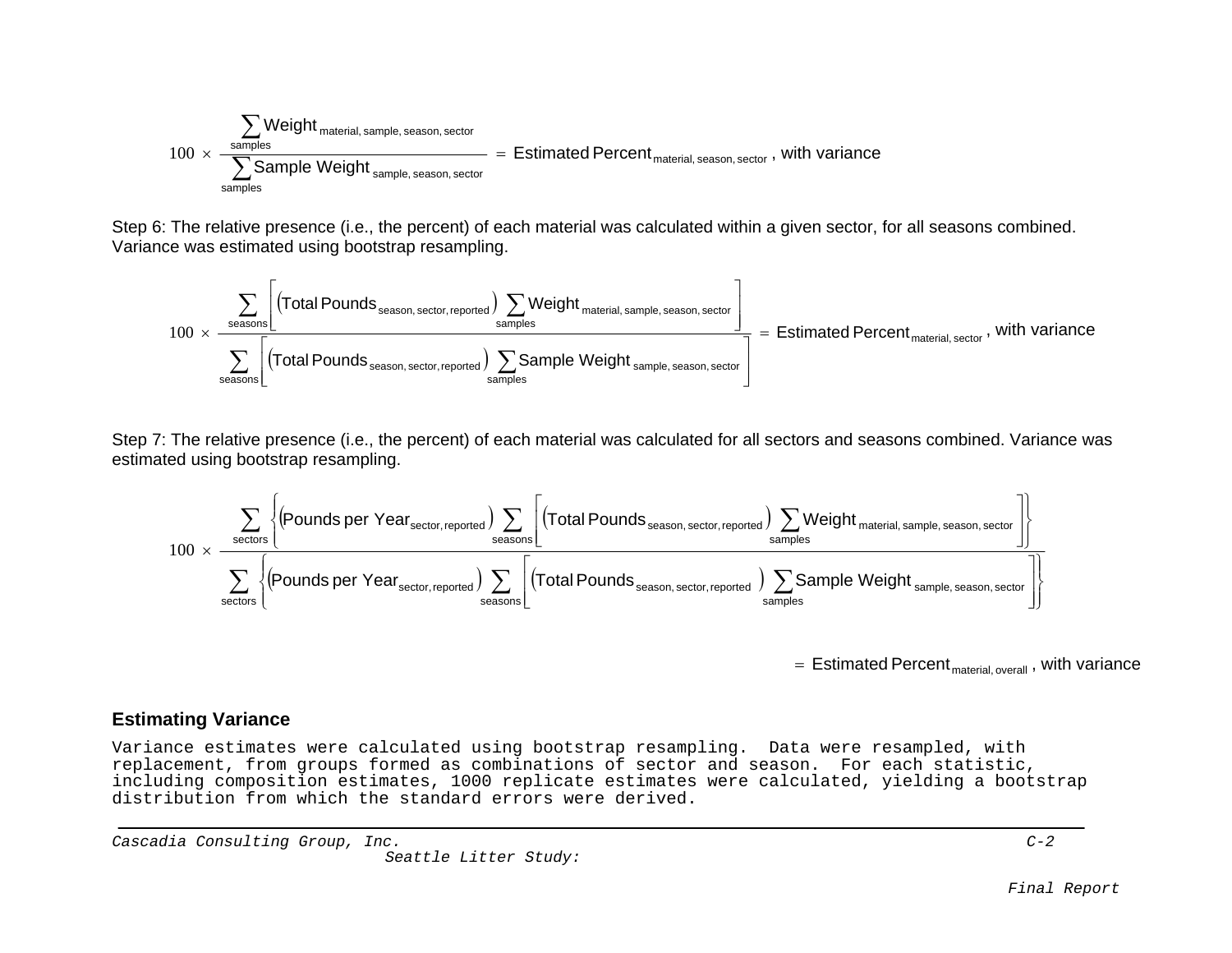Ninety percent confidence intervals were calculated for the bootstrap distributions using biascorrected and adjusted percentiles (Bca). The BCa method transforms the 0.5 and 0.95 probability values to determine which percentiles of the empirical bootstrap distribution most accurately estimate the percentiles of interest. The BCa confidence limits are reported as the lower and upper bounds of the estimates.

To be consistent with other reports of this type,  $" +/ -"$  values, based on the 90% confidence intervals, were presented with the results. These values were calculated as:

 $max( \text{Est} - \text{CI}_i, \text{CI}_i - \text{Est})$ where  $max = max_{i}$ *Est* = estimated statistic;*CIL* = lower bootstrap confidence bound; and,  $\emph{Cl}_{\emph{U}}$ = upper bootstrap confidence bound.

In most cases, the bootstrapped confidence intervals were not symmetric, due to some degree of skewness in the resulting bootstrap distributions. Thus, the reported "+/-" values tend to inflate the confidence intervals on one side (usually the lower bound in these analyses).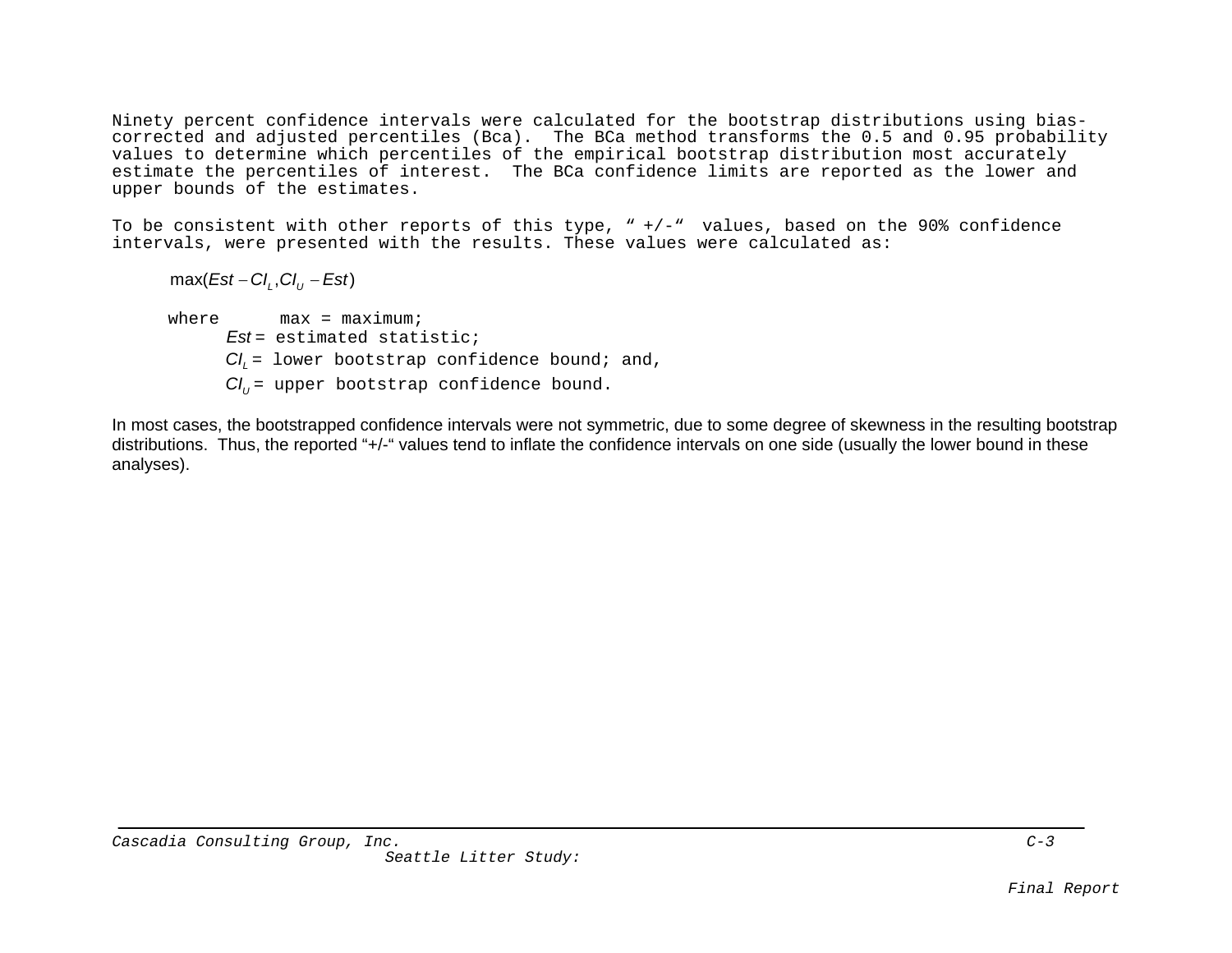## **D FIELD FORMS**

- Tally sheet
- Bag insert for park cans
- Bag insert for road cans

Cascadia Consulting Group, Inc. The contract of the D-1 Seattle Litter Study: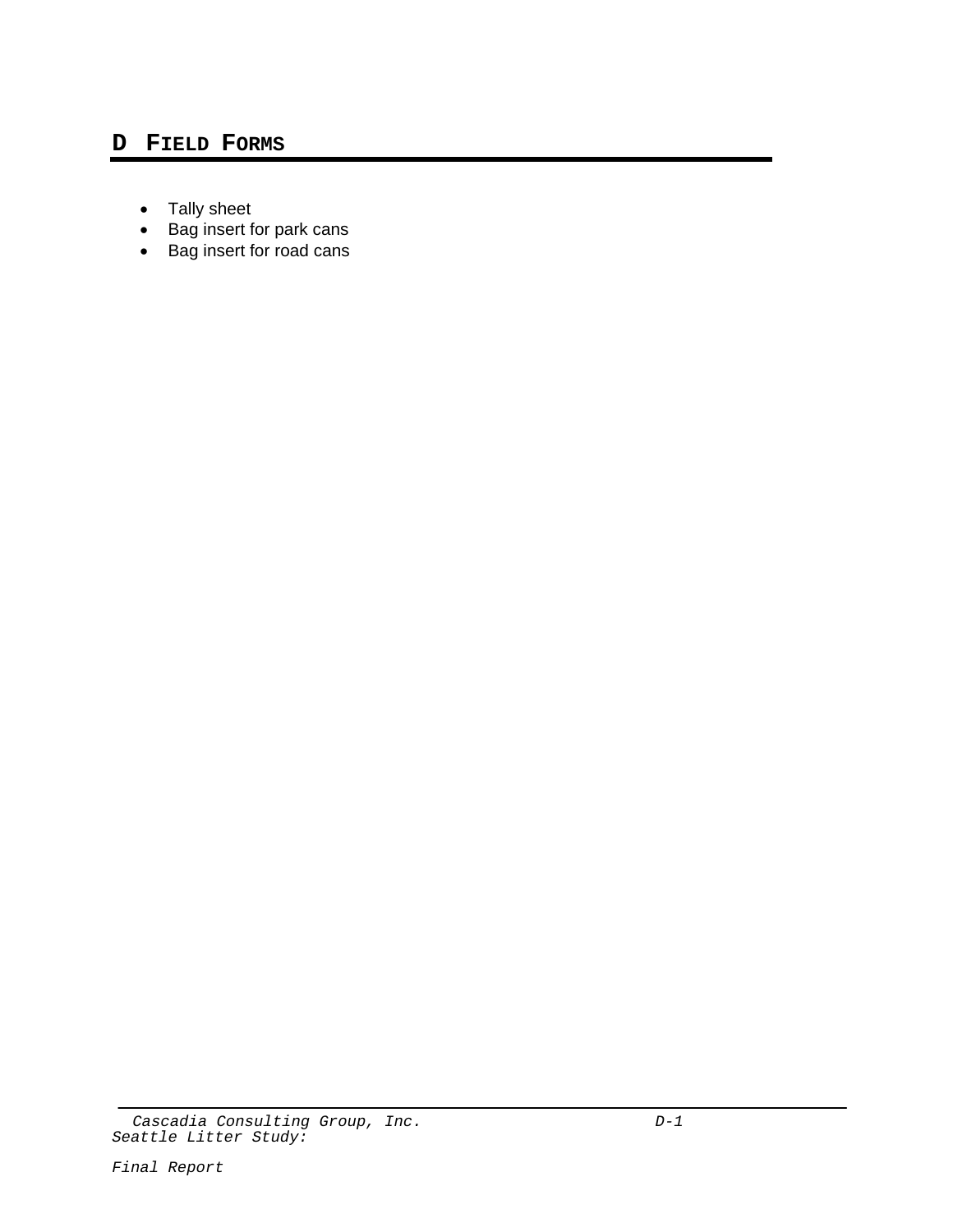| Paper                     |  |  | Sample ID                                  |
|---------------------------|--|--|--------------------------------------------|
| Newsprint                 |  |  |                                            |
| Corrugated/Kraft, Unwaxed |  |  | <b>Sorting Date:</b>                       |
| Phone Books               |  |  |                                            |
| Mixed Low Grade           |  |  |                                            |
| NonConforming Paper       |  |  | Date bag was collected:                    |
| <b>Metal</b>              |  |  |                                            |
| Aluminum Cans             |  |  | Date bag was perviously collected:         |
| Tin Food Cans             |  |  |                                            |
| Other Ferrous             |  |  |                                            |
| NonConforming Metal       |  |  | <b>Collection Method (Park Cans Only):</b> |
| <b>Plastic</b>            |  |  | Packer                                     |
| <b>PET Bottles</b>        |  |  | Manual                                     |
| <b>HDPE Bottles</b>       |  |  | Other                                      |
| NonConforming Plastic     |  |  |                                            |
| <b>Glass</b>              |  |  |                                            |
| Clear Beverage            |  |  |                                            |
| Green Beverage            |  |  |                                            |
| <b>Brown Beverage</b>     |  |  |                                            |
| <b>Container Glass</b>    |  |  |                                            |
| <b>Mixed Cullet</b>       |  |  |                                            |
| NonConforming Glass       |  |  |                                            |
| Garbage                   |  |  |                                            |
| Garbage                   |  |  |                                            |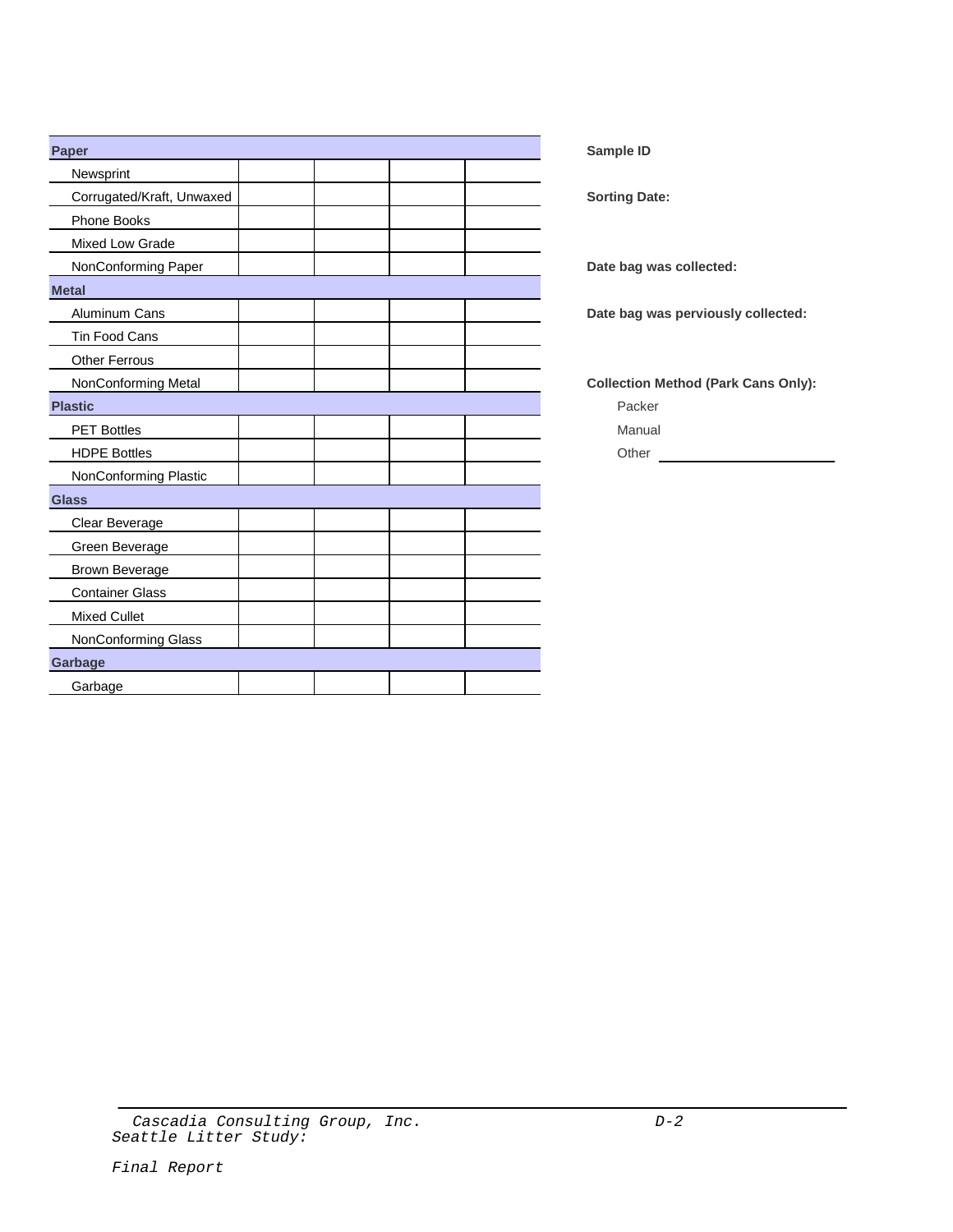# Seattle Litter Can Study Sample # 1

**Park & Can:** Alki Playground #10

**Can Location:** Middle of the eastern edge of the park, near the crosswalk sign.

- 1. Current Date of Pick-up:
- 2. Last Date of Pick-up:
- 3. Normal Collection Method (circle one)

Packer

Manual

Other\_\_\_\_\_\_\_\_\_\_

Cascadia Consulting Group, Inc.  $D-3$ Seattle Litter Study: